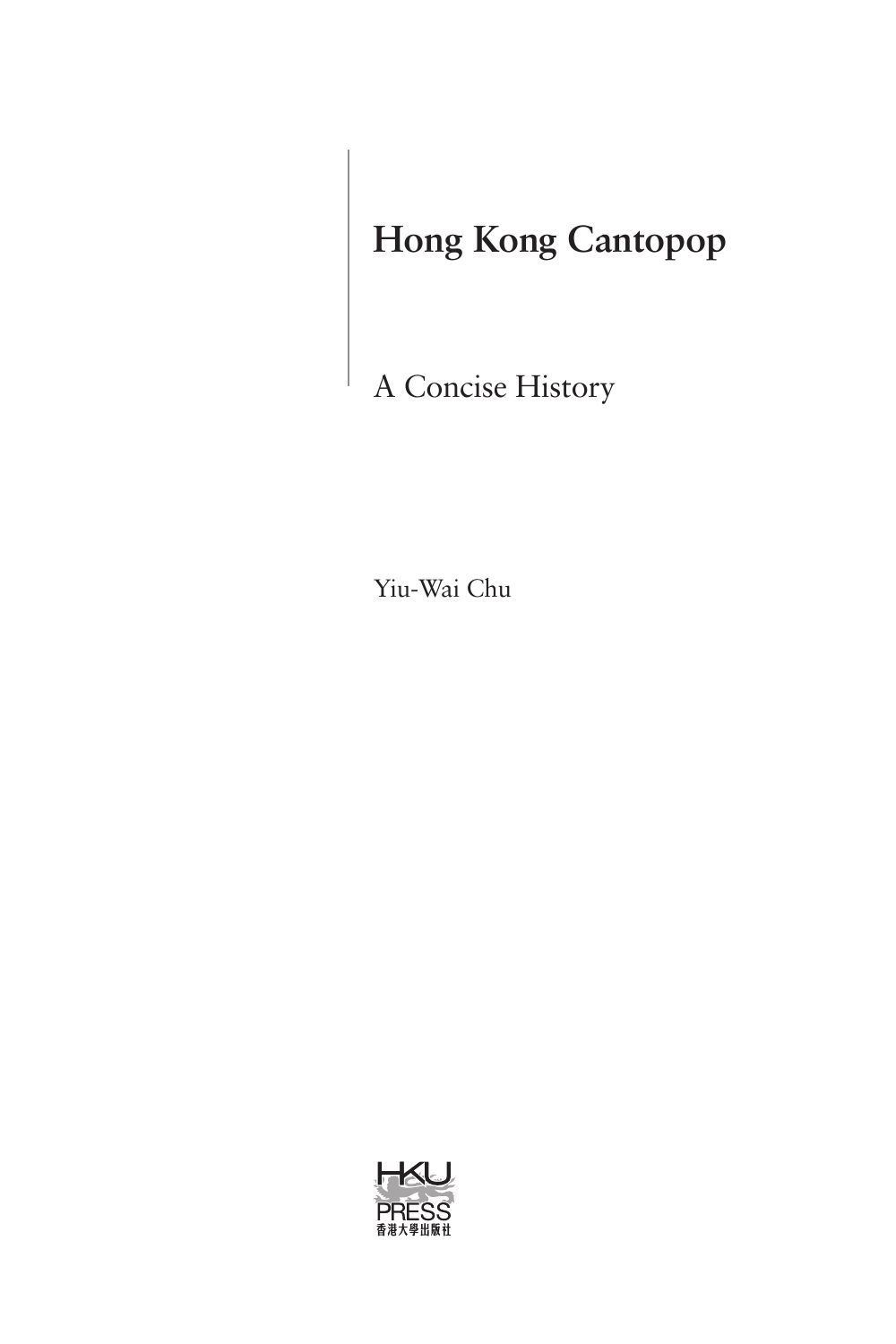Hong Kong University Press The University of Hong Kong Pokfulam Road Hong Kong www.hkupress.org

© 2017 Hong Kong University Press

ISBN 978-988-8390-57-1 (*Hardback*) ISBN 978-988-8390-58-8 (*Paperback*)

All rights reserved. No portion of this publication may be reproduced or transmitted in any form or by any means, electronic or mechanical, including photocopy, recording, or any information storage or retrieval system, without prior permission in writing from the publisher.

British Library Cataloguing-in-Publication Data A catalogue record for this book is available from the British Library.

### 10 9 8 7 6 5 4 3 2 1

Printed and bound by Hang Tai Printing Co., Ltd. in Hong Kong, China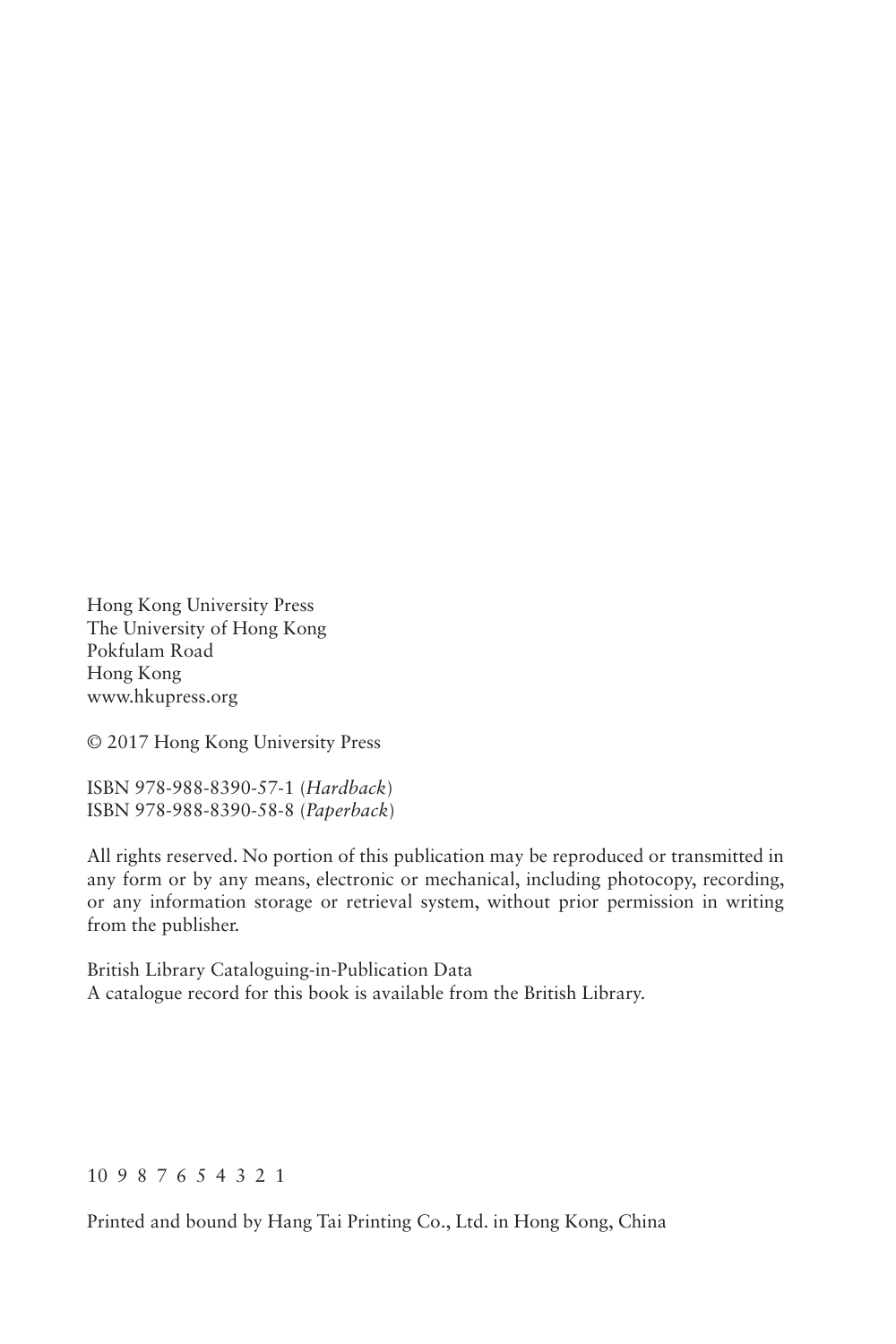# **Contents**

| Acknowledgments                                                         | viii        |
|-------------------------------------------------------------------------|-------------|
| A Note on Romanization                                                  | $\mathbf x$ |
| Chapter One<br>Introduction                                             | 1           |
| Chapter Two<br>Days of Being Marginalized: The 1950s to the Early 1970s | 21          |
| Chapter Three<br>The Rise of Cantopop: The Mid- to Late 1970s           | 40          |
| Chapter Four<br>An Age of Glory: The 1980s                              | 69          |
| Chapter Five<br>The Best of Times, the Worst of Times: The 1990s        | 105         |
| Chapter Six<br>After the Fall: The New Millennium                       | 145         |
| Chapter Seven<br>Epilogue: Cantopop in the Age of China                 | 184         |
| Appendix                                                                |             |
| Chronology of Major Events                                              | 197         |
| Selected Bibliography                                                   | 218         |
| Index                                                                   | 226         |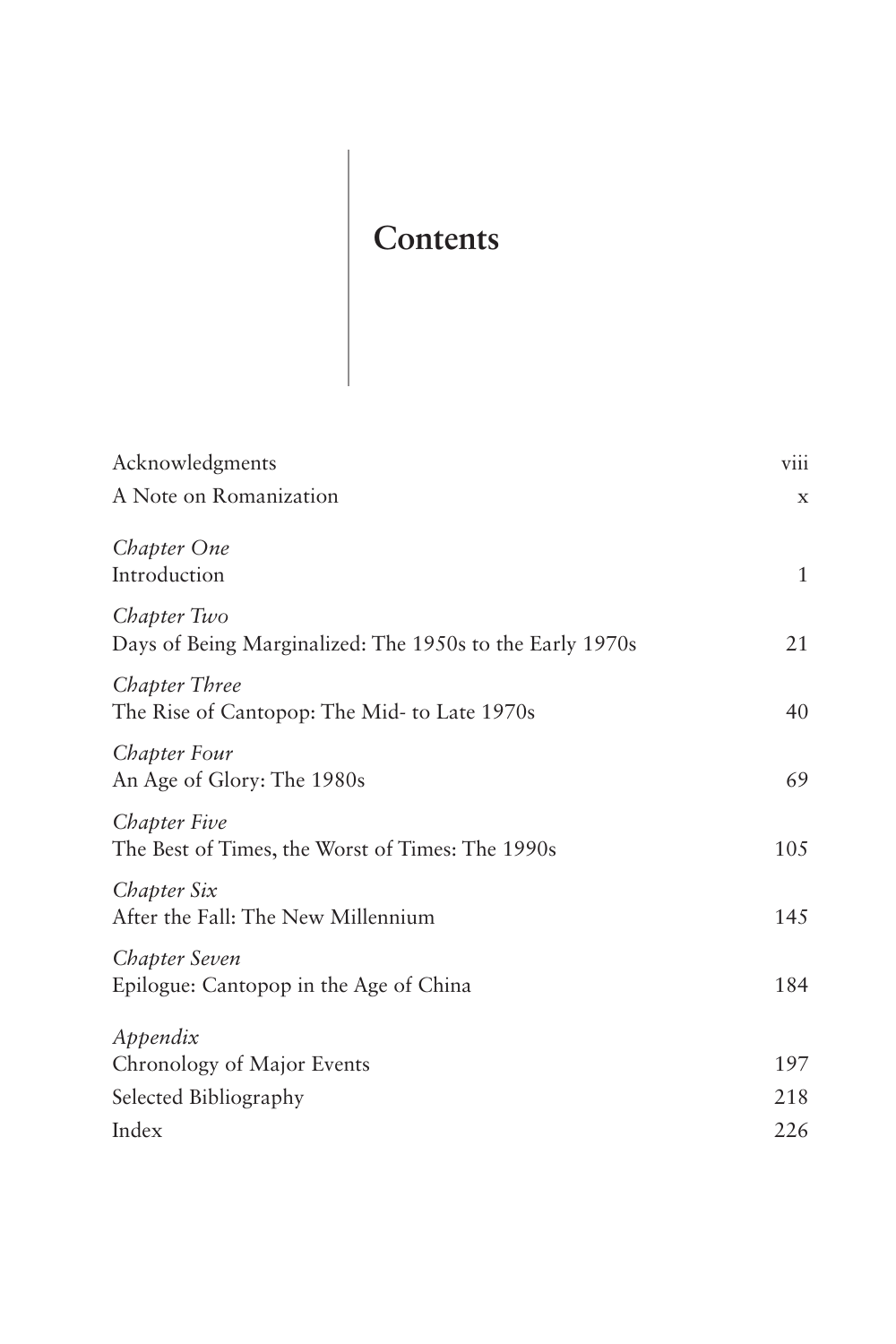# **Introduction** *1*

"Every generation has its own voice," claimed James Wong 黃霑, the late godfather of Cantopop, in his doctoral thesis on the development of Cantopop.<sup>1</sup> The English term "Cantopop"—Cantonese popular songs—did not come into existence until the 1970s, when *Billboard* correspondent Hans Ebert used it "to describe the locally produced popular music in Hong Kong" in 1978.2 Per James Wong's remark—which was adapted from the well-known saying of the Qing dynasty master of Chinese culture, Wang Guowei 王國維: "Every dynasty has its own representative form of literature"3 —Cantopop is a musical form from and the voice of contemporary Hong Kong. As the saying of the legendary John Lennon goes, "music reflects the state that [a] society is in,"<sup>4</sup> so, hailed as an "outlier" in Hong Kong culture by James Wong, Cantopop witnessed and reflected the rise and decline of Hong Kong culture over the past fifty years. A unique genre, with lyrics written in standard modern Chinese

<sup>1.</sup> Jum-Sum Wong 黃湛森 (a.k.a. James Wong), "The Rise and Decline of Cantopop: A Study of Hong Kong Popular Music (1949–1997)" 〈粵語流行曲的發展與興衰:香港流行音樂研究 1949– 1997〉 (in Chinese) (Hong Kong: PhD thesis, University of Hong Kong, 2003), 182. I would like to begin with a note about Chinese sources. I decided to cite a sizable number of Chinese publications on the topic throughout the book because most of them are very important materials not previously available in English, and thus I think it is essential to address them (I have reorganized them according to the emphases of different sections). For readers conversant with Chinese references, there may seem to be too many details. But since I hope that this book may be of interest to general readers who cannot read Chinese, it is necessary at times to offer an elaborated account of what may seem obvious to some. For this I would like to ask for the indulgence of all readers.

<sup>2.</sup> According to Joanna Lee, Ebert first coined the term "Cantorock" in 1974 in an essay in *Billboard*. However, as noted by Helan Yang 楊漢倫 and Siu-Wah Yu 余少華, the term cannot be found in any *Billboard* essays published in 1974. See Joanna C. Y. Lee, "Songs on Emigration from Hong Kong," *Yearbook for Traditional Music* 24 (1992): 14–23, and Helan Yang and Siu-Wah Yu, *Reading Cantonese Songs: The Voice of Hong Kong through Vicissitudes*《粵語歌曲解讀:蛻變中的香港聲 音》 (in Chinese) (Hong Kong: Infolink, 2013), 2.

<sup>3.</sup> Wang Guowei, "Preface," in *History of Drama during the Song and Yuan Dynasties*《宋元戲曲史》 (in Chinese) (Taipei: Taiwan Commercial Press, 1964), page number missing.

<sup>4.</sup> Quoted from an interview with John Lennon in 1971. Available at: https://rhinospike.com/script\_ requests/j8lila/681/; retrieved on March 15, 2016.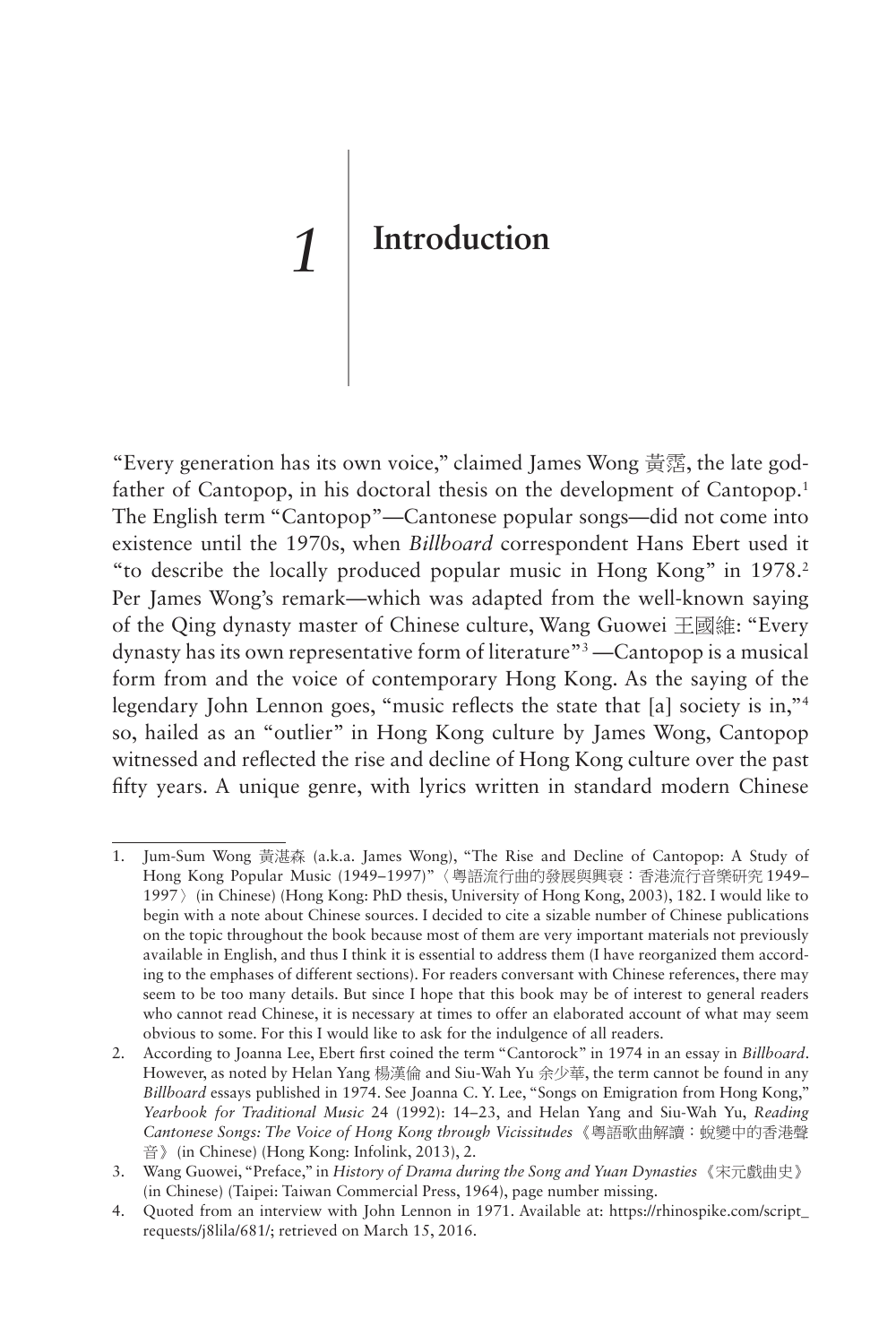but pronounced in Cantonese, Cantopop was once very popular not only in Hong Kong but also in neighboring regions.

Hong Kong was a British colony for 156 years before sovereignty over the territory was handed to China in 1997. In all colonies there are distinctly drawn social lines. In Hong Kong, the lower stratum of society was understandably composed of Chinese. According to John Carroll in his study of Hong Kong history, this is clearly reflected in government-enforced racial divides: "Despite their status and wealth, the members of the Chinese bourgeois, like all Chinese in Hong Kong, continued to face racial discrimination at every turn."5 The racial and class divides in a society have profound impacts on the cultures of a colony. For instance, colonial culture defined the taste of Hong Kong; in other words, grassroots Chinese culture was inferior to British culture, which was considered classy by local Hong Kong people. As convincingly argued by the cultural sociologist Pierre Bourdieu, "systems of domination find expression in virtually all areas of cultural practice and symbolic exchange, including such things as preferences in dress, sports, food, music, literature, art, and so on, or, in a more general sense, in taste."6 Since Cantonese was, and arguably still is, considered an inferior dialect that is not formal enough to be used in standard Chinese writing, Cantopop has long been considered nothing more than a grassroots pastime limited to the lower class of Hong Kong people. In other words, Cantonese, spoken by more than 90 percent of the population, "was and continues to be treated as an inferior or inauthentic version of Chinese."7 Moreover,

[t]o *write* in simple prose, the Hong Kong school-child must memorize not only the composition of the written characters (which exists in an order independent of speech), but also the way things are *said* in standard written Chinese (the grammar of which corresponds to speech in Mandarin/ Putonghua rather than to speech in Cantonese). (original emphases)<sup>8</sup>

When compared to English as the auxiliary "high" language, Cantopop served as an everyday "low" language in Hong Kong during its colonial years.<sup>9</sup> After its reversion to China the situation got worse; Cantonese became further marginalized, and now it is generally considered inferior to Putonghua. Despite this situation, language—that is, Cantonese—is considered one of the most

<sup>5.</sup> John Carroll, *A Concise History of Hong Kong* (Lanham: Rowman & Littlefield, 2007), 74.

<sup>6.</sup> Randal Johnson, "Editor's Introduction," in Pierre Bourdieu, *The Field of Cultural Production: Essays on Art and Literature* (New York: Columbia University Press, 1993), 2.

<sup>7.</sup> Rey Chow, *Not Like a Native Speaker: On Languaging as a Postcolonial Experience* (New York: Columbia University Press, 2014), 13.

<sup>8.</sup> Chow, *Not Like a Native Speaker*, 45.

<sup>9.</sup> Martha Pennington, *Forces Shaping a Dual Code Society: An Interpretive Review of the Literature on Language Use and Language Attitudes in Hong Kong* (Hong Kong: City Polytechnic of Hong Kong, 1994).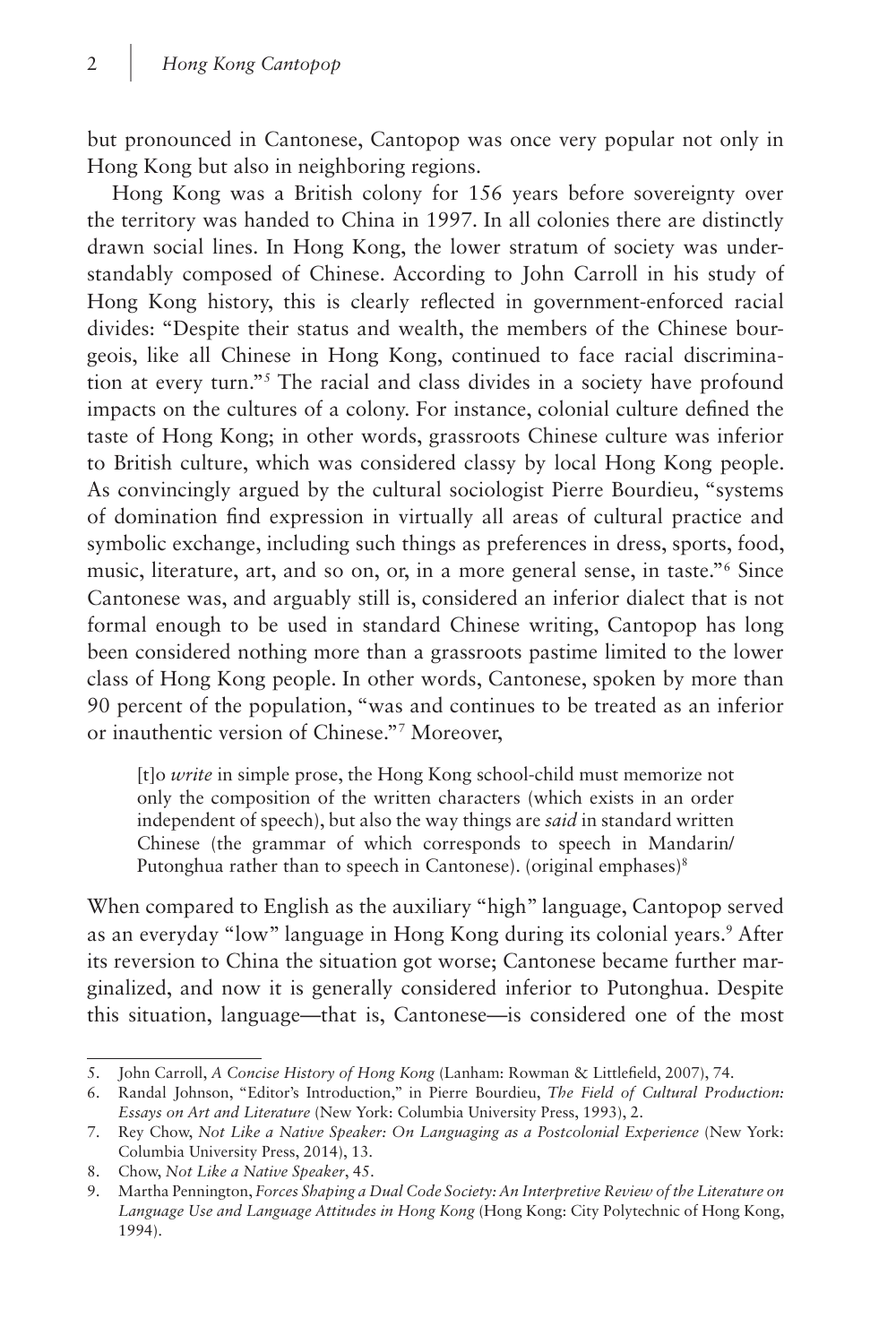important markers of the Hong Kong identity.10 Hong Kong musicians and lyricists have been successful in creatively developing Cantopop into a unique hybrid—Chinese and Western music styles with lyrics written in Cantonese and standard Chinese.11 Cantopop has also given a style and an accompanying lifestyle to several generations of Hong Kong people.

"Popular music" is often believed to defy a precise definition, but according to Roy Shuker, various attempts at providing a definition can be identified, one of which is based on its commercial nature.12 In this book I would follow his definition, equating it "with the main commercially produced and marketed musical genres."13 While Shuker's emphasis is on traditional "rock" and "pop" forms, the latter has been playing a central role in the Hong Kong context. It is commonly believed in the popular music industry that "popular" has to be defined by sales and profits.<sup>14</sup> "Popular" may also mean "of or relating to the people." Richard Middleton has identified two definitional synthesis related to "popular music" in his *Studying Popular Music*: positivist and essentialist. In short, while the former measures "not 'popularity' but sales," the latter places an emphasis on "quality" rather than "quantity"—either the organizing principle as "manipulation" and "standardization" from above or "authenticity," "spontaneity," and "grassroots" from below.15 As Tony Bennett put it,

"the people" refers neither to everyone nor to a single group within society but to a variety of social groups which, although differing from one another in other respects (their class position or the particular struggles

<sup>10.</sup> According to Gordon Mathews, "[a]ffluence and the freedom that money can provide are one perceived mark of difference between Hong Kong and Chinese identities; another key marker is that of language . . . A third mark of Hong Kong identity . . . involves political ideals such as democracy, human rights, and the rule of law." Gordon Mathews, "Heunggongyahn: On the Past, Present, and Future of Hong Kong Identity," *Bulletin of Concerned Asian Scholars* 29, no. 3 (July–September 1997): 10–11.

<sup>11.</sup> Wong, "The Rise and Decline of Cantopop," 132–34.

<sup>12.</sup> Roy Shuker, *Popular Music: The Key Concepts*, second edition (London and New York: Routledge, 2005), 203–4; see also Roy Shuker, *Understanding Popular Music Culture*, third edition (London and New York: Routledge, 2008), 5–7.

<sup>13.</sup> Shuker, *Popular Music: The Key Concepts*, xiii.

<sup>14.</sup> Deanna Robinson et al., *Music at the Margins: Popular Music and Global Cultural Diversity* (Newbury Park, London, and Delhi: Sage, 1991), 10. It has to be noted that nonmainstream genres "can develop and become part of the musical 'mainstream', usually through 'crossing over into the pop and rock mainstream and charts." Shuker, *Understanding Popular Music Culture*, 128. It is noteworthy to mention Lawrence Grossberg's point here: "[T]oo much of cultural studies has continued to locate popular culture within two binary normative economies: on the one hand, the popular (as poaching, fragmented, contradictory, bodily, carnivalesque, pleasurable) versus the legitimate (as reified, hierarchical, intellectual, etc.), and on the other hand, the popular (as stylized, artificial, disruptive, marginal resisting) versus the mainstream (as naturalized, commonsensical, incorporated, etc.)." Lawrence Grossberg, *Dancing In Spite Of Myself: Essays on Popular Culture* (Durham and London: Duke University Press, 1997), 2–3. What is more important is the articulation of the in-betweenness.

<sup>15.</sup> Richard Middleton, *Studying Popular Music* (Buckingham: Open University Press, 1990), 5–6.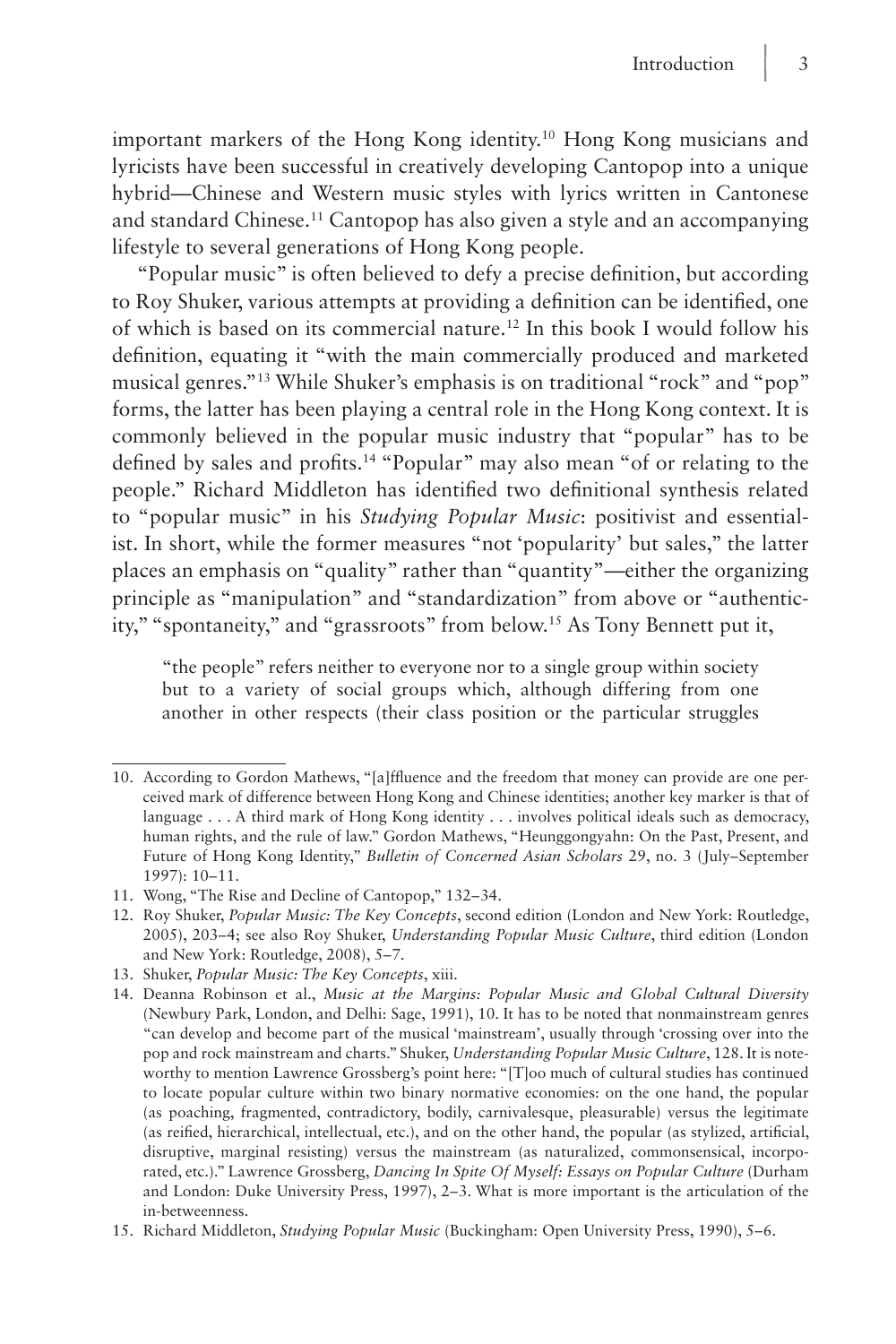in which they are more immediately engaged) are distinguished from the economically, politically and culturally powerful groups within society and are hence *potentially* capable of being united.16

Over the past forty years or so, Cantopop has proved that it was not only a commercial success but also capable of uniting a variety of social groups. This typical hybridized genre has provided the people of Hong Kong with a strange sense of belonging over the past fifty years or so, articulating, together with other media such as film and television, a distinctive kind of Hong Kong cultural identity.<sup>17</sup> Having said this, it would be beneficial to readers who are not familiar with Hong Kong and Cantopop to have a brief account of terms such as "pop" and "rock" in the context of Hong Kong here. In most places, popular music was overwhelmingly concerned with love and romance, but, as argued by David Hesmondalgh, "pop and rock each articulated, reflected, and shaped two conflicting ethics of love and sex."<sup>18</sup> In a slightly different vein but with a slightly different emphasis, Shuker made the following remark: "The terms 'pop' and 'rock' are often used as shorthand for 'popular music,' at the same time as there is a tendency to contrast and polarize the two styles."19 The relationship between pop and rock is different in Hong Kong. In the Anglophone world, the mainstream popular music genres are pop and rock.<sup>20</sup> Although the two are not synonymous, scholarly literature in English tends to equate "poprock" with "popular music."21 While rock in most other societies is considered mainstream, it is not so in Hong Kong. The usual approach to defining musical genres is "to follow the distinctions made by the music industry, which, in turn

<sup>16.</sup> Tony Bennett, "The Politics of the 'Popular'," in *Popular Culture and Social Relations*, ed. Tony Bennett et al. (Milton Keynes: Open University Press, 1986), 20; original emphasis.

<sup>17.</sup> The "genre" here can be defined as "systems of orientations, expectations and conventions that bind together industry, performers, critics, and fans in making what they identify as a distortive sort of music." Jennifer Lena, *Banding Together: How Communities Create Genres in Popular Music* (Princeton: Princeton University Press, 2012), 6.

<sup>18.</sup> David Hesmondalgh, *Why Music Matters* (Chichester: Wiley Blackwell, 2013), 62. Although "pop" and "popular" may have different meanings in popular music studies, especially in traditional musicological studies, for the sake of brevity I have no intention to distinguish the two in this book. "Pop" is an inherently dismissive term in older cultural studies tradition, whereas "popular" embodies the voice and values of the people; see Simon Frith, "The Popuar Music Industry," in *The Cambridge Companion to Pop and Rock*, ed. Simon Frith, Will Straw, and John Street (Cambridge: Cambridge University Press, 2001), 26–52. Chris Rojek has also offered a full-length discussion on their differences; see Chris Rojek, *Pop Music, Pop Culture* (Cambridge and Malden: Polity, 2011),  $1 - 8$ .

<sup>19.</sup> Shuker, *Understanding Popular Music Culture*, 122.

<sup>20.</sup> Hesmondalgh, *Why Music Matters*, 7.

<sup>21.</sup> Motti Regev, "Notes on Sociological Theory and Popular Music Studies," in *The SAGE Handbook of Popular Music*, ed. Andy Bennett and Steve Waksman (Los Angeles, London, New Delhi, Singapore and Washington DC: Sage, 2015), 35. For a detailed discussion of the difference or similarity between rock, pop, and popular music, see Motti Regev, *Pop-Rock Music: Aesthetic Cosmopolitanism in Late Modernity* (Cambridge and Malden: Polity, 2013), 17–22.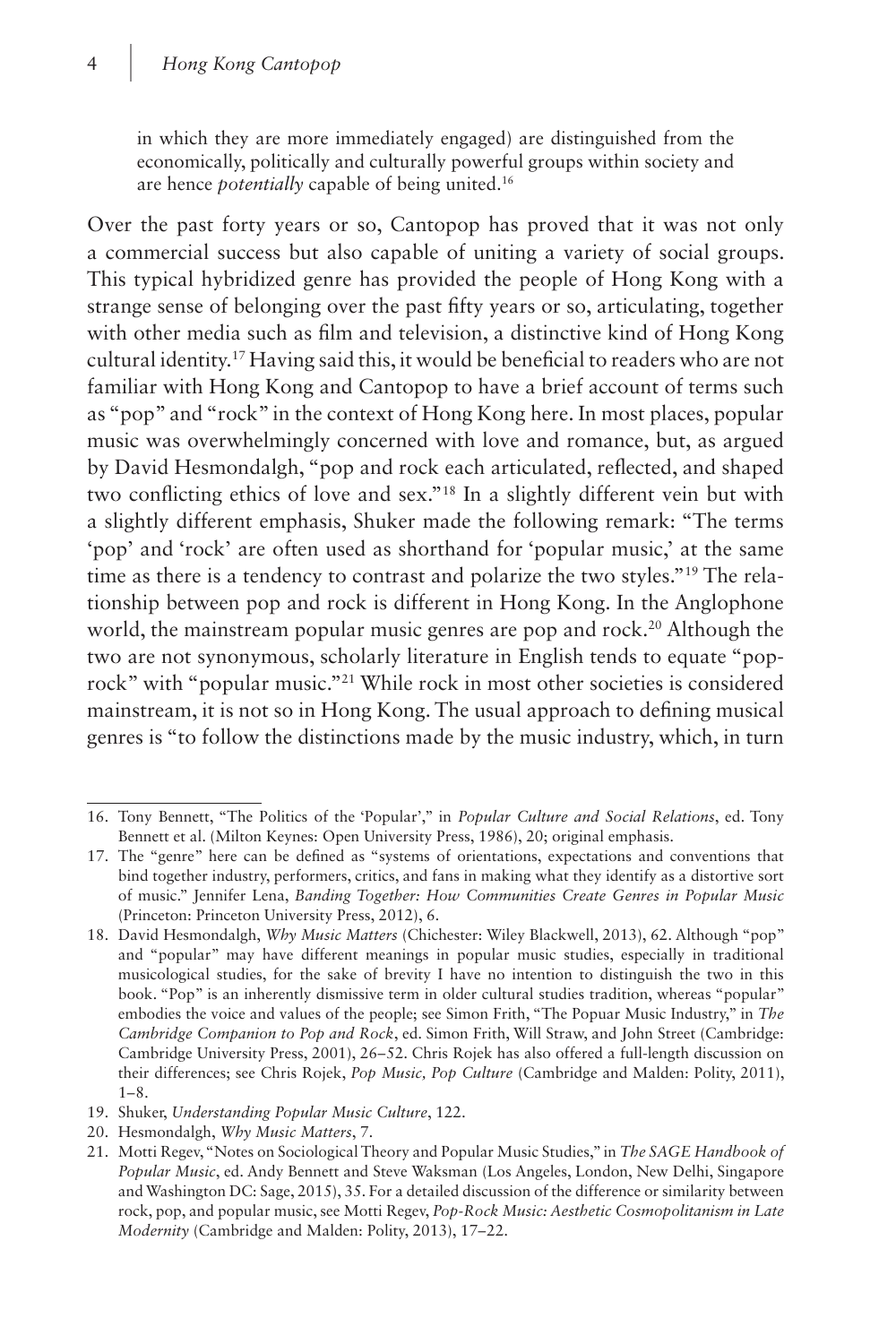reflect both musical history and marketing categories."<sup>22</sup> During the forty-some years before the handover, because of the absence of political autonomy in Hong Kong as a colony of Britain and as a Special Administrative Region of China, Hong Kong people have come to accept a so-called "compensatory logic" as argued by Rey Chow, i.e., "because the people in Hong Kong are lacking in something essential—political power—that they have to turn their energy elsewhere, economics."23 Due to this compensatory logic and its consequent economism, Hong Kong has been shaped as a port city that places commerce and trade on the top of its priority list. The music industry in Hong Kong has been accordingly led to direct most of its resources to mainstream pop, which can be musically defined by "its general accessibility, its commercial orientation, an emphasis on memorable hooks, or choruses, and a lyrical preoccupation with romantic love as theme," and it is "increasingly identified with the wider culture of celebrity."<sup>24</sup> The definition borrowed from the Anglophone world can aptly describe the characteristics of Cantopop.

In a popular music market overwhelmingly dominated by pop, rock is customarily taken to be alternative music in Hong Kong, and so concepts such as "mainstream," "oppositional," and "underground" had to be understood differently. Alternative music refers to "a loose genre/style, which has been used since the late 1960s for popular music seen as less commercial and mainstream, and more authentic and 'uncompromising'."25 In a Western context, "[a]lternative music is frequently associated with local music scenes," and "[f]or many participants in alternative local scenes, the perceived dualities associated with indie and major record labels are central to their commitment to the local."26 In Hong Kong this has to be understood differently. Hong Kong music critic Lai-Chi Fung 馮禮慈 used the umbrella term "alternative" to cover underground, nonmainstream, independent music, and genres beyond the mainstream popular music industry.27 To borrow Shuker's point that the term "indie" actually "denotes not just a type of economic entity, but a musical attitude,"28 "alternative music" refers to those musics that uphold values

<sup>22.</sup> Simon Frith, "Toward an Aesthetic of Popular Music," in *Music and Society*, ed. Richard Leppert and Susan McClary (Cambridge: Cambridge University Press, 1987), 133.

<sup>23.</sup> Rey Chow, *Ethics after Idealism: Theory—Culture—Ethnicity—Reading* (Indianapolis and Bloomington: Indiana University Press, 1998), 171.

<sup>24.</sup> Shuker, *Understanding Popular Music Culture*, 123–24.

<sup>25.</sup> Shuker, *Popular Music: The Key Concepts*, 8. "At the historical heart of alternative music was its rejection of the commercial music industry, and the emphasis it placed on rock music as art or expression rather than as a product for sale for economic profit."

<sup>26.</sup> Shuker, *Popular Music: The Key Concepts*, 9–10. "Local" refers to "college/university towns or large cities that are somehow 'alternative'."

<sup>27.</sup> Lai-Chi Fung, *On the Small Path: The Steps of Hong Kong Alternative Music*《小路上:香港另類 音樂的腳步》 (in Chinese) (Hong Kong: Music Communication, 1996). Meanwhile, Fung reminded us that the quality of alternative music could be lower than that of mainstream pop.

<sup>28.</sup> Shuker, *Understanding Popular Music Culture*, 21.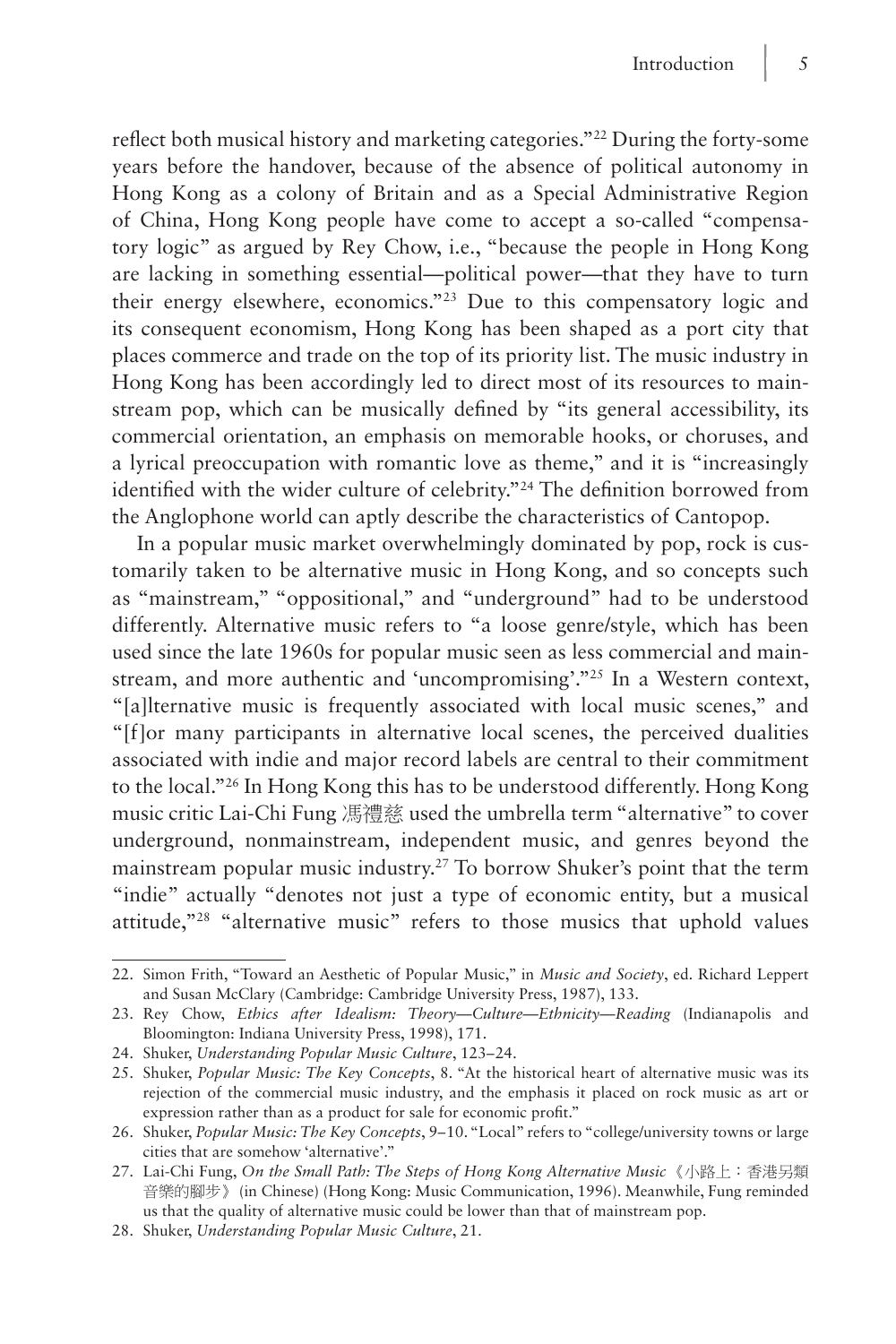opposed to a stereotyped mainstream. The 1980s saw the surge of Hong Kong's independent music scene,<sup>29</sup> followed by a wave of bands in the mid to late 1980s (refer to Chapter Four for details). In the 1980s, Hong Kong bands, including rock bands such as Beyond and electronic duo such as Tat Ming Pair 達明一派, were considered alternative despite the fact they signed with major labels. Their songs—commonly known as band songs in Chinese—were generally considered to be voicing values significantly different from those of the mainstream. However, it is difficult, if at all possible, to draw a precise boundary between "alternative" and "mainstream." Take the legendary rock band Beyond as an example: as their debut cassette *Goodbye My Dreams*《再 見理想》 was self-financed (the production cost of cassette tapes being much lower than that of vinyl discs), they were seen by their fans as "independent" and/or "underground." When they signed with Kinn's Music Ltd. and later a big label Cinepoly, some of their fans thought they betrayed alternative music. But history proved that they sailed on to become a rock legend after they entered the mainstream, and were seen by several generations of Hong Kong fans as an antiestablishment symbol. "Like rock, however, alternative soon became a marketing category: in the 1990s, major record retail outlets usually feature[d] an 'alternative' section [in the West]."30 As warned by Hesmondalgh, alternative became "a questionable term in an era where indie and alternative rock [were] big-ish business."31 In the mid-1990s, there was also a wave of "alternative music" in Hong Kong. Major record companies launched diffusion labels (such as PolyGram's "Musician" 「非池中」) to produce "alternative" music, but the craze died out very soon. Having said this, it has to be noted that although rock music has not been mainstream in Hong Kong, it has exerted a profound influence on Hong Kong bands and hence its music industry (this will be further discussed in Chapter Two).<sup>32</sup> For example, the Cantopop legend Samuel Hui 許冠傑 was the mainstay of the band Lotus in the 1960s.

- 30. Shuker, *Popular Music: The Key Concepts*, 9.
- 31. Hesmondalgh, *Why Music Matters*, 68.

<sup>29. &</sup>quot;At that time, people called all forms of music that were different from the mainstream as 'underground music'. Later, the label 'alternative music' was also used. However, many musicians either resisted or rejected labelling their music as 'underground' or 'alternative'. While the term 'indie music' seemed more neutral, it has been commonly used locally since the 1990s. The history of the Hong Kong indie music – known locally as 'underground music' at the time – began in the mid-1980s, the era of vinyl records and cassette tapes. Unlike the vibrant foreign music scene where various independent record labels flourished, when Hong Kong's indie bands in the 80s wanted to record and release their works, they never expected any support from major recording companies. Since there were no independent recording labels for indie bands, they would rather choose to produce, publish and release their music at their own expense." Jockey Club Music Series, "Definition of Independent Music," http://hkstreetmusic.com/educator-toolkit/indie-music-hong-kong; retrieved on March 15, 2016.

<sup>32.</sup> The term "rock music" used here refers to its roots in "rock and roll" in the United States in the 1950s. Since the 1960s, largely due to the "British Invasion" and other factors, it has incorporated different genres, such as blues and jazz, and has become more diversified.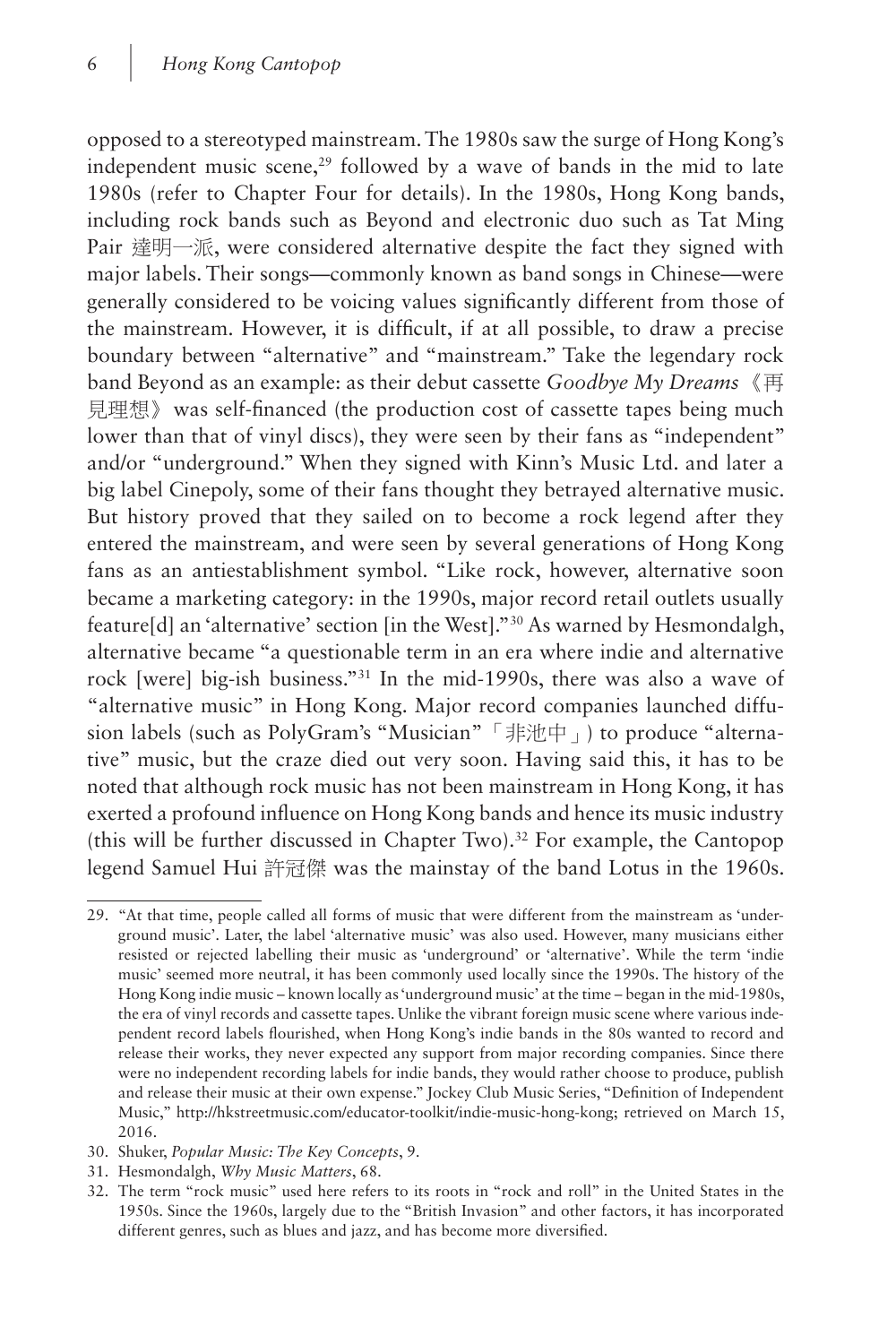Rock/pop, as argued by Fabian Holt in his in-depth study of popular music genres, has become "a cultural mainstream" in recent decades, and "increasingly functions as a discourse for articulating public memory of peoples and nations at major official events."<sup>33</sup> Although rock may not be a cultural mainstream in Hong Kong's popular music industry, it does carry the function as a discourse for articulating public memory of peoples and nations at major official events in Hong Kong. In terms of market share, the role of rock in the territory may be less significant than pop, but as evident from the impact of band songs, such as those of Beyond, over the past three to four decades, rock music did exert significant influence on the Hong Kong society per se.

The following chapters will show that Cantopop remained at the margins, albeit being quite popular in the Hong Kong society per se, in the 1950s and 1960s. The precursor of Cantopop can be traced to songs produced in the 1930s and 1940s. However, its production remained small-scale and it did not gain popularity among audiences. The question whether there was a Hong Kong culture in the 1950s or 1960s is a vexing one. Ping-Kwan Leung's 梁秉鈞 large-scale research into Hong Kong literature and culture in the 1950s, which reexamines the momentum and vitality of Hong Kong literature and movies in the 1950s, has demonstrated that a Hong Kong culture appeared in the 1950s.34 As I will discuss in the next chapter, Cantopop has begun to hybridize different music styles to become a popular genre in the 1950s. Notwithstanding this, Cantopop was seen as inferior to Euro-American songs in the 1950s and the 1960s, and the market of popular songs in Hong Kong during that period was dominated by songs produced in the US and Europe, including those of the Beatles and Elvis Presley. It was not surprising because Hong Kong people were dominated by a kind of refugee mentality during the 1950s and 1960s, as the British colony was not considered a permanent home by many newcomers who had fled Mainland China for political and other reasons. The generation that was born and raised in Hong Kong gradually changed this mentality. "According to the official statistics of the 1961 Census, less than half (47.7 percent) of the population was born in Hong Kong. But that figure went up to  $53.8$  percent in the 1966 by-census, indicating the emergence of a locally born generation in a migrant society."35 Hugh Baker stated that "[i]n over 30 years they have perforce begun to look on Hong Kong as their permanent home, and a whole generation has grown up knowing nothing

<sup>33.</sup> Fabian Holt, *Genre in Popular Music* (Chicago and London: University of Chicago Press, 2007), 1.

<sup>34.</sup> See among others Ping-Kwan Leung (a.k.a. Ye Si 也斯), *Ye Si's 1950s: Essays on Hong Kong Literature and Culture* 《也斯的五〇年代:香港文學與文化論集》 (in Chinese) (Hong Kong: Chung Hwa, 2014).

<sup>35.</sup> Gordon Mathews, Eric Ma, and Tai-Lok Lui, *Hong Kong, China: Learning to Belong to a Nation* (Abingdon and New York: Routledge, 2008), 29.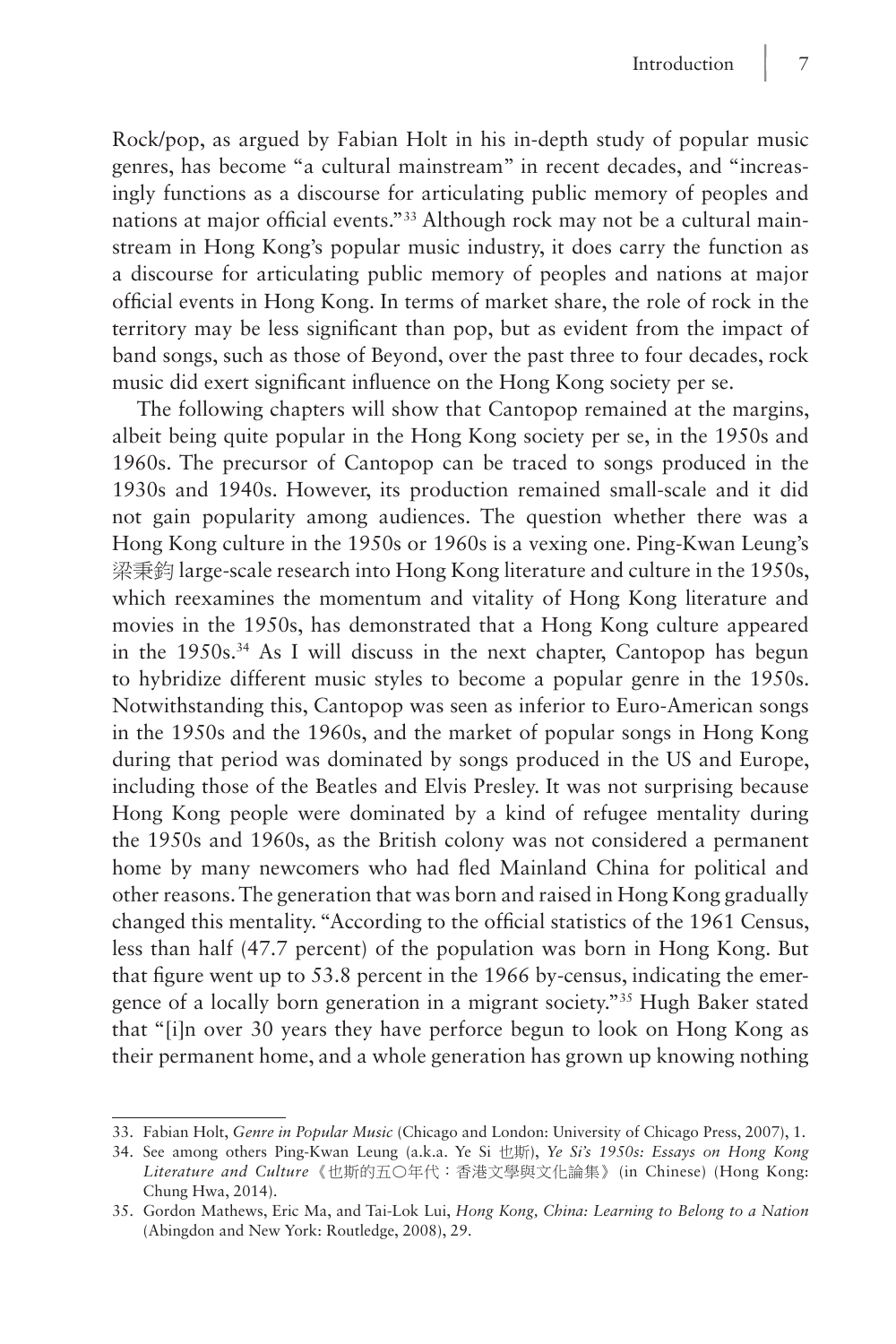else."36 Subsequently, a sense of local identity was emerging: "By the late 1960s and 1970s, however, a postwar generation, which had only known Hong Kong as a home, reached adulthood, and a sense of Hong Kongese as an autonomous cultural identity began to emerge."37

It was not until the early 1970s that, because of considerable social and demographic changes and transformation of Hong Kong's local media and society, Cantopop gradually acquired its long overdue status as the dominant genre of Hong Kong popular music. The year 1974 is generally agreed to be the watershed of the development of Cantopop, when the biased impression toward Cantopop was rectified by the unprecedented success of songs and singers such as Sam Hui, later known as the God of Cantopop. This generation of Hong Kong people, at long last, found its own voice in a musical genre sung in its mother tongue. The swift development of other forms of Cantonese popular culture contributed an unprecedented synergy, which in turn contributed to the increasing popularity of Cantopop: "As Hong Kong society developed in its own direction, so did its popular culture. A distinct Hong Kong local culture came into being in the mid-1970s."38 In the television sector, the localization of free-to-air television programs nurtured a new collective sensibility in the newly emergent indigenous culture of Hong Kong.<sup>39</sup> Meanwhile, Hong Kong cinema also witnessed the emergence of a new Cantonese cinema after a brief domination by Mandarin movies in the early 1970s. In 1973, after a year in which no Cantonese films were produced, Shaw Brothers, which was still regarded as the king of Mandarin film studios, took the lead in the revival of Cantonese films by making and releasing *The House of 72 Tenants* 《七十二 家房客》. The film, a remake of a 1963 movie of the same title, was inspired by TVB television programs. This was the only Cantonese production out of the 94 Hong Kong movies released in 1973. An extremely pleasant surprise for Cantonese popular culture, the movie unexpectedly broke the box office record set by Bruce Lee's *Way of the Dragon* 《猛龍過江》 (1972), and subsequently it successfully brought Cantonese movies back to the Hong Kong film

<sup>36.</sup> Hugh Baker, "Life in the Cities: The Emergence of Hong Kong Man," *The China Quarterly* 95 (September 1983): 478.

<sup>37. &</sup>quot;Since the 1960s, the contextual factors, which became the material base of a new cultural identity, can be summarized under four general rubrics: 1. Anglicized educational system; 2. Social preconditions (e.g. government-subsidized housing, transportation); 3. Economic opportunities; 4. Influx of new Chinese immigrants. Hong Kong people, perhaps for the first time in the post-war decades, saw themselves as locals." Refer to Eric Ma, *Culture, Politics and Television in Hong Kong* (London: Routledge, 1999), 25.

<sup>38.</sup> Mathews, Ma, and Lui, *Hong Kong, China*, 36–37.

<sup>39. &</sup>quot;Due to the deficiency of the Hong Kong polity as a representative structure, and also because of other social factors . . . television culture plays a central role in identity formation in post-war Hong Kong. Before the mid-1980s, the newly emergent indigenous culture of Hong Kong was closely related to the development of the local television industry." Ma, *Culture, Politics and Television in Hong Kong*, 18.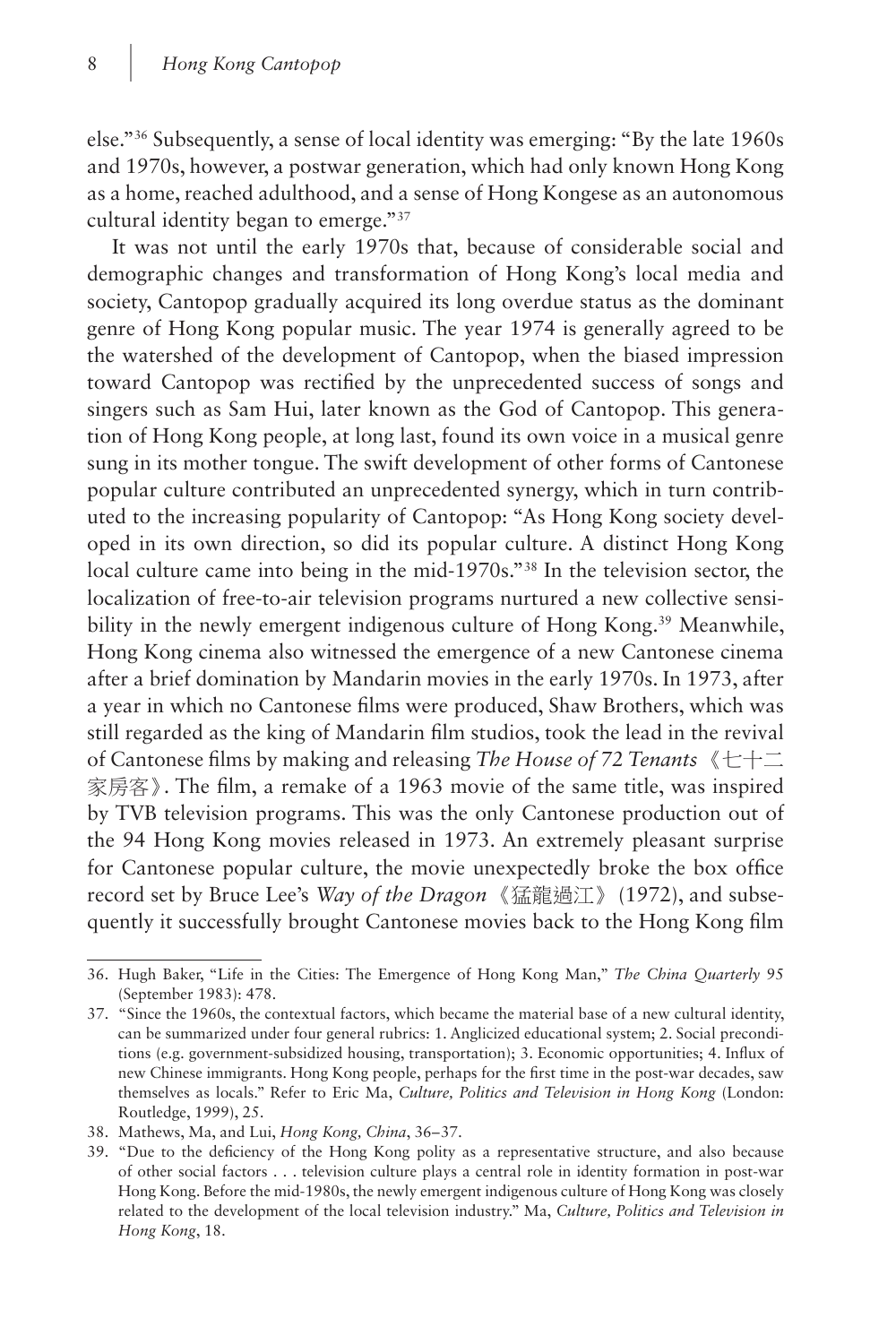industry. In 1974, out of 101 Hong Kong movies, 21 were Cantonese productions. The highest-grossing films were Cantonese productions, including the monumental *Games Gamblers Play*《鬼馬雙星》 (1974) by the Hui brothers. Based on these vigorous Cantonese popular cultures, the dialect was revived "as a younger generation came onto the scene, aware of its own identity as Hong Kong filmmakers. Cantonese would be recognized throughout the 1980s as the *lingua franca* of Hong Kong cinema."40

The growth of Cantopop in the early 1980s continued with a fresh impetus from transnational music production companies. Throughout the 1980s and up until the mid-1990s, Cantopop was the leader in the pan-Chinese popular music industry, having developed into a multibillion-dollar pop industry—"the Chinese cool"41—that attracted those who did not speak Cantonese. Cantopop was the trendsetter in Asian music industries for almost two decades, exerting a profound influence on popular music made locally in East Asian Chinesespeaking counterparts such as Taiwan, Singapore, and Mainland China. It was also very popular in Chinese diasporic communities. According to the *Baseline Study on Hong Kong's Creative Industries* conducted by the University of Hong Kong for the Central Policy Unit of the Government of Hong Kong Special Administrative Region,

[t]he music industry in Hong Kong is dominated by Cantopop in production and sales. It constitutes a major part of the entertainment business of the territory in terms of employment and contribution to GDP. It is also a major part of the popular cultural phenomenon of Hong Kong, which has significant influence in the region and also a large market in every community overseas.<sup>42</sup>

This was true until the mid-1990s. For Cantopop, the 1990s were considered "the best of times" as well as "the worst of times"—borrowing Charles Dickens's often cited words from his *A Tale of Two Cities*. By the late 1990s, however, due to piracy and other factors, Cantopop had begun to decline in terms of its market share as well as popularity. According to statistics of the International Federation of Phonographic Industry (Hong Kong Group), Cantopop sales dropped by more than half, from HK\$1.853 billion in 1995 to HK\$0.916 billion in 1998.<sup>43</sup> This prompted James Wong to use 1997 as the end boundary for the timeline of Cantopop in his doctoral thesis entitled "The Rise and

<sup>40.</sup> Stephen Teo, "The 1970s: Movement and Transition," in *The Cinema of Hong Kong: History, Arts, Identity*, ed. Poshek Fu and David Desser (Cambridge: Cambridge University Press, 2000), 108.

<sup>41.</sup> Geoff Burpee, "As Sun Sets on British Empire in Hong Kong, Industry Gears for Return to China," *Billboard* 108, no. 43 (October 26, 1996): APQ-1.

<sup>42.</sup> Cultural Policy Studies Centre of the University of Hong Kong, *Baseline Study on Hong Kong's Creative Industries* (Hong Kong: Central Policy Unit, the Government of Hong Kong Special Administrative Region, 2003), 114.

<sup>43.</sup> Wong, "The Rise and Decline of Cantopop," 169.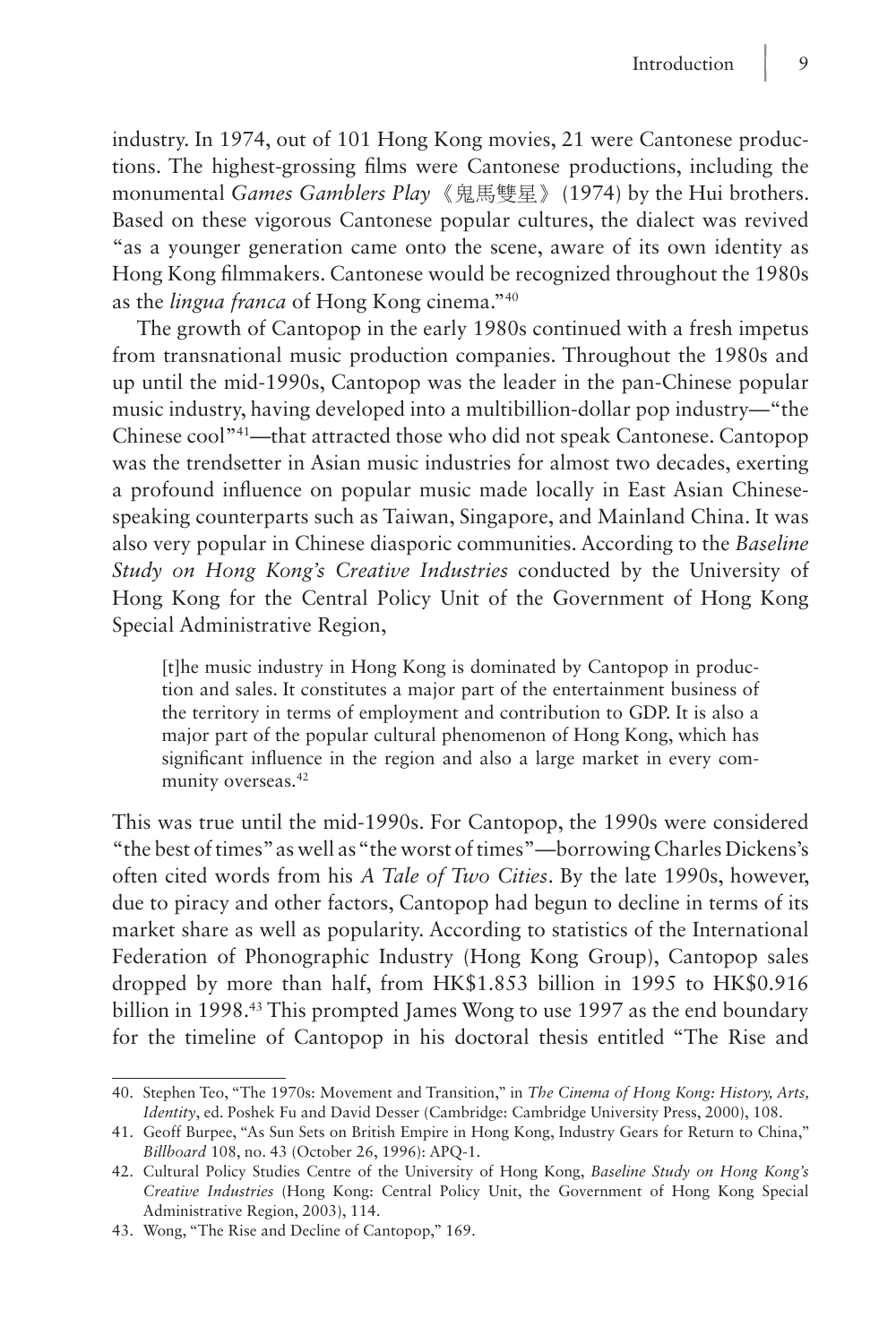Decline of Cantopop." In the new millennium, the transformation of the global mediascape brought about a change that forced Cantopop into a vicious circle. Cantopop was gradually taken over by Mandapop (Mandarin popular songs), while Hong Kong's regional competitors, including Taiwan, Singapore, and South Korea, aggressively invested in and pursued cultural policies to develop their music industries. Worse still, the passing away of Cantopop superstars Leslie Cheung 張國榮 and Anita Mui 梅艷芳 and lyrics masters James Wong and Richard Lam 林振強 seemed to symbolize the end of the era of Cantopop. When sales dropped, vehement criticisms of Cantopop surfaced: "People are getting tired of mainstream Cantopop because it rehashes the formula of big ballads and cheesy dance tunes year in, year out."<sup>44</sup> Notwithstanding this, Cantopop, once very popular across Chinese communities, must have been doing something right. Before I go into the historical development of Cantopop from the margin in the 1950s and 1960s to its heyday from the mid-1970s to the mid-1990s, and its decline in the new millennium, related studies on Cantopop will be introduced.

While it focuses on Cantopop, this book also positions itself in the wider field of popular music studies, a field that is heavily slanted toward Western popular music.45 Thanks to the stellar rise of the cultural and creative industries in East Asia (such as the wave of K-Pop), studies of Asian popular music has found itself in the limelight. Allen Chun, Ned Rossiter, and Brian Shoesmith's *Refashioning Pop Music in Asia* is an example of focusing attention on Asian popular music, and in 2013, *Popular Music* devoted a special issue to East Asian popular music, with many articles shedding light on the mapping of a new mediascape in the Asian popular music industry.<sup>46</sup> In this special context, Chinese popular music studies have been receiving more critical attention. Academic work on Chinese popular music, however, shows a bias toward rock music from Beijing rather than pop music from either Hong Kong or Taiwan. Cantopop studies, thus, has been doubly marginalized: popular music studies tend to ignore music outside the West, and Chinese popular music studies lean toward Mandarin pop and rock. This book could be seen as an intervention

<sup>44.</sup> Samuel Lee, "East Asia Is Crazy over Taiwanese Pop Stars Such as Jay Chou as Cantopop Fades Away," *The Strait Times* (September 20, 2002): 8.

<sup>45.</sup> It has to be stressed that this book is first and foremost intended to be a concise introduction to the genre of Cantopop. My major objective is not to have a critical intervention into popular music studies. Given the scope of this book, this would be very difficult if not impossible at all. For a succinct account of the development of popular music studies, see Andy Bennett and Steve Waksman, "Introduction," in *The SAGE Handbook of Popular Music*, ed. Andy Bennett and Steve Waksman (Los Angeles, London, New Delhi, Singapore, and Washington DC: Sage, 2015), 1–10.

<sup>46.</sup> Allen Chun, Ned Rossiter, and Brian Shoesmith, eds., *Refashioning Pop Music in Asia: Cosmopolitan Flows, Political Tempos, and Aesthetic Industries* (London and New York: Routledge, 2004); Hyunjoon Shin, Yoshitaka Mōri, and Tunghung Ho, eds., "Special Issue: East Asian Popular Music and Its (Dis)contents," *Popular Music* 32, no. 1 (2013).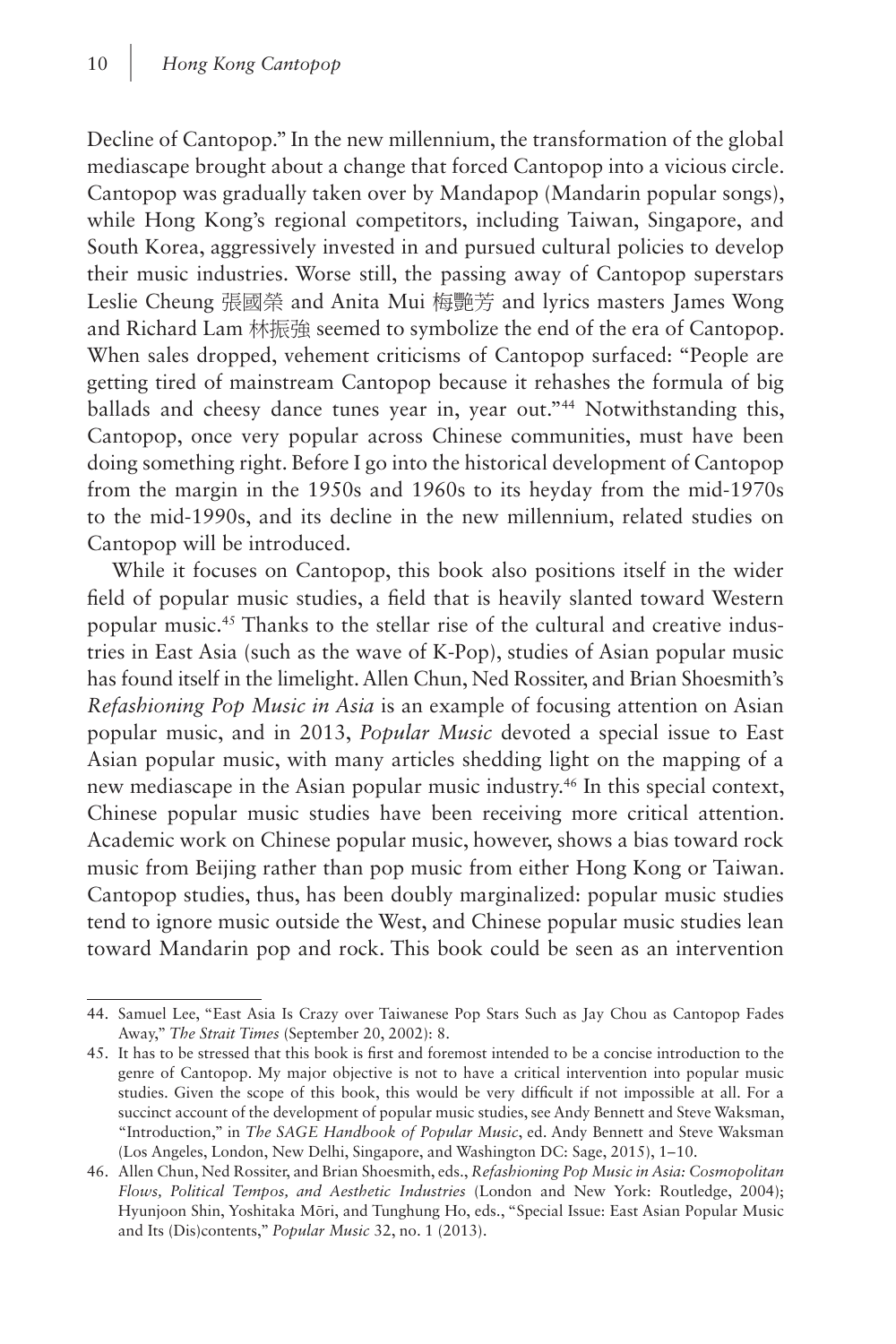into the wider field of Chinese popular music studies, in which Cantopop is too often neglected owing to the stereotype of it being "cheesy love songs." To this end, it would be helpful to underscore the significance of the topic by positioning it in the context of the field of Chinese popular music studies. Earlier works on contemporary Chinese popular music discuss such important issues, among others, as nationalism, and ideology and genre.<sup>47</sup> Mainland China's popular music industry took shape much later than Hong Kong's, but with Cantopop having been overtaken by Mandopop in recent years, more research on Chinese popular music has appeared in the past few years. The alleged rise of China's cultural industries and soft power since the late 1990s has also drawn the attention of many academics to Chinese popular music, and the bias toward Chinese, especially Beijing, rock in popular music studies has become even more pronounced in this context. In the new millennium, there have been numerous studies on Chinese rock and pop, including, among others, Andrew Jones' *Yellow Music: Media Culture and Colonial Modernity in the Chinese Jazz Age*, Nimrod Baranovitch's *China's New Voices: Popular Music, Ethnicity, Gender, and Politics, 1978–1997*, Matthew Niederhauser's *Sound Kapital*, Jeroen de Kloet's *China with a Cut: Globalisation, Urban Youth and Popular Music*, Jeroen Groenewegen's *Tongue: Making Sense of Underground Rock, Beijing 1997–2004*, Jonathan Campbell's *Red Rock: The Long, Strange March of Chinese Rock & Roll*, and Andreas Steen's *Between Entertainment and Revolution: Gramophones, Records and the Beginning of Shanghai Music Industry, 1878–1937*. 48

Rock and roll, given its rebellious nature, is often seen as incongruent with contemporary Chinese society. Therefore, Chinese rock, especially Beijing rock, has attracted attention to explore the reception and cultural translations of this Western import in a country with its own unique characteristics. Campbell's general account of the "long, strange march" of Chinese rock music

<sup>47.</sup> For examples, Andrew Jones, *Like a Knife: Ideology and Genre in Contemporary Chinese Popular Music* (Ithaca: Cornell University East Asia Program, 1992) and Gregory Lee, *Troubadours, Trumpeters, Troubled Makers: Lyricism, Nationalism, and Hybridity in China and Its Others* (Durham: Duke University Press, 1996).

<sup>48.</sup> Andrew Jones, *Yellow Music: Media Culture and Colonial Modernity in the Chinese Jazz Age* (Durham: Duke University Press, 2001), Nimrod Baranovitch, *China's New Voices: Popular Music, Ethnicity, Gender, and Politics, 1978–1997* (Berkeley and Los Angeles: University of California Press, 2003), Matthew Niederhauser, *Sound Kapital: Beijing's Music Underground* (New York: powerHouse Books, 2009), Jeroen de Kloet, *China with a Cut: Globalisation, Urban Youth and Popular Music* (Amsterdam: Amsterdam University Press, 2010), Jeroen Groenewegen, *Tongue: Making Sense of Underground Rock, Beijing 1997–2004* (New York: Lambert Academic Publishing, 2011), Jonathan Campbell, *Red Rock: The Long, Strange March of Chinese Rock & Roll* (Hong Kong: Earnshaw Books, 2011), Andreas Steen, *Between Entertainment and Revolution: Gramophones, Records and the Beginning of Shanghai Music Industry, 1878–1937*《在娛樂與 革命之間:留聲機唱片和上海音樂工業的初期,1878–1937》 (in Chinese) (Shanghai: Shanghai Lexicographical Publishing House, 2015).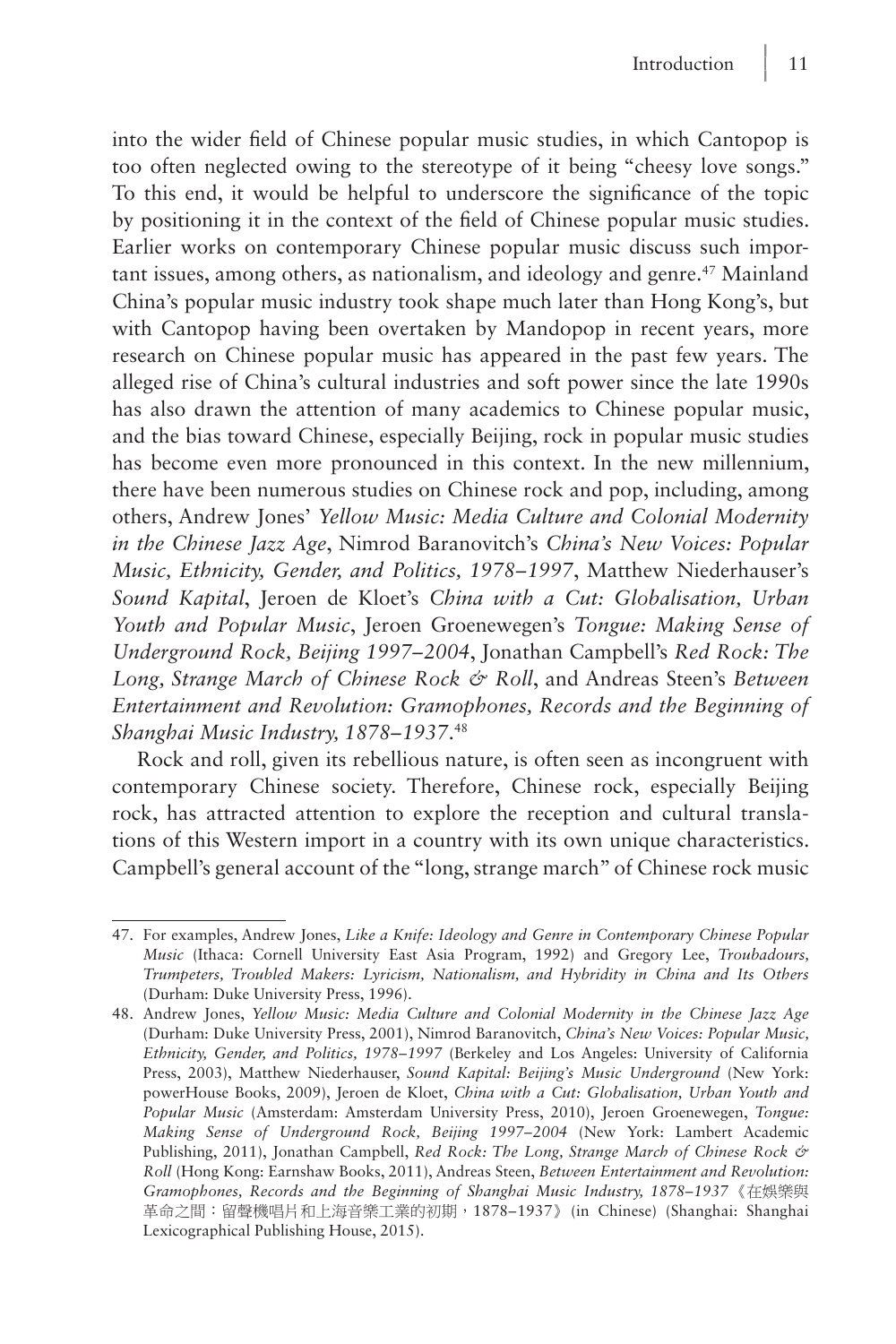in *Red Rock* surveys the development of rock and roll in China from the Mao years to the new millennium. Through interviews with musicians, journalists, and industry experts, the author examines how the music rocks China. Groenewegen's *Tongue* also focuses on Beijing's underground rock, showing that musicians have been using politics to engage audiences in postsocialist China. Niederhauser's *Sound Kapital* zooms in on revolutionary Beijing nightclubs, such as D-22 and MAO Livehouse, to investigate the underground scene in Beijing, exploring the (im)possibility to push the boundaries of independent thought and musical expression. Also focusing on Beijing, Baranovitch's *China's New Voices* offers a more comprehensive study of the popular music scene in the period between 1978 and 1997, touching on the ethnicity, gender, and politics of new Chinese popular music. The book argues how rock and pop became a medium through which the underprivileged could acquire a new public voice not dependent of the state. From a different angle, De Kloet's *China with a Cut* offers an inspiring account of the impact of Western music on China through illegally imported compact discs, detailing how it influenced the younger generation in the age of globalization. Based on extensive fieldwork in Beijing, Shanghai, and Hong Kong, places of Chinese popular music in the context of globalization, this book examines how illegally imported compact discs in the 1990s inspired the young generation in China to strive to break free from the Maoist past by experimenting with new sounds and new lifestyles. Unlike previous studies with their main focus on politics and/ or institutions, *Yellow Music* and *Between Entertainment and Revolution* are both historical accounts of Chinese popular music; the former studies the emergence of Chinese popular music in early twentieth century China, whereas the latter traces the development of Shanghai music industry from 1878 to 1937. While both adopt an interdisciplinary (history, sociology, media studies) and cross-cultural (China-West, colonial modernity) approach, they focus on early Chinese popular music. As convincingly noted by Marc Moskowitz in the introduction of his *Cries of Joy, Songs of Sorrow: Chinese Pop Music and Its Cultural Connotations*:

There is already some excellent academic work on Chinese popular music, yet most of this scholarship concentrates on Beijing rock and for the most part excludes Mandopop [Mandapop] produced in Taiwan. This focus has more to do with the People's Republic of China economic and political might, and perhaps with western academics' musical preferences, than with actual Chinese musical tastes, however.<sup>49</sup>

<sup>49.</sup> Marc Moskowitz, *Cries of Joy, Songs of Sorrow: Chinese Pop Music and Its Cultural Connotations* (Honolulu: University of Hawai'i Press, 2010), 1–2.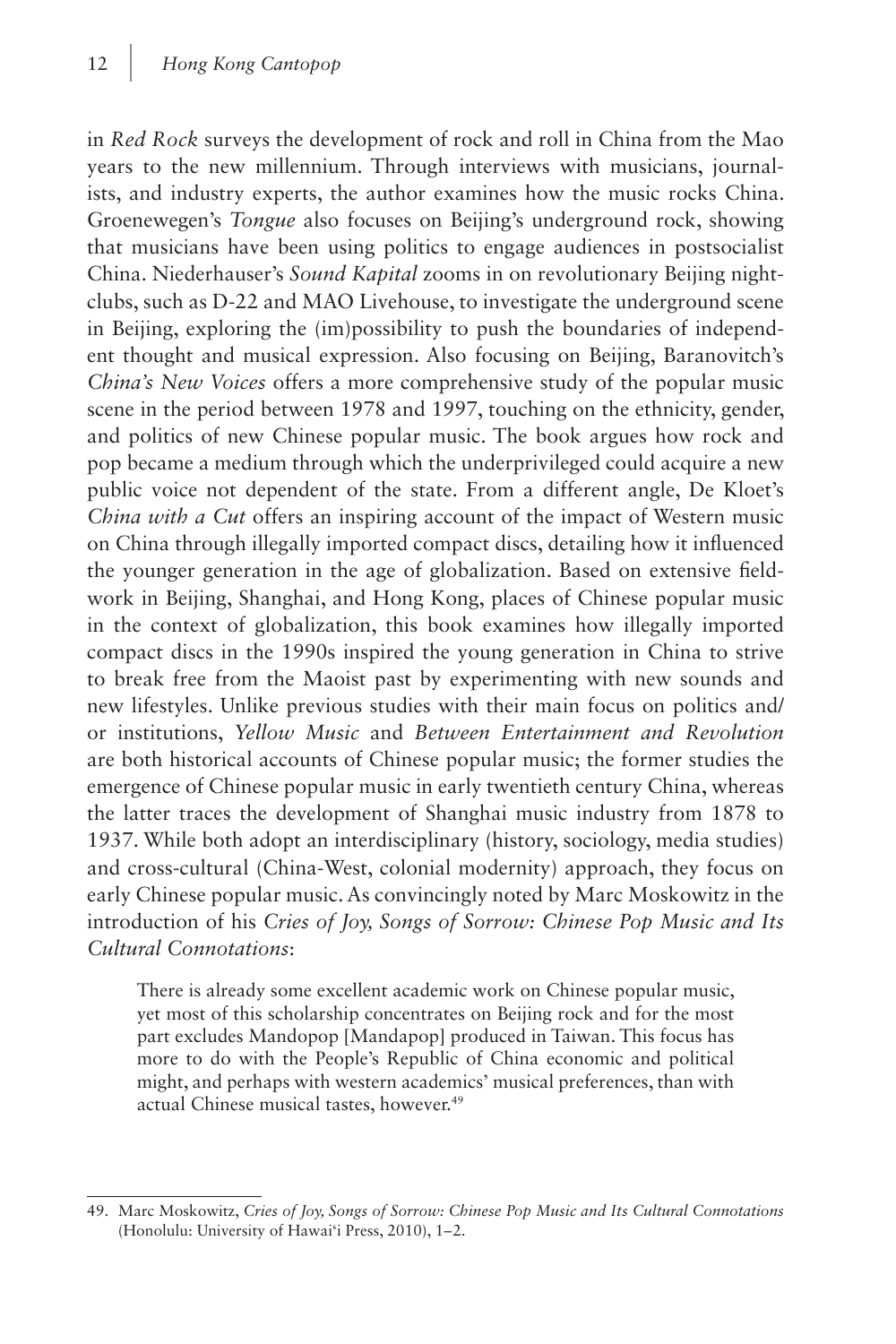To fill this lacuna, *Cries of Joy, Songs of Sorrow* offers a full-length study of contemporary Mandapop with particular emphasis on Taiwan. Although the book focuses more on the construction of male and female identities in Mandapop, it does provide a rare account of the historical background necessary to understand the contemporary Mandapop scene. The citation above, especially the second sentence, can well be applied to the studies of Cantopop. Till today there is no comprehensive historical account of the genre of Cantopop, despite its strong cultural influence over the past decades. In popular music studies in Western academies, Cantopop is often not distinguished from Chinese popular songs, and thus it is "poorly served in surveys of non-Western music."<sup>50</sup> While academic interest has shifted to Mainland China, Yiu-Fai Chow and Jeroen de Kloet's *Sonic Multiplicities: Hong Kong Pop and the Global Circulation of Sound and Image* is an exceptional attempt at understanding and studying Hong Kong popular music despite its shift. As stressed by the authors, they wanted to sustain Hong Kong and its popular culture "in the research agenda of scholars concerned with Hong Kong, Chinese, Asian and global popular culture."51 I would emphasize that it is necessary to distinguish Cantopop from Chinese pop. Too often the two are conflated, but clearly they are not the same. Despite its not being considered seriously by scholars outside Hong Kong, Cantopop once received great attention from audiences around the world. I do not deny that possible interactions among different popular songs can generate an energetic music culture for a cosmopolitan city like Hong Kong, but the point of concern is that this special genre sung in the Cantonese dialect has its own inherent hybridity that is not available elsewhere.<sup>52</sup>

As I have discussed elsewhere, the widely used discourse of hybridity constitutes a disputed terrain of cultural theory and criticism.<sup>53</sup> One of the most disputed terms that has dominated conceptual discussions of mixed identities in postcolonial studies, it is commonly defined as "the creation of new transcultural forms within the contact zone produced by colonization."54 According to Homi Bhabha, the vocal theoretician to advocate hybridity as a kind of tactic to subvert hegemonic discourse, holds that hybridity can point toward a new cosmopolitanism that can engage different possibilities of cultural agency.<sup>55</sup>

<sup>50.</sup> Lawrence Witzleben, "Cantopop and Mandapop in Pre-post-colonial Hong Kong: Identity Negotiation in the Performances of Anita Mui," *Popular Music* 18, no. 2 (1999): 242–43.

<sup>51.</sup> Yiu-Fai Chow and Jeroen de Kloet, *Sonic Multiplicities: Hong Kong Pop and the Global Circulation of Sound and Image* (Bristol and Chicago: Intellect Books, 2013), 154.

<sup>52.</sup> Yiu-Wai Chu, *Lost in Transition: Hong Kong Culture in the Age of China* (Albany: SUNY Press, 2013), 135.

<sup>53.</sup> Yiu-Wai Chu, "Introduction," *Contemporary Asian Modernities: Transnationality, Interculturality and Hybridity*, ed. Yiu-Wai Chu and Eva K. W. Man (Bern: Peter Lang, 2010), 22–23.

<sup>54.</sup> Bill Ashcroft, Gareth Griffiths, and Helen Tiffin, *Key Concepts in Post-Colonial Studies* (London: Routledge, 1998), 118.

<sup>55.</sup> Homi Bhabha, *The Location of Culture* (New York and London: Routledge, 1994).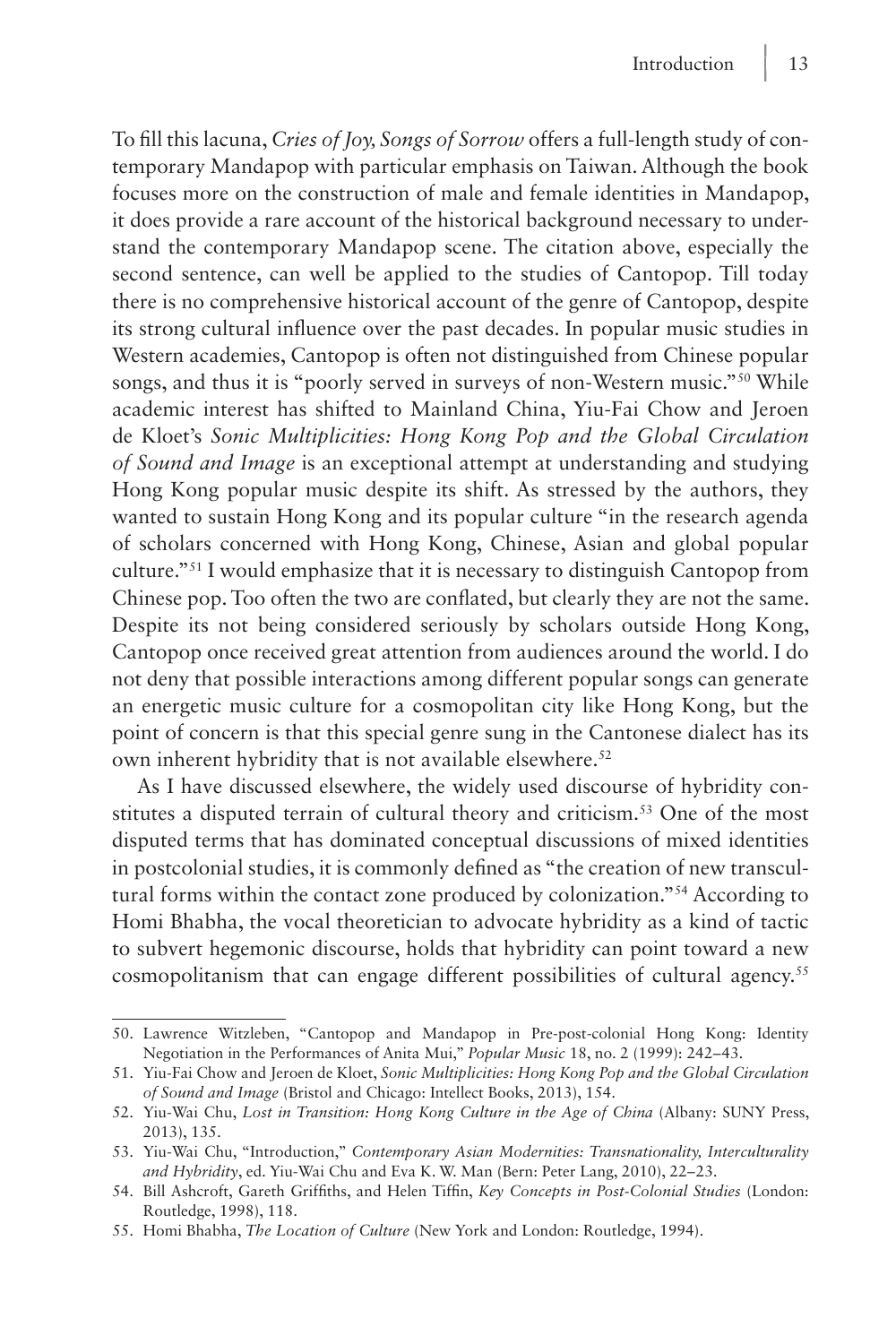While Néstor García Canclini celebrates hybridity in his *Hybrid Cultures*, he still worries that hybridization might also reinforce the already existing asymmetrical relationships of domination and subordination.<sup>56</sup> Meanwhile, different challenges to the concept of hybridity can also be found. "The importance of hybridity is that it problematizes boundaries," but hybridity is "inauthentic" and "multiculturalism lite" according to anti-hybridity arguments.<sup>57</sup> This brings us to the potential problem resulting from the uncritical celebration of hybridity. In short, the interaction of different cultures seems to have provided chances for them to hybridize, but whether it is merely a mixture or true hybridity is not easy to tell. For my present purpose I would just concentrate on Bhabha's differentiation of diversity and hybridity: "it is insufficient to record signifiers of cultural diversity which merely acknowledge a range of separate and distinct systems of behavior, attitudes and values."58 Cultural diversity may sound exotic to many ears, but what matters is "the inscription and articulation of culture's *hybridity*" but not "the *diversity* of cultures."59 In the context of this book, diversity refers in a more neutral sense to the existence of different genres, styles, subject matters, and the like in the Cantopop industry, whereas "hybridity" articulates the theoretical possibilities of engendering new conceptions. Meanwhile, media scholars have employed the notion of hybridity to investigate cultural mixture in the age of globalization.60 K-Pop, among others, is considered "hybrid music," which is "a careful negotiation of Korean and Japanese traits, under the influence of Western music trends."61 The important point to note is that the hybridization of Korean, Japanese, and Western musics has generated a new form of K-Pop, which is not just a mixture of these elements.

Cantopop, once the leading pop genre of Chinese popular music across the world, has a history that needs to be written, which is especially important for the present and the future of Hong Kong, a city whose citizens have been witnessing the decline of not only its popular cultures but also core values. This book aims to show how the rise of Cantopop is related to an upsurge of Hong Kong culture in general, and how its decline since the 1990s is connected to changes in the music industry as well as, and more importantly, geopolitical

<sup>56.</sup> Néstor García Canclini, *Hybrid Cultures: Strategies for Entering and Leaving Modernity* (Minneapolis: University of Minneapolis Press, 1995).

<sup>57.</sup> Jan Nederveen Pieterse, "Hybridity, So What? The Anti-Hybridity Backlash and the Riddles of Recognition," *Theory, Culture & Society* 18, nos. 2–3 (2001): 219–45.

<sup>58.</sup> Ashcroft, Griffiths, and Tiffin, *Key Concepts in Post-Colonial Studies*, 60.

<sup>59.</sup> Bhabha, *The Location of Culture*, 38.

<sup>60.</sup> Marwan Kraidy, *Hybridity, or the Cultural Logic of Globalization* (Philadelphia: Temple University Press, 2005).

<sup>61.</sup> Ju Oak Kim, "Despite Not Being Johnny's: The Cultural Impact of TVXQ in the Japanese Music Industry," in *K-Pop: The International Rise of the Korean Music Industry*, ed. JungBong Choi and Roald Maliangkay (Abingdon, Oxon: Routledge, 2015), 76.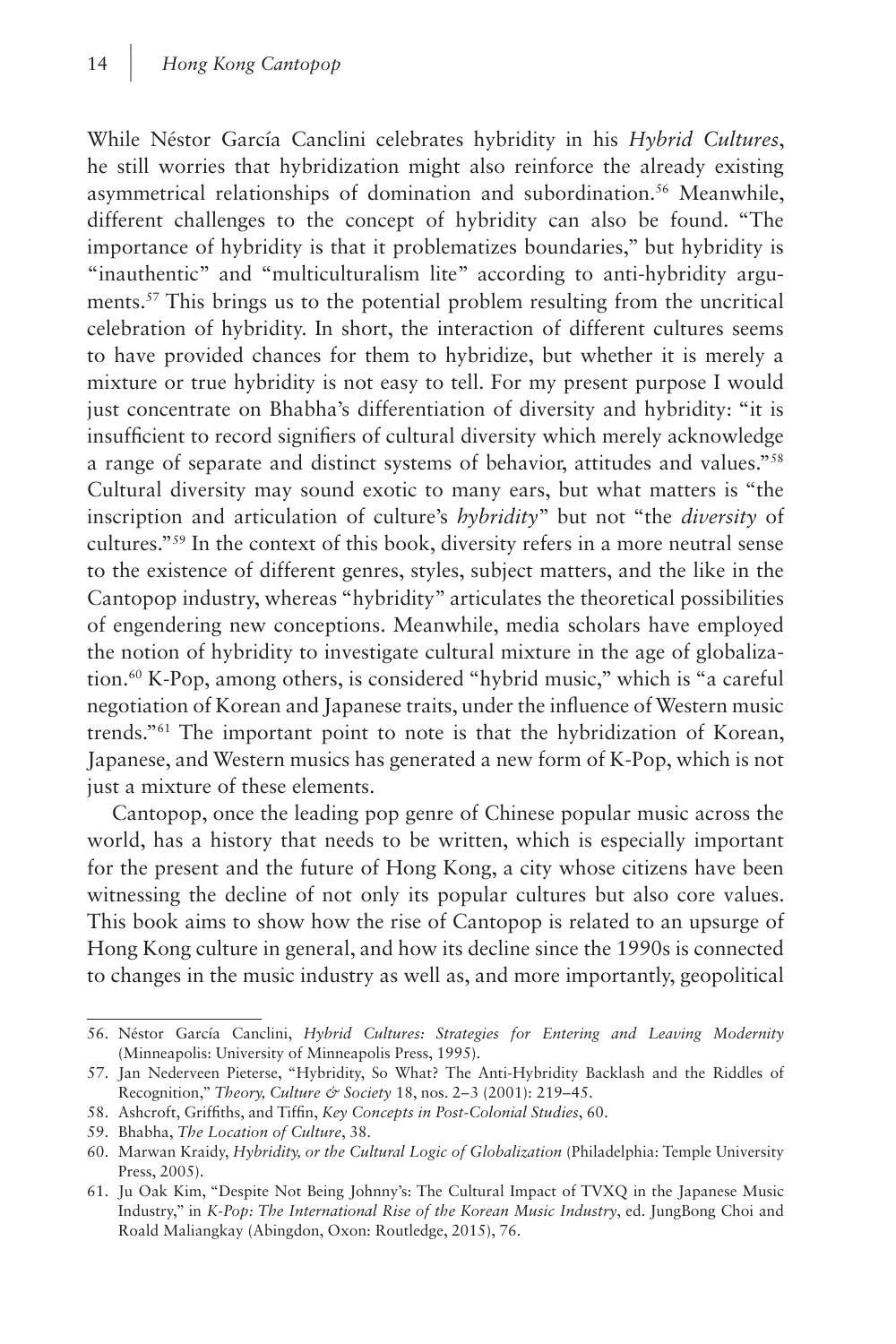changes. As such, this book is not only a concise history of Cantopop but also of Hong Kong culture. It could also be read as "a story about localization and how a group of urban youth successfully created a culture that was grounded in the social, cultural and political reality defined by institutionalized colonialism."<sup>62</sup> I also hope that this book, against the backdrop of Hong Kong's reversion to China, would be meaningful by bringing awareness to the field of Hong Kong studies. Despite the important role of Cantopop in Hong Kong culture and society, academic Cantopop research is a relatively new but important field of scholarship. Cantopop, compared to film and other genres of popular culture, has received very little critical attention from academia. When Cantopop enthralled Chinese audiences across the globe in the 1980s, its discussions remained akin to *bricolage*, as it was scattered in newspaper columns, music magazines, and periodicals published by organizations such as the Composers and Authors Society of Hong Kong (CASH) and the Amateur Lyric Writers' Association of Hong Kong. Although some studies on Hong Kong popular culture in general did touch upon Cantopop,<sup>63</sup> Cantopop was treated merely as a subtopic of the studies on Hong Kong popular culture in general. The situation did not change much with the rise of cultural studies in Hong Kong in the late 1980s. In the beginning, the growing interest in Hong Kong popular culture did not stimulate extensive research on Hong Kong popular songs. The study of Cantopop per se did not gather momentum until the mid-1990s. The *bricolage* situation of Cantopop studies began to change when a renowned Hong Kong music critic, Chi-Wah Wong 黃志華, published his historical survey of Cantopop in 1990.64 The book, titled *Forty Years of Cantopop* 《粵語流行 曲四十年》, is a collection of Wong's Chinese columns published in *Wen Wei Po* in the 1980s. These columns, unlike other columns of impressionist talks on Hong Kong popular songs in general, systematically sketched the development of Cantopop and offered a detailed analysis of Cantopop lyricists. However, due to market considerations, the original manuscript was significantly shortened and some very important materials were left out. The book thus lost some

<sup>62.</sup> I am indebted to an anonymnous reviewer for this point.

<sup>63.</sup> Examples include the following: Wah-Shan Chau 周華山, *Consumer Culture: Images, Words, Music* 《消費文化:影像、文字、音樂》 (in Chinese) (Hong Kong: Youth Bookstore, 1990); Ping-Kwan Leung 梁秉鈞, ed., *Hong Kong Popular Culture* 《香港的流行文化》 (in Chinese) (Hong Kong: Joint Publishing, 1993); Lok Fung (a.k.a. Natalia Sui-Hung Chan) 洛楓, *Fin de Siècle City: Hong Kong Popular Culture* 《世紀末城市:香港的流行文化》 (in Chinese) (Hong Kong: Oxford University Press, 1995); Elizabeth Sinn 冼玉儀, ed., *Hong Kong Culture and Society*《香港 文化與社會》 (in Chinese) (Hong Kong: Centre of Asian Studies, the University of Hong Kong, 1995); and Rey Chow, *Writing Diaspora: Tactics of Intervention in Contemporary Cultural Studies* (Indianapolis and Bloomington: Indiana University Press, 1993).

<sup>64.</sup> Chi-Wah Wong, *Forty Years of Cantopop* (in Chinese) (Hong Kong: Joint Publishing, 1990). Kei-Chi Wong 黃奇智 published a book entitled *On Popular Songs*《時代曲綜論》 (in Chinese) in 1979 (Hong Kong: School of Continuing Studies, the Chinese University of Hong Kong, 1979), but it focuses mainly on Mandarin popular songs.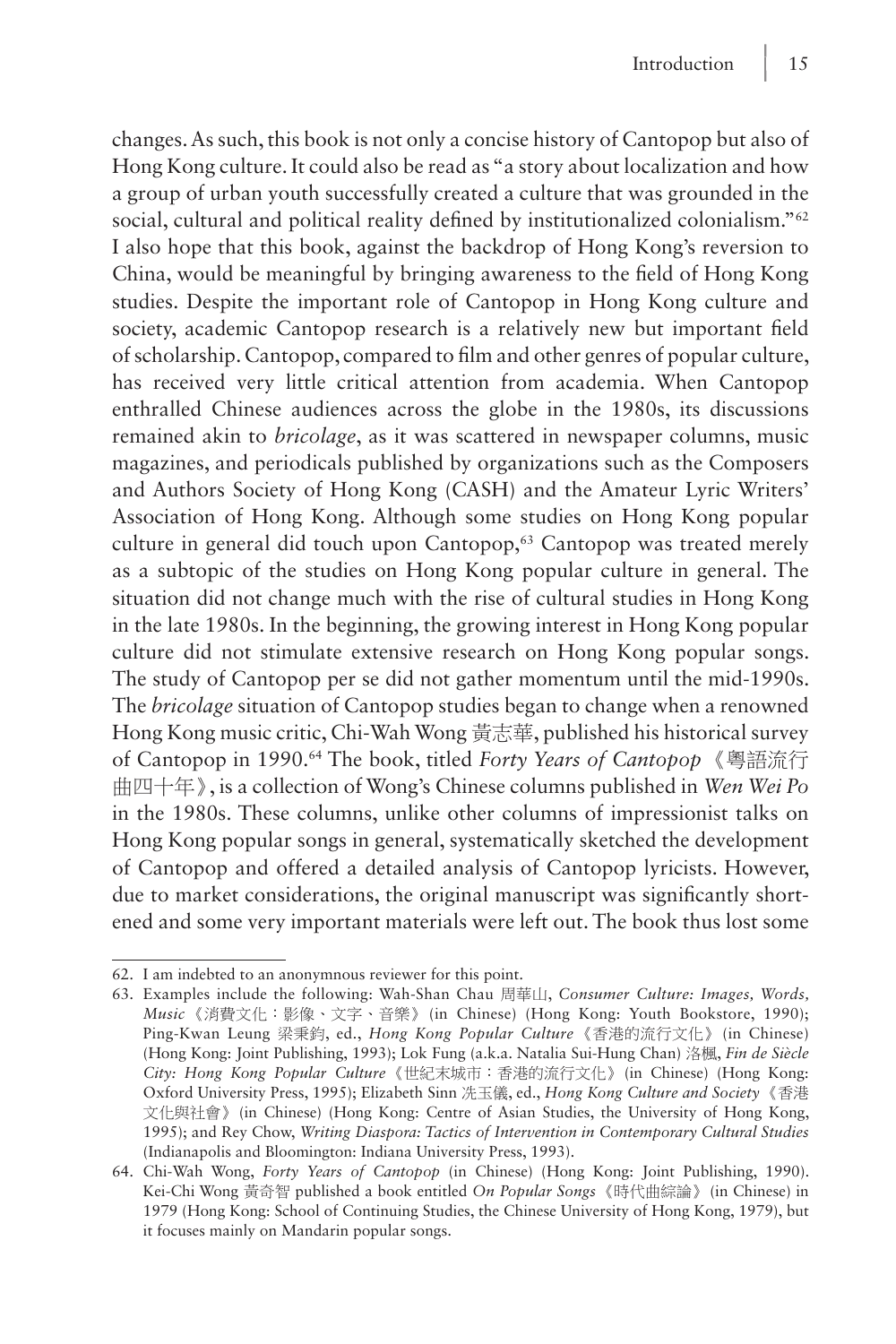of the impact it could have made. Chi-Wah Wong published another book in 2000 to complete his survey of Cantopop. In that book, he traced the development of Cantopop from the 1950s to the mid-1970s, providing rare and valuable information about early Cantopop in Hong Kong.<sup>65</sup> Chi-Wah Wong also provided insightful analyses and detailed reference materials related to Hong Kong lyricists, but only up to the mid-1990s.<sup>66</sup> Sharing the view that although the legitimation of cultural products involves complex discursive and organizational practices and the basic first step must be to produce serious intellectual and critical writing on the products,67 Yiu-Wai Chu 朱耀偉 started to research Cantopop lyrics in the mid-1990s, trying to defend the artistic value of Cantopop lyrics in a comprehensive review of historical studies.<sup>68</sup> The study of Cantopop lyrics could be considered a first step toward the institutionalization of the study of Cantopop per se.

Since the mid-1990s, there have been more studies on Cantopop, but most of them are either historical or cultural studies. In the 1990s, there were some books on popular music published in Mainland China, Taiwan, and Hong Kong, thanks to the rise of cultural studies. They used mostly the cultural studies approach, analyzing, for instance, gender politics or the center-margin dialectic in popular music, and they considered popular lyrics a product of the culture industry. There have also been attempts to study Cantopop from a sociological and communication studies point of view. For instance, Hong Kong Policy Viewers offered a statistical survey and content analysis of Hong Kong Gold Songs from 1984 to 1993.69 Only a few (such as Stephen C. K. Chan 陳清僑, ed., *The Practice of Affect: A Study of Hong Kong Popular Lyrics*《情感的 實踐:香港流行歌詞研究》), however, placed a sole emphasis on Hong Kong Cantopop, giving attention to the politics of cultural production and reception, the relation of affect to the meaning of music, and the study of cultural issues (e.g., identity politics and gender issues) through the textual and contextual study of song lyrics.<sup>70</sup> For example, the content analysis of song lyrics has been carried out with consideration of how cultures are received and circulated.

<sup>65.</sup> Chi-Wah Wong, *Early Hong Kong Cantopop*《早期香港粵語流行曲》 (in Chinese) (Hong Kong: Joint Publishing, 2000).

<sup>66.</sup> Chi-Wah Wong, *Hong Kong Lyricists and Lyric Talks*《香港詞人詞話》 (in Chinese) (Hong Kong: Joint Publishing, 2003).

<sup>67.</sup> Priscilla Ferguson, "A Cultural Field in the Making: Gastronomy in the 19th Century France," *American Journal of Sociology* 104, no. 3 (1998): 597–641.

<sup>68.</sup> Yiu-Wai Chu, *A Study of Hong Kong Popular Lyrics: From the Mid 70s to the Mid 90s* 《香港流行 歌詞研究:七十年代中期到九十年代中期》 (in Chinese) (Hong Kong: Joint Publishing, 1998).

<sup>69.</sup> Hong Kong Policy Viewers, *Popular Culture under Hegemony: A Study of Hong Kong "Gold" Songs* 《霸權主義下的流行文化:剖析中文金曲的內容及意義研究》 (in Chinese) (Hong Kong: Policy Viewers, 1994).

<sup>70.</sup> Stephen C. K. Chan, ed., *The Practice of Affect: A Study of Hong Kong Popular Lyrics*《情感的實 踐:香港流行歌詞研究》 (in Chinese) (Hong Kong: Oxford University Press, 1997).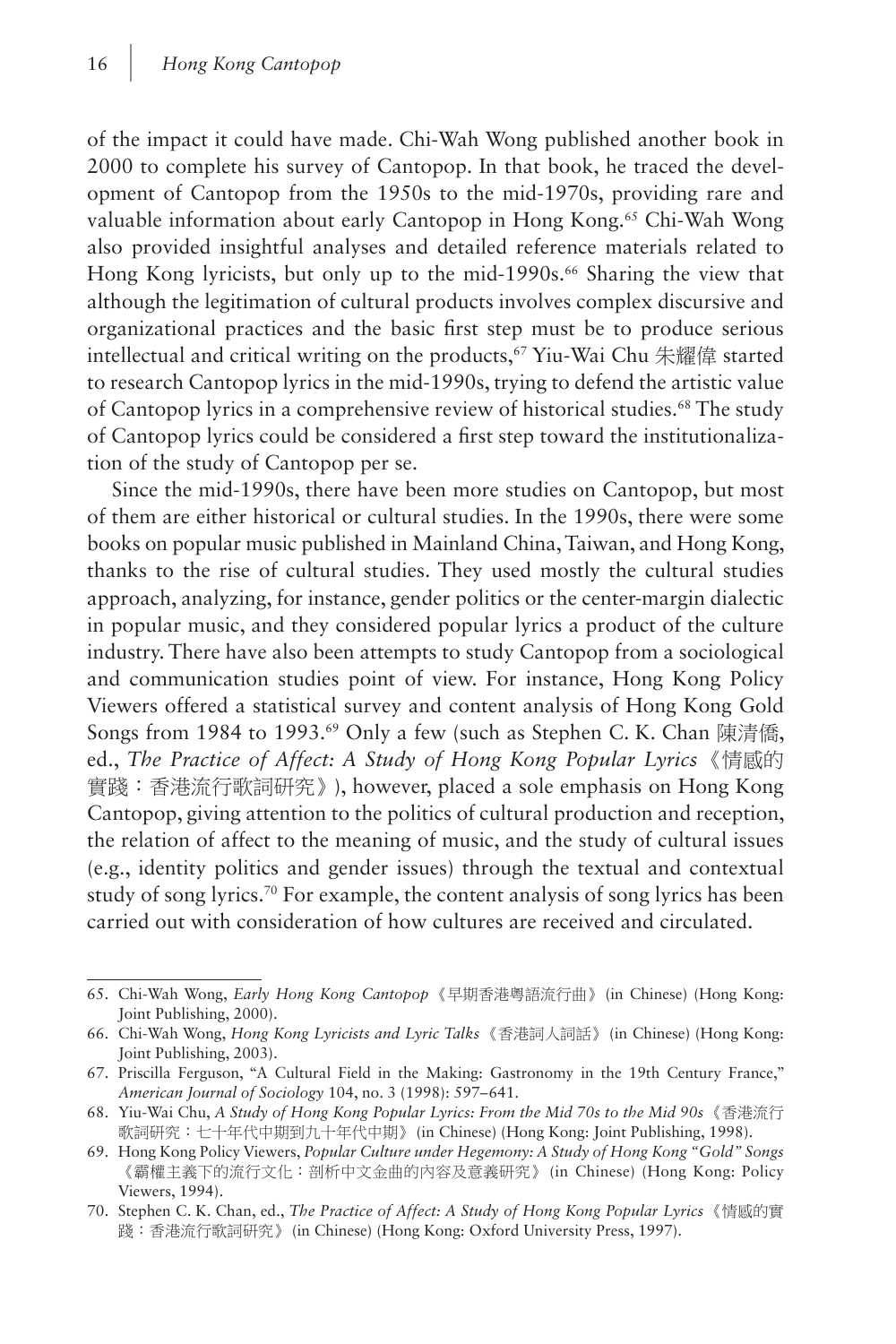Yiu-Wai Chu's *Age of Glory: A Study of Hong Kong Popular Bands/ Groups 1985–1990*《光輝歲月:香港流行樂隊/組合研究》 adopted a similar approach, but Chu shifted the target of analysis to Hong Kong popular bands and groups from 1985 to 1990.71 Bands and groups in the 1980s made a significant impact on local Hong Kong Cantopop in terms of both music and lyrics. While Chu's book regards content analysis of lyrics as an integral part of the study, it also examines the politics of the music industry, the larger political and social backdrop of pop music, and how pop music is circulated and received. Chu also studied the relationship between cultural policy and the development of local Cantopop through the "Chinese Songs Campaign" and the "Original Songs Campaign" launched by Hong Kong Commercial Radio in 1988 and 1995, respectively.72 Some used cultural studies as a theoretical framework to analyze popular idols.73 While there has been an increasing determination to move toward cross-disciplinary among these intellectual endeavors, more studies have been focused on Cantopop per se. Anthony Fung 馮應謙, among others, edited a volume entitled *Riding a Melodic Tide: The Development of Cantopop in Hong Kong*《歌潮・汐韻・香港粤語流行曲發展》 based on a conference and exhibition hosted by the Hong Kong Heritage Museum.<sup>74</sup> Fung also coauthored a book on the development of the Hong Kong music industry entitled *Melodic Memories*. 75 Elvin Wong's 黃志淙 *Flowing Melody* 《流聲》 was another attempt at examining Hong Kong popular music from the industry's perspective.76 While Chi-Wah Wong and Yiu-Wai Chu continued to focus on Cantopop lyrics in their works,<sup>77</sup> Helan Yang and Siu-Wah Yu

<sup>71.</sup> Yiu-Wai Chu, *Age of Glory: A Study of Hong Kong Popular Bands/Groups 1985–1990* 《光輝歲 月:香港流行樂隊/組合研究》 (in Chinese) (Hong Kong: Infolink, 2000).

<sup>72.</sup> Yiu-Wai Chu, *A Study of the "Chinese Songs Campaign" in Hong Kong* 《音樂敢言:香港「中文 歌運動」研究》 (in Chinese) (Hong Kong: Infolink, 2001); Yiu-Wai Chu, "Developing Local Popular Songs in Hong Kong: A Study of the 'All Cantonese Pop Music Station' Format," *Media International Australia Incorporating Culture & Policy* 105 (November 2002): 147–62; Yiu-Wai Chu, A *Study of the "Original Songs Campaign" in Hong Kong* 《音樂敢言之二:香港「原創歌運動」研究》 (in Chinese) (Hong Kong: Bestever, 2004).

<sup>73.</sup> Anthony Fung, *Hong Kong Popular Music Culture: A Reader in Cultural Studies*《香港流行音樂文 化:文化研究讀本》 (in Chinese) (Hong Kong: Wheatear, 2004).

<sup>74.</sup> Anthony Fung, *Riding a Melodic Tide: The Development of Cantopop in Hong Kong* 《歌潮‧汐 韻‧香港粵語流行曲的發展》 (in Chinese) (Hong Kong: Subculture Press, 2009).

<sup>75.</sup> Anthony Fung and Shen Si, *Melodic Memories: History of the Development of Hong Kong Music Industry*《悠揚‧憶記:香港音樂工業發展史》 (in Chinese) (Hong Kong: Subculture Press, 2012).

<sup>76.</sup> Elvin Wong, *Flowing Melody* 《流聲》 (in Chinese) (Hong Kong: Civil Affairs Bureau, 2007).

<sup>77.</sup> Here are some examples: Chi-Wah Wong and Yiu-Wai Chu, *Guided Interpretation of Hong Kong Popular Lyrics* 《香港流行歌詞導賞》 (in Chinese) (Hong Kong: Infolink, 2009); Chi-Wah Wong and Yiu-Wai Chu, *Eighty Talks on Hong Kong Popular Lyrics*《香港歌詞八十談》 (in Chinese) (Hong Kong: Infolink, 2011); Chi-Wah Wong, Yiu-Wai Chu, and Wai-Sze Leung, *The Way of Hong Kong Lyricists: Interviews with 16 Hong Kong Lyricists*《詞家有道:香港 16 詞人訪談錄》 (in Chinese) (Hong Kong: Infolink, 2010); Yiu-Wai Chu and Wai-Sze Leung, *A Study of Post-1997 Cantopop Lyrics*《後九七香港流行歌詞研究》 (in Chinese) (Hong Kong: Enlighten & Fish, 2011); Chi-Wah Wong, *Forgotten Treasures: The Chinese-Style Melodies in Hong Kong Popular Songs* 《被 遺忘的瑰寶:香港流行曲裡的中國風格旋律》 (in Chinese) (Hong Kong: Jim and Hall Publication,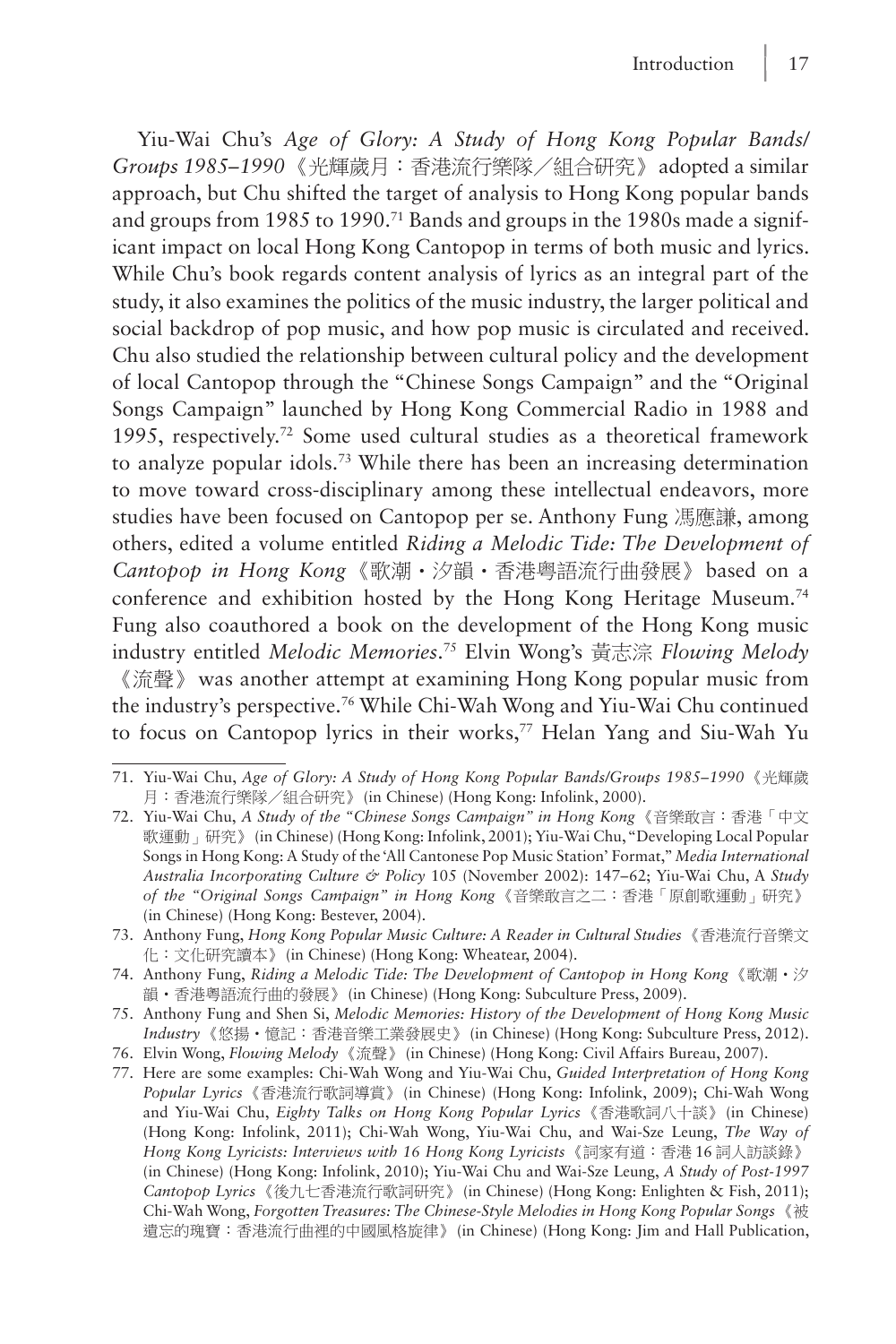broke new ground in their *Reading Cantonese Songs: The Voice of Hong Kong through Vicissitudes* by introducing a musicologist approach to the study of Cantopop.78 Music historian Ching-Chih Liu 劉靖之 also included Cantopop in his *A History of Hong Kong Music* 《香港音樂史論》. 79 Sociologist Chun-Hung Ng 吳俊雄 published a book on Sam Hui and launched a website on James Wong.80 To sum up, critical studies on popular music in Hong Kong have mainly focused on discussions in roughly three notable directions: (1) textual and contextual studies; (2) sociological and communication studies; and (3) music history, musicology, and cultural studies. Besides books published in Chinese, which cater mainly to the Chinese audience, there have also been essays published in international journals, which has sparked the possibility of cross-cultural inquiries. These include: Eric Ma's "Emotional Energies and Subcultural Politics: Alternative Bands in Post-97 Hong Kong," Wai-Chung Ho's "Between Globalisation and Localisation: A Study of Hong Kong Popular Music," Yiu-Wai Chu's "The Transformation of Local Identity in Hong Kong Cantopop," and Yiu-Wai Chu and Eve Leung's "Remapping Hong Kong Popular Music: Covers, Localisation and the Waning Hybridity of Cantopop."81

The incomplete list above has already spoken adequate volumes for the growing importance of Cantopop studies. These research projects have developed the study of Cantopop into a recognized, albeit still marginal, area in the study of Hong Kong culture in academia. However, without a historical introduction, the gap between argumentation and data cannot be bridged. In their study of popular music in Asia, Allen Chun, Ned Rossiter, and Brian Shoesmith make this inspiring remark:

78. Yang and Yu, *Reading Cantonese Songs*.

80. Chun-Hung Ng, *Here and Now: Sam Hui* 《此時此處許冠傑》 (in Chinese) (Hong Kong: Enrich Publishing, 2007); "James Wong's Study." Available at: http://www.hkmemory.org/jameswong/wjs/ web/; retrieved on March 15, 2016.

<sup>2005);</sup> Chi-Wah Wong, *Master of Melodies and Lyrics: A Study of the Works of Wu Man Sam* 《曲詞雙絶:胡文森作品研究》 (in Chinese) (Hong Kong: Joint Publishing, 2008); Chi-Wah Wong, *Wen-Cheng Lu, Cantonese Opera and Cantopop*《呂文成與粤曲、粤語流行曲》 (in Chinese) (Hong Kong: Joint Publishing, 2012); Chi-Wah Wong, *Pioneers: Popular Songs Composed by Cantonese Opera Writers* 《原創先鋒:粵曲人的流行曲調創作》 (in Chinese) (Hong Kong: Joint Publishing, 2014); and Chi-Wah Wong, *Selected Lyric Criticisms by Jimmy Lo* 《盧國沾詞評選》 (in Chinese) (Hong Kong: Joint Publishing, 2015).

<sup>79.</sup> Ching-Chih Liu, *History of Hong Kong Music*《香港音樂史論》 (in Chinese) (Hong Kong: Commercial Press, 2014).

<sup>81.</sup> Eric Ma, "Emotional Energies and Subcultural Politics: Alternative Bands in Post-97 Hong Kong," *Inter-Asia Cultural Studies* 3, no. 2 (2002): 187–200; Wai-Chung Ho, "Between Globalisation and Localisation: A Study of Hong Kong Popular Music," *Popular Music* 22, no. 2 (2003): 143–57; Yiu-Wai Chu, "The Transformation of Local Identity in Hong Kong Cantopop," *Perfect Beat: The*  Pacific Journal of Research into Contemporary Music and Popular Culture 7, no. 4 (January 2006): 32–51; Yiu-Wai Chu and Eve Leung, "Remapping Hong Kong Popular Music: Covers, Localisation and the Waning Hybridity of Cantopop," *Popular Music* 32, no. 1 (2013): 65–78.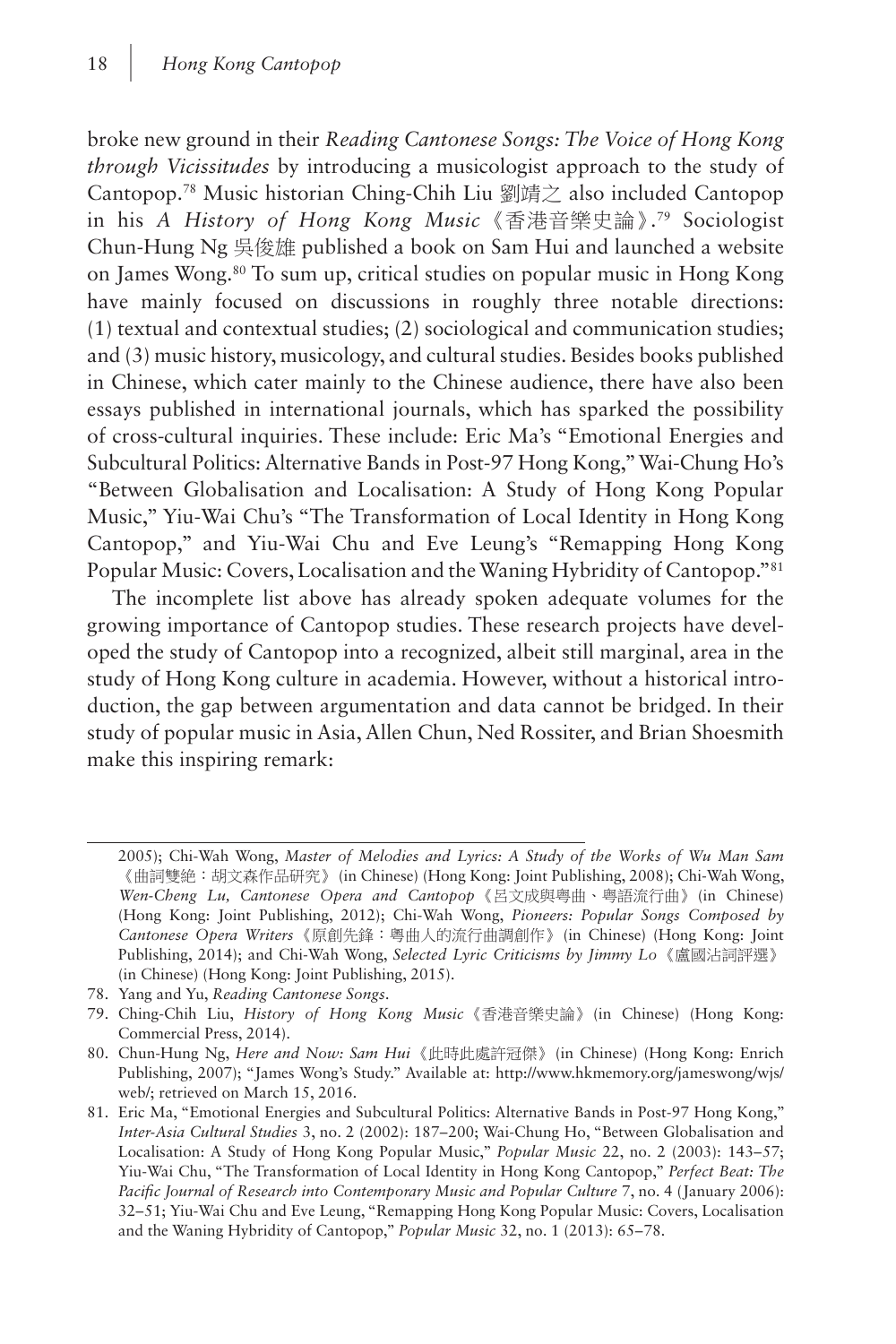[I]t is the local context which imbues special meanings for different audiences, in turn allowing a creative synthesis that makes pop music a unique channel through which cultural identity, political resistance, social expression and personal desire can be experienced. Popular musical expression in Asia – its meaning and its practice – cannot be reduced to the state, market, tradition or to a simple appropriation of western forms.<sup>82</sup>

As a general introduction to the topic, this book will hopefully pave the way for future research by contributing important empirical, local data not available in recent studies. A critical account of Cantopop can be conceptualized from different persepctives, such as its music, lyrics, industry, and/or audience. As this is the first introduction to the genre in English, it would be more effective for this "ground-laying" endeavor to cater to a wider readership by offering a balanced and chronological account, which would be easier for readers to comprehend the genre and its development. I do understand that the development of any musical genre has to rely on the interrelationships between producers and consumers and all those involved in the creative process. This book would be greatly enriched by incorporating information collected from sources such as singers' voices, audience reception, radio logs, concerts, and statistics from media broadcasts, but given the scope and objective of this book, they cannot be dealt with in adequate depth. Besides, the use of personal accounts is a common practice in pop music study methodology. Owing to my academic training and the primary purpose of this book, I have decided not to adopt these approaches. As a book about a musical genre, it would be necessary to discuss music. I will touch on renowned composers in this book, but since my objective is to offer a balanced account, I would not offer an elaborate account of one particular aspect. I have been researching lyrics for two decades, but in this book I have decided to refrain from going into details of lyrics/lyricists. If you have chosen this book for such information, you may find other sources more useful. In short, this book is desgined to provide information about the genre and fill a vacuum by offering non-Chinese readers a useful resource about the topic. If a reader could have the abovementioned theoretical reflections on the topic after reading this book, it has already fulfilled its primary purpose.

Having said that, I would conclude by stressing that this book focuses on Cantopop (and hence the potential danger of parochialism seeping through it) because it aims primarily to fill a unique niche in academic studies and cater to those who are interested in the topic. As will be argued later in this book, the rise of Cantopop could be accounted for by its diversities and hybridities, which can be seen as a result of cultural translations between different music genres and/or regions. It was exactly due to its refusal to be parochial that

<sup>82.</sup> Allen Chun, Ned Rossiter, and Brian Shoesmith, "Refashioning Pop Music in Asia," in *Refashioning Pop Music in Asia*, ii.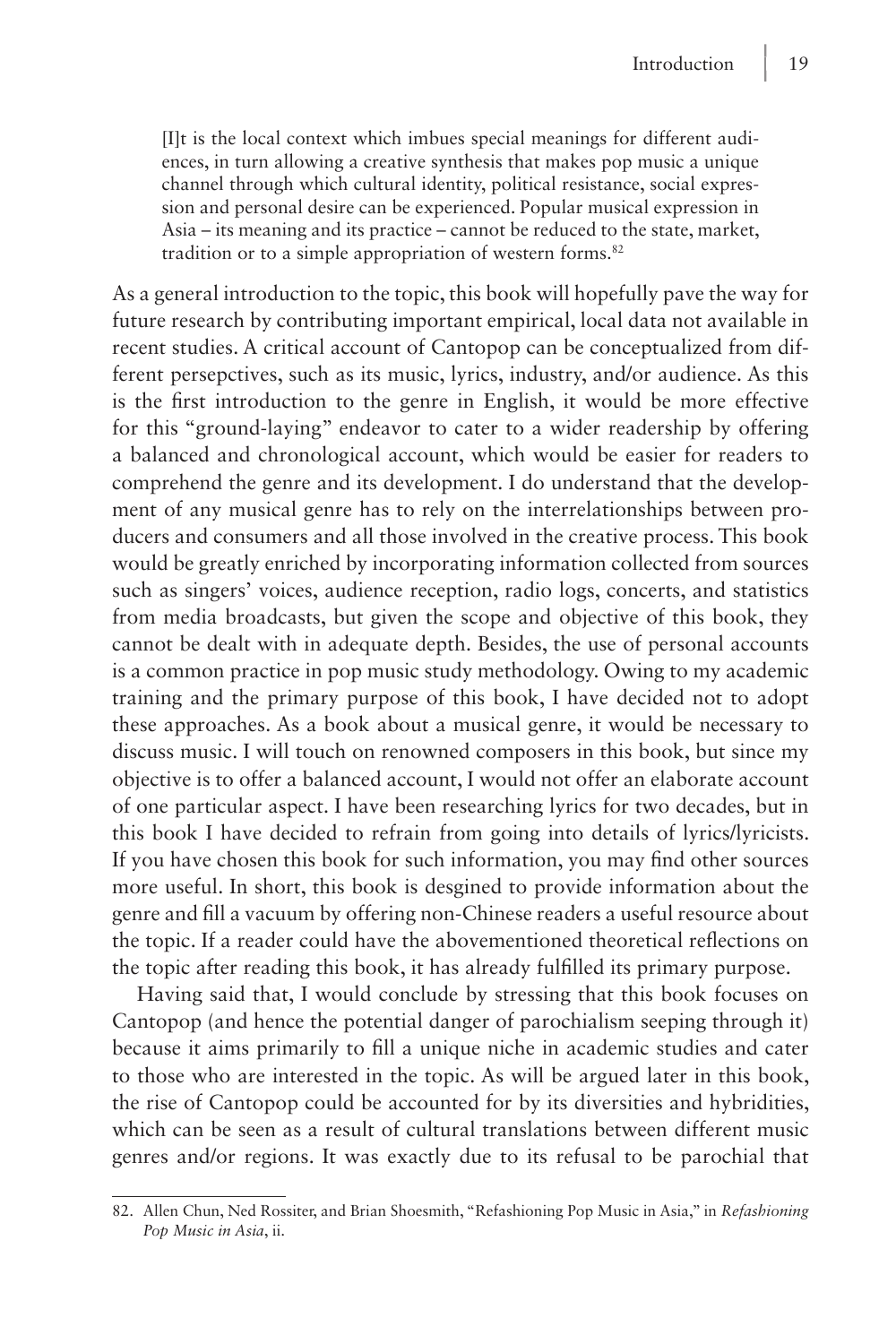Cantopop became the most popular music genre in Chinese communities across the world. When the market of Cantopop began to shrink in the mid-1990s, the problem of a lack of diversity surfaced and was subsequently aggravated. Because of its promotional packaging in recent years, as warned by music critics, the audience base of Hong Kong Cantopop has shrunk significantly and the problem of homogenization and standardization (the mass reproduction of "cheesy love songs") has become more serious. Cantopop has thus become trapped in a vicious circle. When the market reduces in size, the space for diversity as well as hybridity shrinks, which in turn conjures up a myth: Cantopop as mass-produced, stereotypical love ballads. However, Cantopop, once very popular across Chinese communities, must have been doing something right. By tracing the trajectory of Cantopop over the past sixty years or so, this book aims to deconstruct this myth. Let me end this introduction by citing David Brackett's words in the "Preface" of his *Interpreting Popular Music*:

Finally, I may write a thousand new prefaces, but I will not arrest the play of meaning in which these words participate, nor would I, despite appearances, choose to do so even if it were an option. Readers will continue to find what they want to here, and I am grateful to them for that. $83$ 

<sup>83.</sup> David Brackett, *Interpreting Popular Music* (Berkeley, Los Angeles and London: University of California Press, 2000), xiv.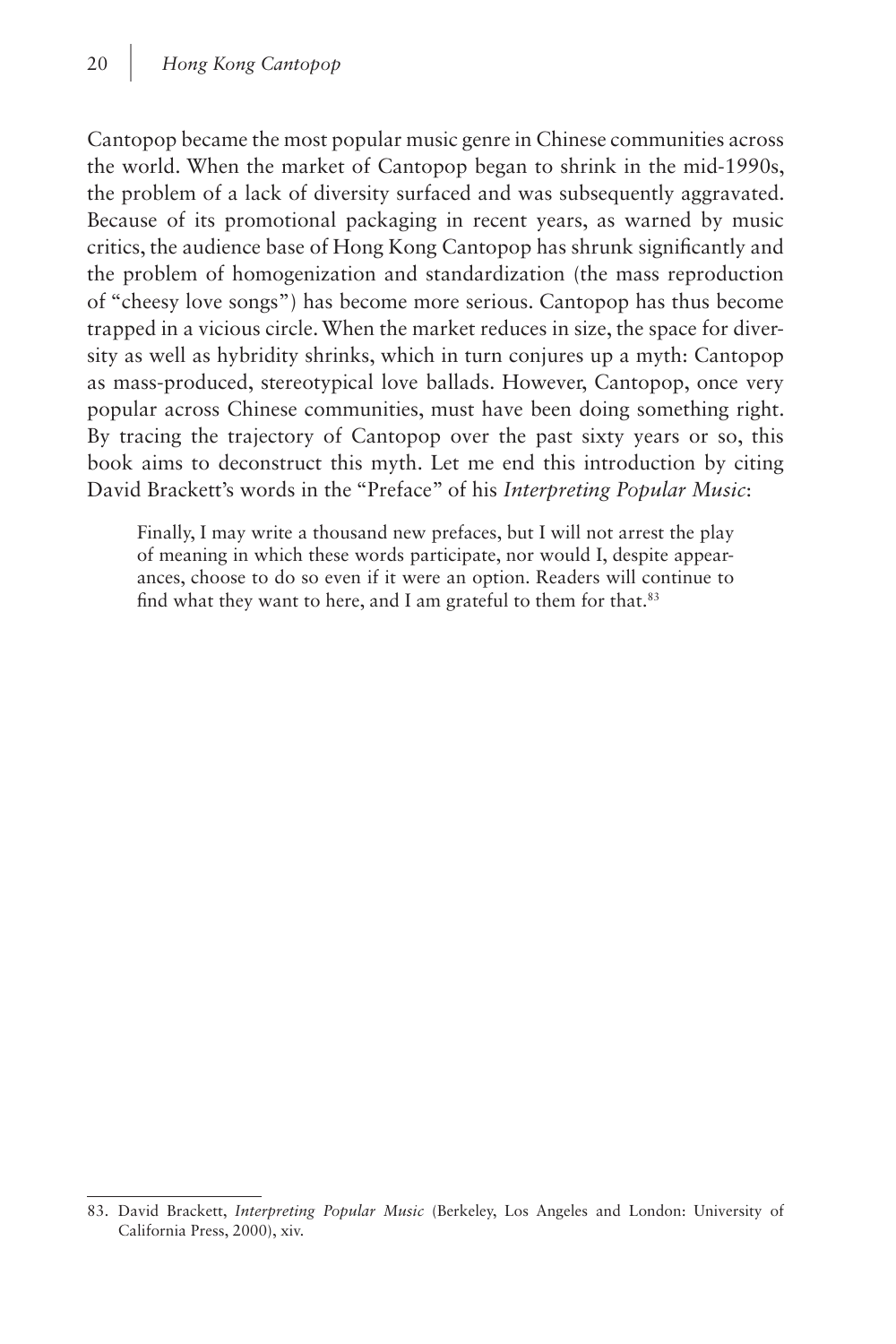# **Appendix** *Chronology of Major Events1*

### **1935**

• "Lullaby" 〈兒安眠〉, a song from the movie *Lifeline* 《生命線》, is arguably the first Cantonese popular song.

### **1937**

• "Triumph Song" 〈凱旋歌〉 and "Gut-Wrenching Lyrics" 〈斷腸詞〉, from the movie *Stories on Canton 3 Days Massacre in 1650*《廣州三日 屠城記》, are popular anti-Japanese invasion songs.

### **1941**

• On Christmas Day, the British garrison in Hong Kong surrenders to the Japanese.

### **1942–1945**

- During the three years and eight months of Japanese occupation, a special genre of "New Songs of Illusion" 幻景新歌, possibly the prototypes of Cantopop, is very popular in Hong Kong.
- Britain restores its control over Hong Kong on August 29, 1945, ending the Japanese occupation of Hong Kong, which lasted for three years and eight months.

<sup>1.</sup> The 1930s to the 1990s is based on Chi-Wah Wong's works in Chinese. Available at: http://blog. chinaunix.net/uid/20375883.html.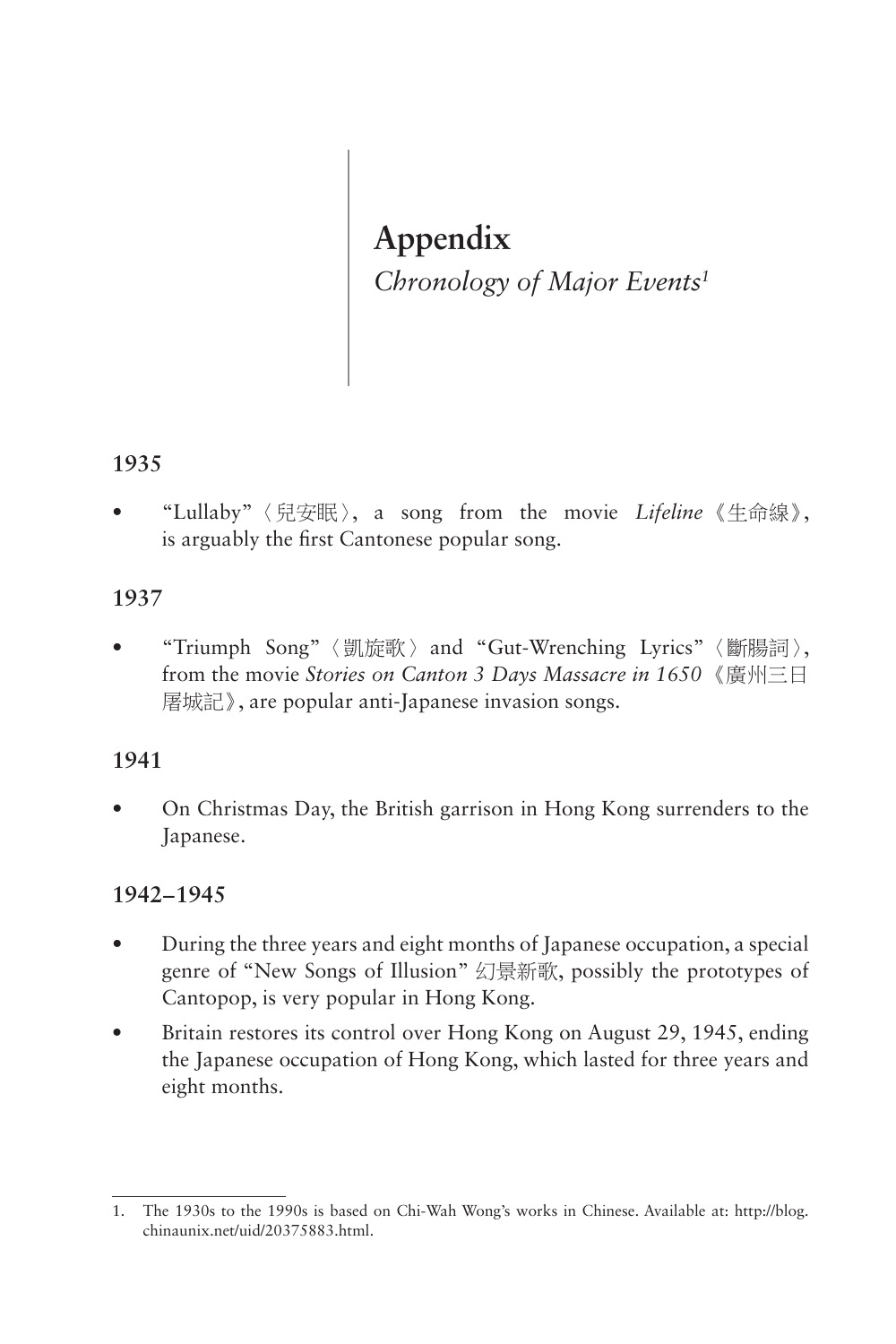"Never Too Late to Come Home"  $\langle \nexists \mathbb{R} \mathbb{R} \mathbb{R} \rangle$ , theme song of the first Cantonese movie after the end of Japanese occupation, is released in January.

### **1948**

- The government broadcaster GOW (renamed ZBW in 1929; Chinese channel ZEK established in 1934) is officially renamed Radio Hong Kong 香港廣播電台.
- Among the four theme songs in the first color production in the history of Hong Kong cinema, *Madame Butterfly* 《蝴蝶夫人》, "Sing and Dance" 〈載歌載舞〉 is especially very well received (later rewritten to become the Cantopop classic "Sigh of Bettors" 〈賭仔自嘆〉).

### **1949**

- Radio Rediffusion 麗的呼聲 is established in Hong Kong and launches its programs on March 1, featuring the wired distribution of one Englishlanguage channel and one Chinese channel, with the addition of a further Chinese channel in 1956.
- The People's Republic of China is founded on October 1.

### **1951**

• The highly popular Cantonese ditty "Blooming Beauty by the Silver Pond" 〈銀塘吐艷〉 (a.k.a. "Fragrant Water Lily" 〈荷花香〉 in the Cantonese opera movie *Hongling's Blood* (Alias: *Mysterious Murder*) 《紅菱血》 is released.

- Harmony Records 和聲唱片 releases the first batch of albums (eights songs in four albums) that is packaged with the term "Cantopop" in Chinese on August 26.
- EMI opens its Hong Kong office.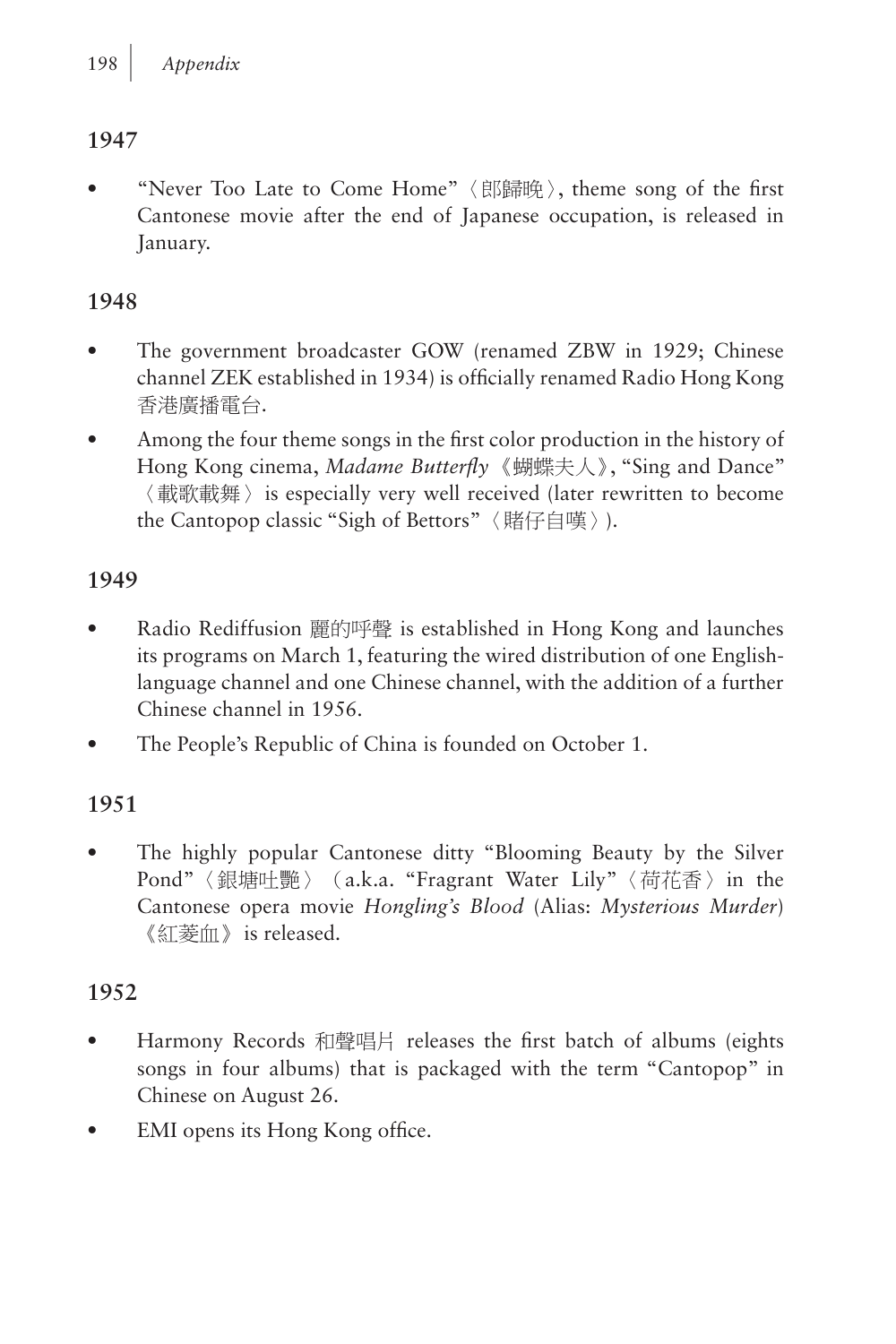- Harmony Records continues to release "Cantopop" albums, and Chung Chow 周聰, Hung Lu 呂紅, and Kwan-Min Cheng 鄭君綿 are popular Cantopop singers.
- Rediffusion launches the first Cantopop radio program "Studio Dance Hall" 空中舞廳.

### **1954**

• The movie *Belle of Penang* 《檳城艷》 premieres on March 11, featuring Yuet-Sang Wong's 王粵生 theme songs and musical scores with extensive use of Western musical arrangements.

### **1957**

• The Cantonese opera *The Flower Princess*《帝女花》 premieres in June. The ditty, extracted from the section "Fragrant Sacrifice"  $\langle \hat{\Phi} \hat{\times} \rangle$ , becomes an all-time classic.

### **1958**

• The movie *Two Fools in Hell*《兩傻遊地獄》, featuring the early Cantopop classic "Teddy Boy in the Gutter" 〈飛哥跌落坑渠〉, a Cantonese version of "Three Coins in the Fountain," premieres on September 3.

### **1959**

- Thanks to the rising popularity of song and dance, Cantonese movie songs such as Patricia Lam's 林鳳 "Young Rock" 〈青春樂〉 and "The Fragrance of Durians" 〈榴槤飄香〉 gradually broadens Cantopop's fan base.
- Commercial Radio begins its first broadcast on August 26.

### **1962**

• Commercial Radio starts using theme songs to promote radio dramas in the early 1960s, and the theme song of the Commercial Radio drama *Love of Rose* 《薔薇之戀》 (in Cantonese) sung by Kitty Lam 林潔 (in Mandarin) is very popular.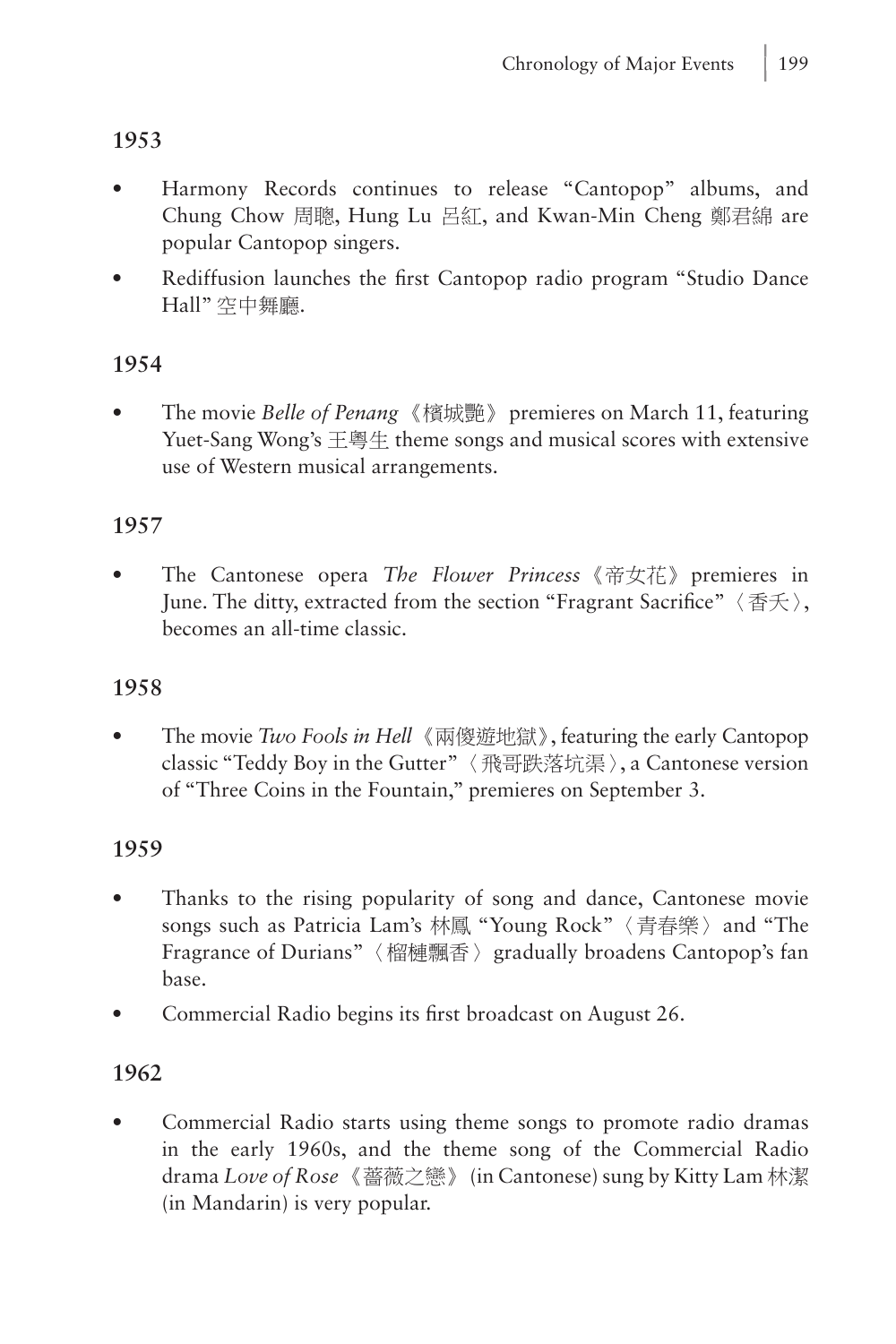• The Beatles visit Hong Kong on June 8, generating an instant rock band wave in Hong Kong, and rock band music becomes the vogue of the time.

### **1965**

- The local record company Diamond Music 鑽石 issues many band albums. Local bands (singing English songs) such as Lotus, Teddy Robin and the Playboys, Joe Junior and the Side Effects, Anders Nelson and The Inspiration, Mystics, D'Topnotes, and Kontinentals steal the limelight.
- Singaporean singer Low-Won Seong Koon's 上官流雲 "Walk Faster Please" 〈行快啲啦〉 and "Thinking of My Lovely Beauty" 〈一心想玉 人〉, Cantonese cover versions of the Beatles' classics "Can't Buy Me Love" and "I Saw Her Standing There," respectively, trigger a rock wave in Hong Kong.

### **1966**

- The movie *The Story between Hong Kong and Macao*《一水隔天 涯》 (literally "World of Water Apart" in Chinese) premieres on New Year's Day, and the title tune sung by Winnie Wei 韋秀嫻 is exceptionally well received.
- The title tune of the movie *Lady Bond*《女殺手》 (premiered on August 1; starring Connie Chan 陳寶珠) becomes a Cantopop classic, and the teen musical *Colorful Youth*《彩色青春》 (premiered on August 17; starring Connie Chan and Josephine Siao 蕭芳芳) sets the trend of the decade.

### **1967**

- Large-scale riots erupt on May 6 and escalate in the second half of the year.
- Television Broadcasts Limited (TVB) 無線電視 is established on November 19.

### **1968**

• **Joseph Koo 顧嘉煇 and James Wong 黃霑 start writing songs for movies;** examples include Koo's works in *A Time for Reunion* (Alias: *Auld Lang*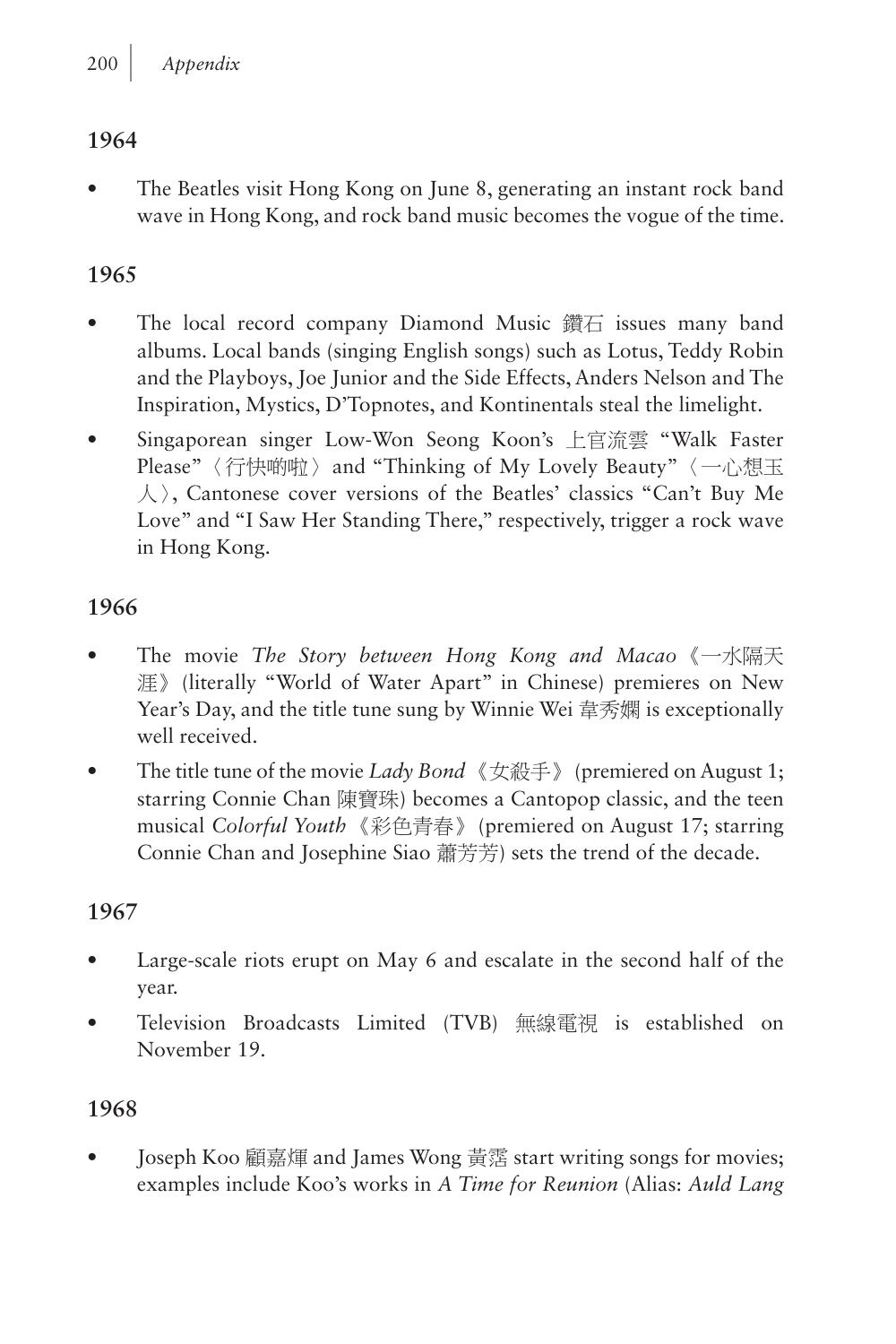*Syne*) 《春曉人歸時》 (in Mandarin) and Wong's works in *The Blossoming Rose* (Alias: *The Forsaken Love*) 《青春玫瑰》 (in Cantonese).

### **1969**

• Taiwanese singers generate a heated wave of Mandapop in Hong Kong; Yao Surong's 姚蘇蓉 "I'm Not Going Home Today" 〈今天不回家〉, among others, becomes a huge hit.

### **1971**

- *The Hui Brothers Show* 《雙星報喜》, hosted by Michael Hui 許冠文 and Sam Hui 許冠傑, premieres on TVB on April 23.
- Sam Hui releases his first album, *Time of the Season* (in English).
- In the midst of the heated wave of Taiwanese Mandapop, there are also very popular Cantopop hits, such as "Sound of the Bell at the Zen Temple" 〈禪院鍾聲〉 and "Tears of Love" 〈相思淚〉 by Singaporean singers Kam-Cheong Cheng (Kim-Chong Tay) 鄭錦昌 and Lisa Wong 麗莎, respectively.

### **1972**

- Joseph Koo writes the first TVB theme song for the drama *Star River* 《星河》 (sung by Judi Jim 詹小屏 in Mandarin).
- Sam Hui performs his first Cantopop hit, "Eiffel Tower above the Clouds" 〈鐵塔凌雲〉 (original title: "Here and Now" 〈就此模樣〉), on *The Hui Brothers Show* on April 14.

- TVB launches the Jade Theatre 翡翠劇場 series with *Romance in the Rain* 《煙雨濛濛》 on March 19, which is the first TV drama featuring a Cantopop theme song sung by Adam Cheng 鄭少秋.
- The TVB-inspired movie *The House of 72 Tenants* 《七十二家房客》 premieres on September 22 and breaks the box-office record set by the legendary Bruce Lee 李小龍, paving the way for the later comeback of Cantonese movies.
- Hong Kong economy experiences a major recession owing to the oil crisis and the stock market crash.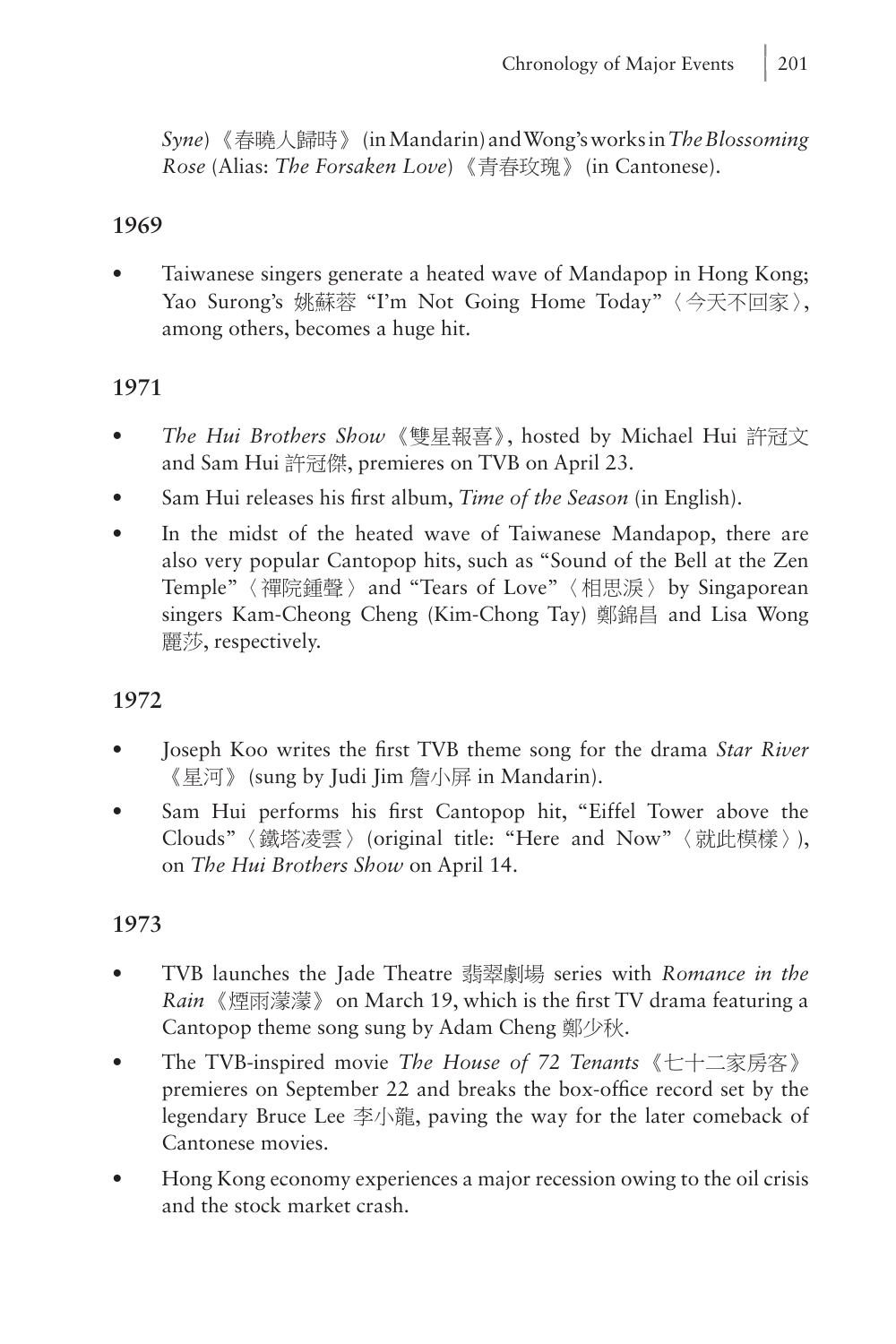• Radio Rediffusion, granted a free-to-air broadcasting license on April 6, is renamed Rediffusion Television Limited (RTV) 麗的電視.

### **1974**

- TVB releases the drama *A Love Tale between Tears and Smiles*《啼笑因 緣》 in the *Chinese Folklores*《民間傳奇》 series on March 11, and the Cantopop theme song sung by Sandra Lang 仙杜拉 is so popular that it effectively changes the image of Cantopop among Hong Kong fans.
- Joseph Koo wins the "Hong Kong Popular Song Contest" organized by TVB on September 21, with the song "Shau Ha Ha" 〈笑哈哈〉 (sung by Sandra Lang in English and Mandarin), and the first runner-up is James Wong's "L-O-V-E Love" (sung by The Wynners 温拿樂隊 in English).
- Michael Hui and Sam Hui's Cantonese movie *Games Gamblers Play* 《鬼馬雙星》 premieres on October 17, and the theme songs by Sam Hui trigger a tidal wave of Cantopop.

### **1975**

- In August, Radio Television Hong Kong (RTHK) launches a new program entitled *New World* 新天地 (later renamed *Chinese Pop Chart* 中文歌曲 龍虎榜, a weekly top chart for Chinese—de facto Cantonese—songs in 1976) to broadcast Cantonese songs on Channel 2, the popular music channel.
- Commercial Television (CTV) 佳藝電視 goes on air on September 7, becoming the third free-to-air broadcast television station in Hong Kong.
- Chelsia Chan 陳秋霞 wins the "Hong Kong Popular Song Contest" held on September 28 with her English song "Dark Side of Your Mind."
- The Wynners sing their first Cantopop songs in the movie *Let's Rock* 《大家樂》 directed by James Wong (premiered on December 24).

### **1976**

• TVB spends a handsome budget on *The Book and the Sword*《書劍 恩仇錄》 (premiered on June 28). The two versions of the title tune by Adam Cheng and Roman Tam 羅文 set a new trend of *wuxia* (martial arts hero) theme songs.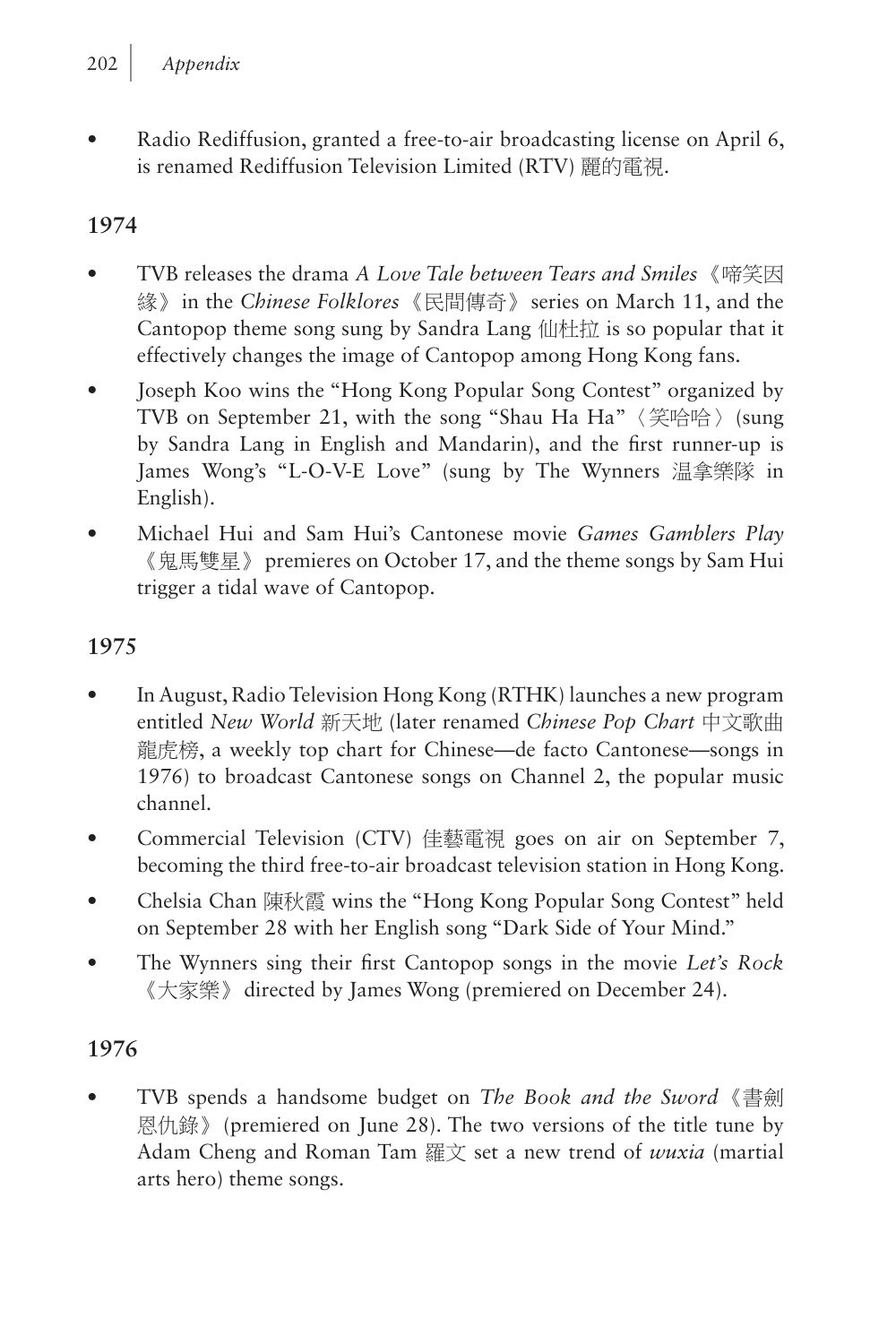- In the movie *Jumping Ash* 《跳灰》 (premiered on August 26), which is generally considered a pioneering work that sets the scene for the later New Wave Cinema, there are two very popular Cantopop songs, "A Real Man" 〈大丈夫〉 and "Ask Me" 〈問我〉.
- The theme song of TVB's Jade Theatre drama *The Hotel* (Alias: *Raging Tide*) 《狂潮》 (written by Joseph Koo and James Wong) premieres on November 1 and pioneers a new style of Cantopop.
- Michael Hui and Sam Hui's *The Private Eyes*《半斤八兩》 premieres on December 16 and breaks the box office record for Hong Kong cinema. The movie and the theme songs bring Sam Hui's career to new heights.

- The International Federation of Phonographic Industry Hong Kong (IFPIHK) hosts the first Gold Disc Award Presentation on March 26.
- Leslie Cheung 張國榮 attains first runner-up at the Asian Music Contest held by RTV on May 9.
- The title tune of TVB's *A House Is Not a Home*《家變》 (premiered on August 1), sung by Roman Tam, surpasses "Raging Tide" in terms of popularity.
- The Composers and Authors Society of Hong Kong Limited (CASH) starts operating on October 1.

- A series of TVB's Jade Theatre theme songs written by Joseph Koo and James Wong, including "Vanity Fair" 〈大亨〉 (sung by Paula Tsui 徐小鳳), "The Giant" 〈強人〉 (sung by Roman Tam), and "Conflict" 〈奮鬥〉 (sung by Jenny Tseng 甄妮), take the craze of Cantopop TV songs one step further.
- CTV shuts down on August 22.
- The founding Hong Kong New Wave film, Ho Yim's 嚴浩 *The Extra* 《茄喱啡》 features the Cantopop theme song "An Extra in Life" 〈人生 小配角〉, sung by Michael Kwan 關正傑. A creative synergy is subsequently created between Cantopop and Hong Kong New Wave.
- The Wynners unofficially disbands after the movie *Making It* 《追趕跑跳 碰》, and members pursue solo careers.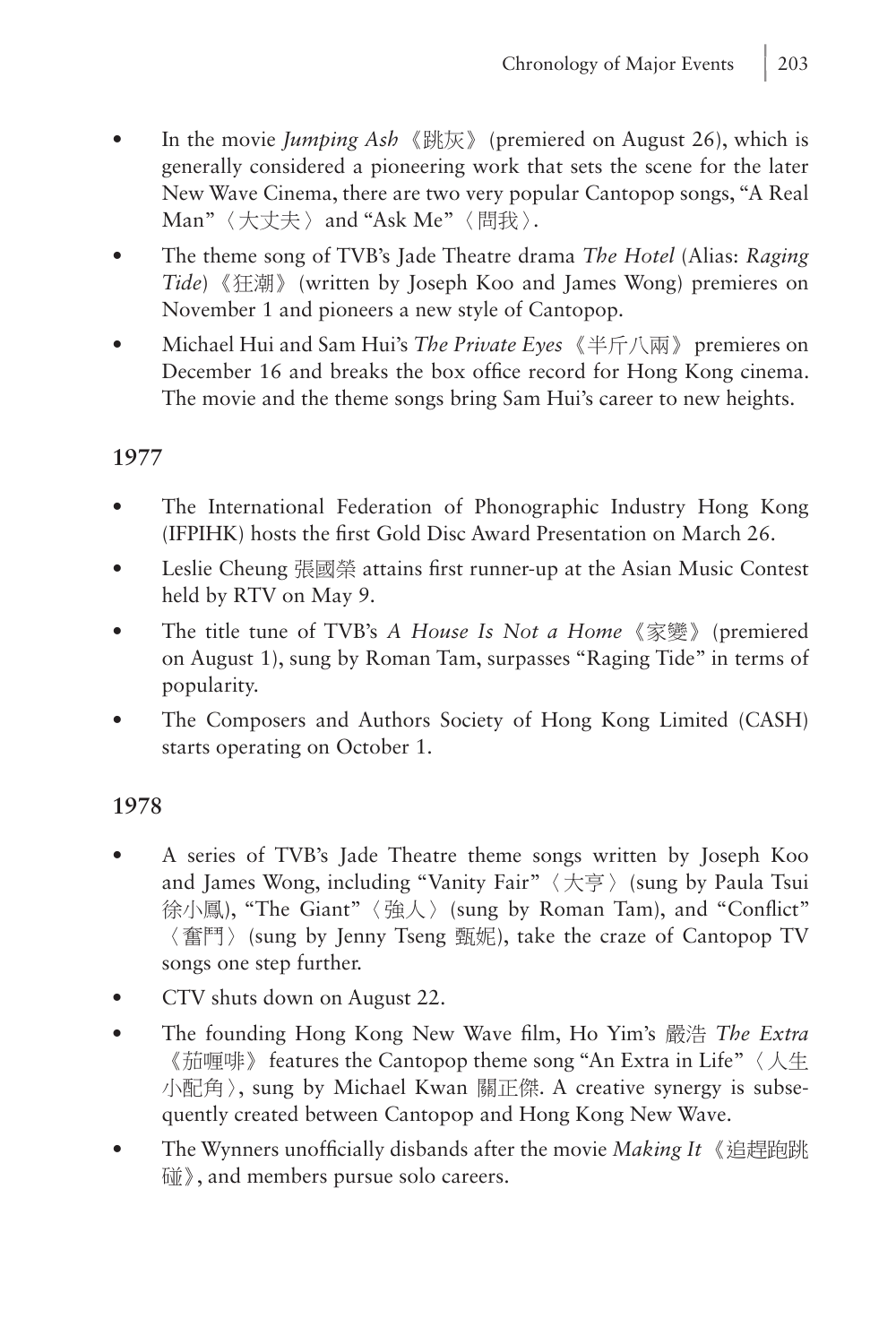• George Lam 林子祥, who has been focusing on English popular songs, releases his first Cantopop album, *Money Trip* 《各師各法》.

### **1979**

- "Below the Lion Rock"  $\langle \text{Im} \overline{\text{H}} \rangle$ , the unofficial regional anthem of Hong Kong, is released in January.
- The First RTHK Top 10 Gold Songs Awards (1978) is held on February 20.
- Sam Hui becomes the first Hong Kong singer to participate in the Tokyo Music Festival on June 17. The song he sings, "You Let Me Shine" 〈你 令我閃耀〉, is bilingual—Cantonese and English.
- Alan Tam 譚詠麟 releases his debut solo Cantopop album *Porky's* 《反斗 星》 in February.
- Leslie Cheung turns to Cantopop with *Lover's Arrow*《情人箭》 in September. Meanwhile, Danny Chan 陳百強 releases his debut Cantopop album *First Love*/*Tears for You*《初戀/眼淚為你流》 in December, raising the curtain on the era of Cantopop idols in the 1980s.

### **1980**

- The TVB theme song "The Bund"  $\langle \pm \frac{1}{2} \times \frac{1}{2} \times \frac{1}{2} \times \frac{1}{2} \times \frac{1}{2} \times \frac{1}{2} \times \frac{1}{2} \times \frac{1}{2} \times \frac{1}{2} \times \frac{1}{2} \times \frac{1}{2} \times \frac{1}{2} \times \frac{1}{2} \times \frac{1}{2} \times \frac{1}{2} \times \frac{1}{2} \times \frac{1}{2} \times \frac{1}{2} \times \frac{1}{2} \times \frac{1}{2} \times \frac{1}{$ 葉麗儀, generates a huge wave across Chinese communities, including the Mainland, which just adopted the Open Door Policy, after the drama premieres on March 10.
- The Queen Elizabeth Stadium, with a seating capacity of 3,500, becomes the largest venue for concerts in Hong Kong after it opens on August 27.
- The new campaign "Raising a Thousand Sails" 千帆並舉展繽紛 launched by RTV on September 1 is a successful, albeit short-lived, challenge to the leading role of TVB. It changes the landscape of TV theme songs.

- Television theme songs no longer dominate the Cantopop industry: only three of the RTHK Top 10 Gold Songs in 1981 are from television dramas.
- Folk song concerts and contests are very popular, and the Academic Community Hall becomes the cradle of folk singers.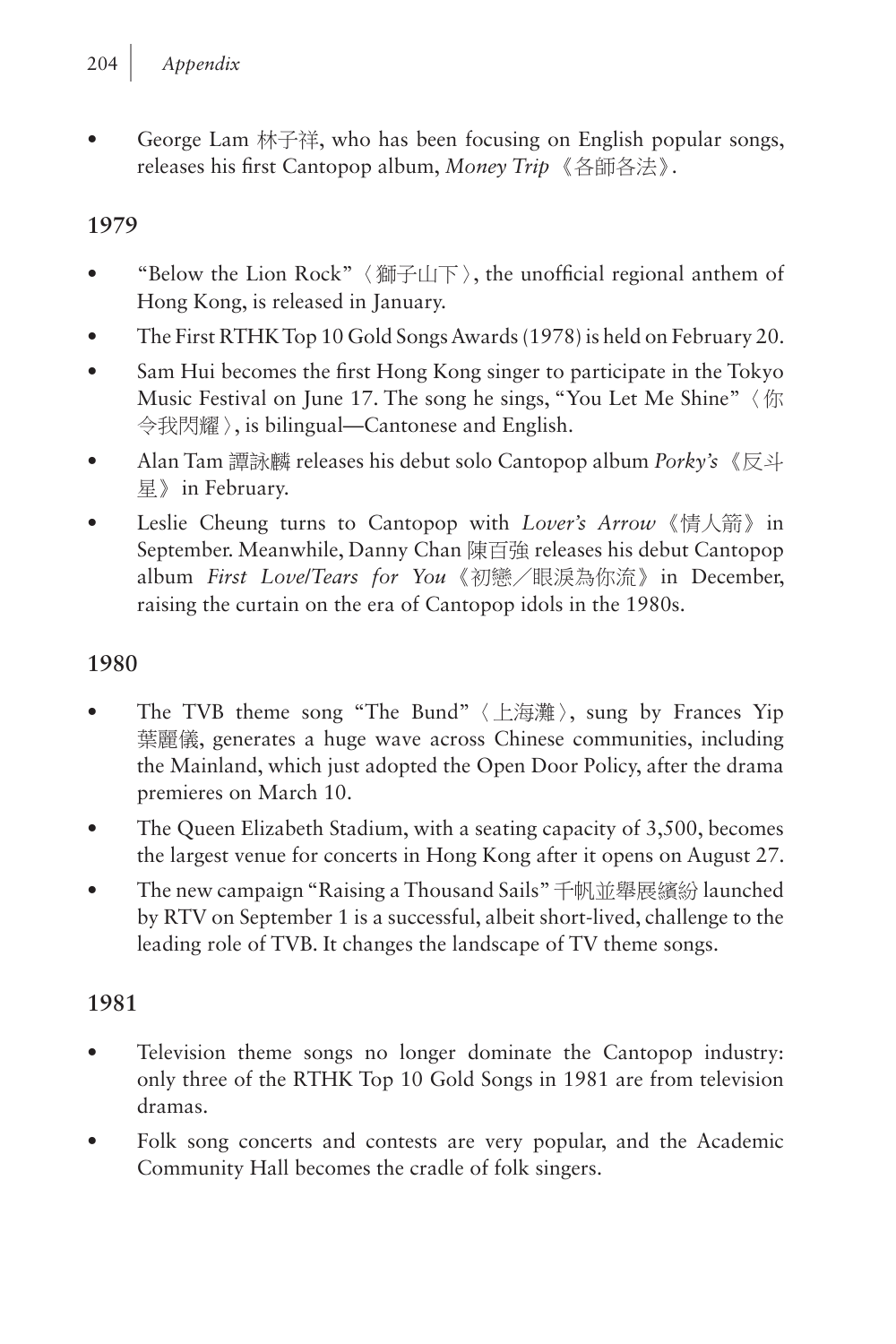- Alan Tam, while based in Taiwan, continues to release Cantopop albums. His *Can't Forget You*《忘不了您》 (released on August 13) establishes a sound basis for his Cantopop career.
- TVB launches the music show *Jade Solid Gold*《勁歌金曲》 on October 10.
- The Amateur Lyric Writers' Association of Hong Kong 香港業餘填詞人 協會 is founded in December.

- Joseph Koo is presented the first Highest Honour Award at the Fourth RTHK Top 10 Gold Songs Awards (1981).
- Iames Wong and Jimmy Lo 盧國沾 win the first-ever Best Melody Award and Best Lyrics Award at the Fourth RTHK Top 10 Gold Songs Awards (1981) with "Forget Him" 〈忘記他〉 and "Unable to Find an Excuse" 〈找不着藉口〉, respectively.
- Anita Mui 梅艷芳 wins the First New Talent Singing Awards 新秀歌唱 大賽 organized by TVB on July 18.
- On September 22, soon after then British Prime Minister Margaret Thatcher slips on the stairs in front of the People's Hall in Beijing, the Hong Kong economy also falls sharply.
- Capital Artists 華星唱片, a TVB subsidiary founded in 1971, establishes its records department.

- The inauguration of the Hong Kong Coliseum, a multipurpose indoor arena originally designed for sport activities, on April 27, provides a perfect venue for Cantopop concerts.
- Sam Hui holds the first concerts at Hong Kong Coliseum in May.
- Anita Mui's first solo album, *Crimson Anita Mui* 《赤色梅艷芳》, records a five-times platinum disc sales volume as per Hong Kong standard.
- Jimmy Lo initiates a "Non-Love Songs" campaign to promote more subject matter besides romantic love.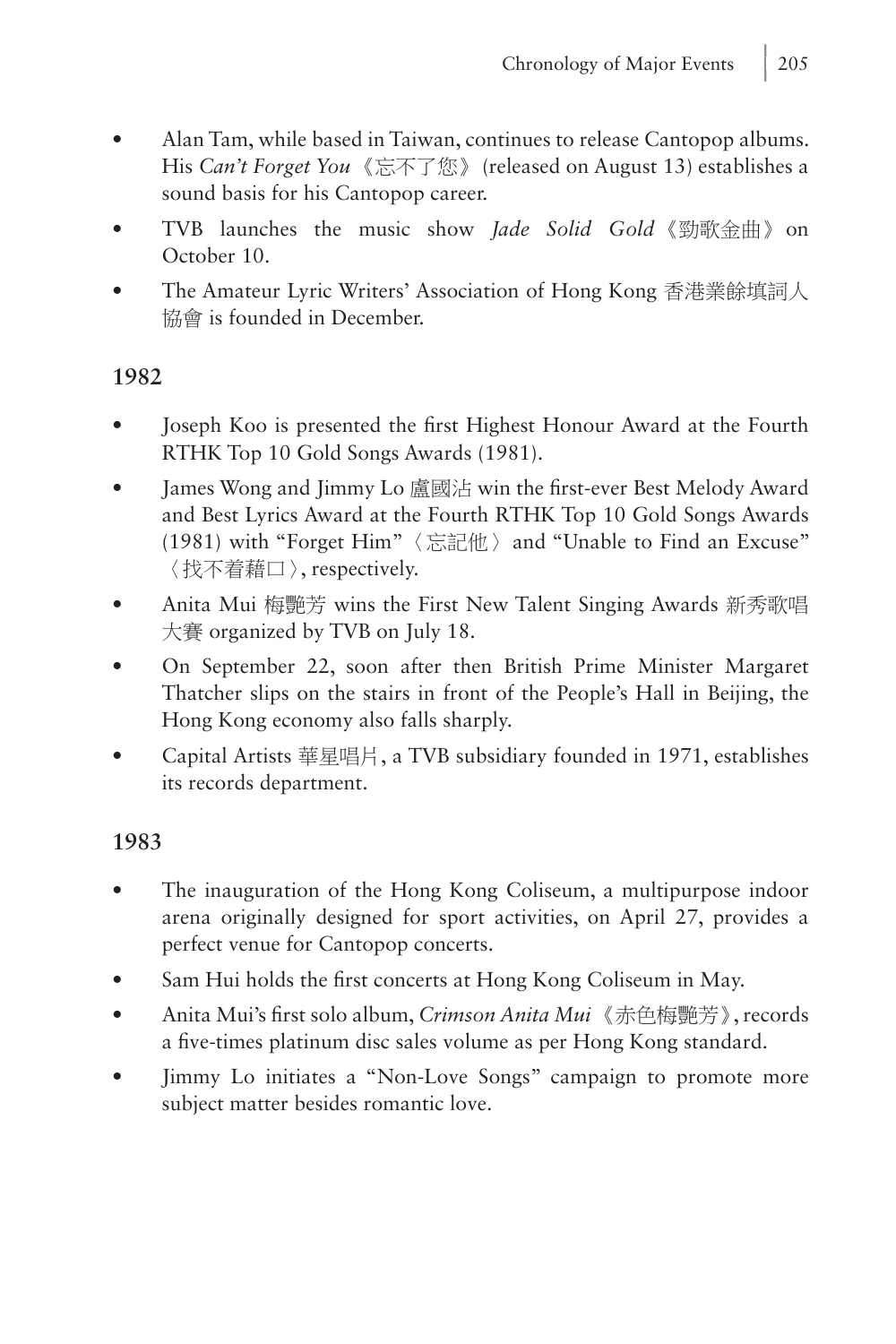- TVB hosts the First Jade Solid Gold (JSG) Music Awards Presentation (1983) on January 28.
- The competition between Alan Tam and Leslie Cheung brings sales volumes and the influence of Cantopop to new heights.
- Jacky Cheung 張學友 wins the 18 Districts Amateur Singing Competition held on September 1.
- In response to Jimmy Lo's "Non-Love Songs" campaign, RTHK organizes a "Non-Love Lyrics Writing Contest." The winner, Lin Xi 林夕 (a.k.a. Albert Leung 梁偉文), later becomes one of the leading lyricists in Hong Kong for more than thirty years.
- The Sino-British Joint Declaration is signed on December 19, according to which Hong Kong will be reverted to China in 1997.

### **1985**

- Tickets for Cantopop concerts held at Hong Kong Coliseum sell like hot cakes. New records are set throughout the year.
- Tom Lee Music, a local musical instrument company, collaborates with Carlsberg to launch the Carlsberg Pop Music Festival, which later generates a band wave that sweeps the territory in the late 1980s.
- Danny Summer 夏韶聲 wins the First "Asia-Pacific Popular Song Contest" organized by the Asia-Pacific Broadcasting Union on August 10 with the song "Empty Chair" 〈空凳〉 (melody by Violet Lam 林敏怡 and lyrics by Richard Lam 林振強).
- Asia Television (ATV; formerly RTV) organizes the First Future Idol Contest 未來偶像爭霸戰 to emulate TVB's New Talent Singing Awards.
- The CD format becomes popular in Hong Kong, which helps boost the sales of Cantopop albums.

- TVB sets up a JSG pop chart on February 1, which becomes one of the indexes of the popularity of Cantopop singers and songs.
- The fierce competition between Alan Tam and Leslie Cheung continues. While the number of Gold Song Awards won by Alan Tam is greater,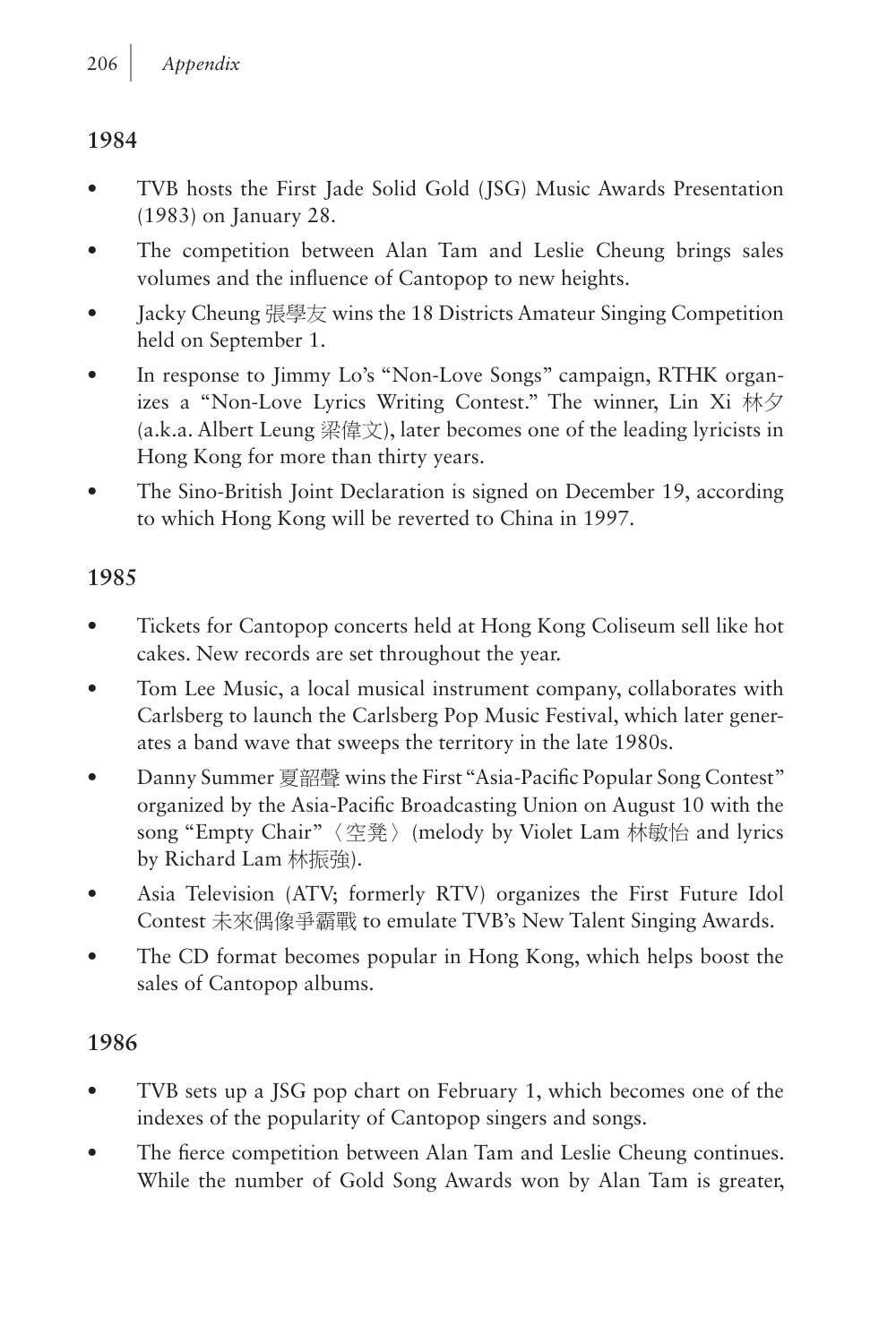Leslie Cheung wins the TVB Gold Song Gold Award (given to the most popular song of the year) with "Who Feels the Same?" 〈有誰共鳴〉.

- Band music becomes a new trend as Beyond, Tai-chi 太極, and Tat Ming Pair 達明一派 enter the mainstream.
- According to Chi-Wah Wong 黃志華, local Chinese record companies, such as Crown Records 娛樂唱片, are taken over by international labels owing to their outdated operation.

### **1987**

- The legendary rock band Beyond signs with Cinepoly 新藝寶 and releases their first mainstream debut EP *Waiting Forever* 《永遠等待》 in January (their first cassette *Goodbye Ideals* 《再見理想》, released in 1986, was self-financed).
- RTHK increases the number of songs on its pop chart from ten to fifteen, a sign of the growing number of Cantopop songs.
- RTHK organizes the band show "Fly High with Bands" on May 17, after which the band wave gradually recedes.
- Cantopop concerts continue to be highly profitable. Paula Tsui and Anita Mui set new records of twenty-two and twenty-eight shows at Hong Kong Coliseum, respectively.

- Alan Tam announces at the Tenth RTHK Top 10 Gold Songs Awards Ceremony (1987) held on February 13 that he has decided not to receive any awards involving competition from then on.
- Sally Yeh's 葉蒨文 "Blessing" 〈祝福〉, a cover version of a Taiwanese song, becomes the most popular song of the year, an extraordinary achievement as the industry is dominated by Alan Tam, Leslie Cheung, and Anita Mui.
- TVB increases the number of new plugs from four to seven per week, showing that the number of Cantopop songs continues to grow.
- Winnie Yu 俞琤, invited to return to Commercial Radio as general manager, declares on February 1 that CR2 will become an "All Chinese Pop Music Station" beginning March 21.
- ATV turns its Future Idol Contest into a trans-region competition to include participants from Guangzhou and Macau.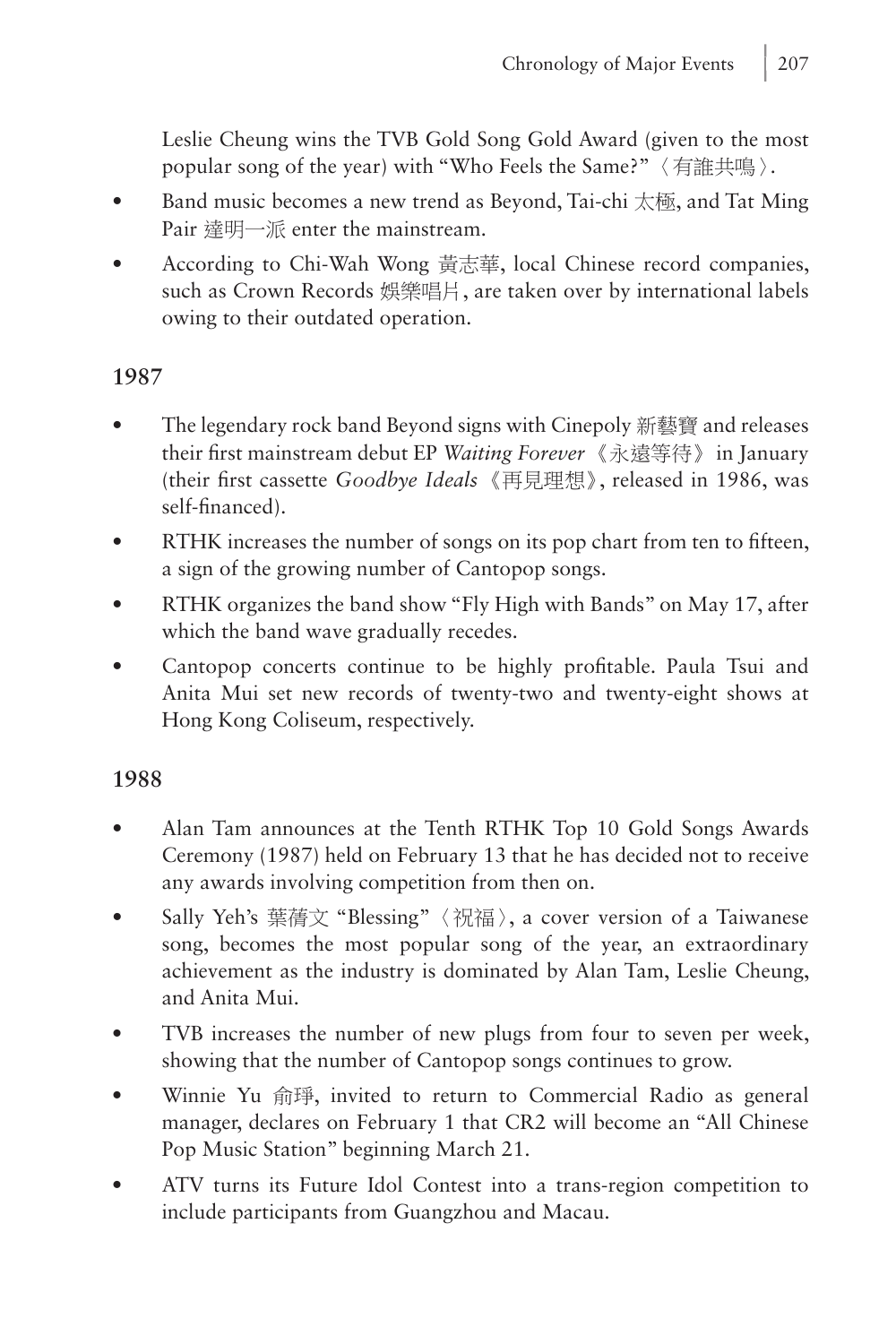- Commercial Radio holds the First Ultimate Song Chart Awards Presentation (1988) on January 16.
- "Concert for Democracy in China" 「民主歌聲獻中華」 is held at Happy Valley on May 27 to support the student democratic movement in Beijing, which is later cracked down on June 4.
- Alan Tam sets a new record of thirty-eight shows at Hong Kong Coliseum, which began on July 31.
- On September 17, Leslie Cheung announces his very early retirement from the music industry at the summit of his career and popularity after his *Final Encounter* album and thirty-three farewell concerts at the Hong Kong Coliseum.
- The CASH organizes the First CASH Popular Song Writing Contest in December, and the winner is "The Flow of Time" 〈光陰流轉〉 (sung by Kit-Man Mak 麥潔文, melody by Ching-Yue Wong 王正宇, and lyrics by Keith Chan 陳少琪).

- RTHK presents the "Top Ten Hong Kong Entertainers in the 1980s" on March 10, and five of the awardees are Cantopop singers: Alan Tam, Leslie Cheung, Anita Mui, Paula Tsui, and Liza Wang 汪明荃. In addition, Jackie Chan 成龍 and Yun-Fat Chow also release Cantopop albums.
- Anita Mui announces on October 7 that she will no longer receive any music awards.
- Tat Ming Pair disbands after the album *Nerve* 《神經》, signaling the end of the band wave.
- More and more Taiwanese singers, such as Jeremy Chang 張洪量, Harlem Yu 庾澄慶, and Sky Wu 伍思凱, test the waters of the Hong Kong market.
- Andy Lau 劉德華 signs with the new record company In-Co Music Publishing Ltd. 寶藝星, a joint venture of PolyGram 寶麗金 and Entertainment Impact 藝能娛樂, and releases two chartbusting Cantopop albums, *Would It Be Possible?*《可不可以》 and *Goodbye* 《再會了》.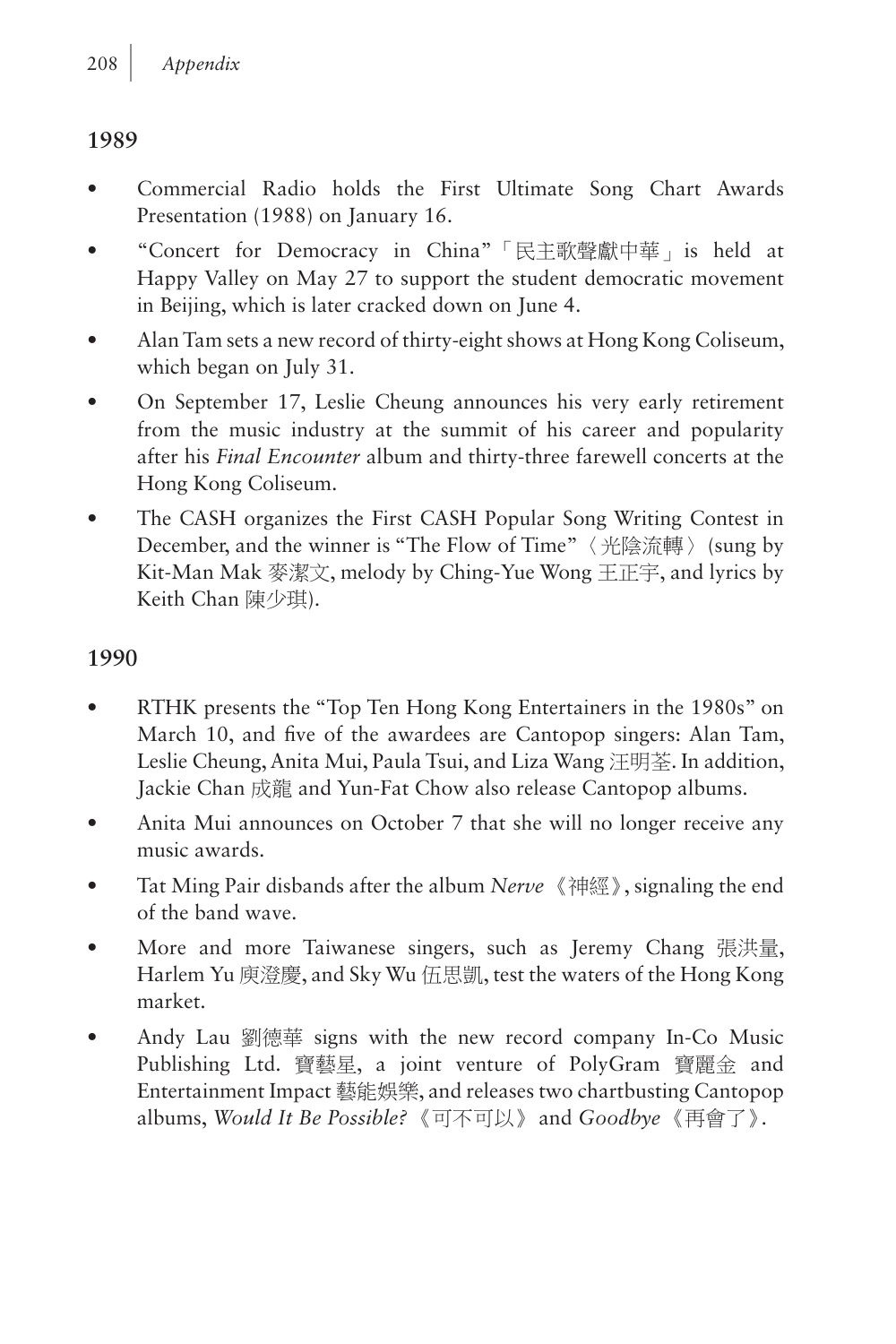- Jacky Cheung releases his career-defining album *Uncontrolled Passion* 《情不禁》 in January, which includes his all-time classic "Love You More and More Each Day" 〈每天愛你多一些〉.
- Music Factory 音樂工廠, led by Luo Dayou 羅大佑, arrives in Hong Kong from Taiwan, and their pioneering work "Queen's Road East" 〈皇后大 道東〉 is very well received by Hong Kong people.
- Metro Broadcast Corporation Limited 新城電台, founded on July 1, begins broadcasting on August 12.
- The career of Leon Lai 黎明 gathers momentum with big hits such as "Sorry, I Love You" 〈對不起我愛你〉 and "Will You Come Tonight?" 〈今夜你會不會來〉.
- Sandy Lam 林憶蓮 shines in *Wild Flowers* 《野花》 (released in December), with a transformation toward a more-than-mainstream image.
- The age of compact discs begins as local record companies stop producing vinyl discs.

- Anita Mui completes her farewell concerts "Anita Mui Final Concert" in January.
- Aaron Kwok 郭富城 moves his base back to Hong Kong from Taiwan and releases his debut Cantopop album *Dance Endlessly, Love Endlessly, Sing Endlessly*《跳不完‧愛不完‧唱不完》 in February.
- Sam Hui holds his farewell concerts, beginning on March 18 in Hong Kong and ending in a US-Canada tour in September.
- Danny Chan goes into a coma on May 19 and passes away on October 25, 1993.
- "Four Heavenly Kings" 四大天王 is coined at the RTHK summer event "Solar Project" to name the four male artists—Andy Lau, Jacky Cheung, Leon Lai, and Aaron Kwok—who are dominating the Cantopop scene.
- California Red 加州紅 opens the first karaoke venue, with a computerized song selection system, in Wan Chai, marking a new era of the karaoke industry.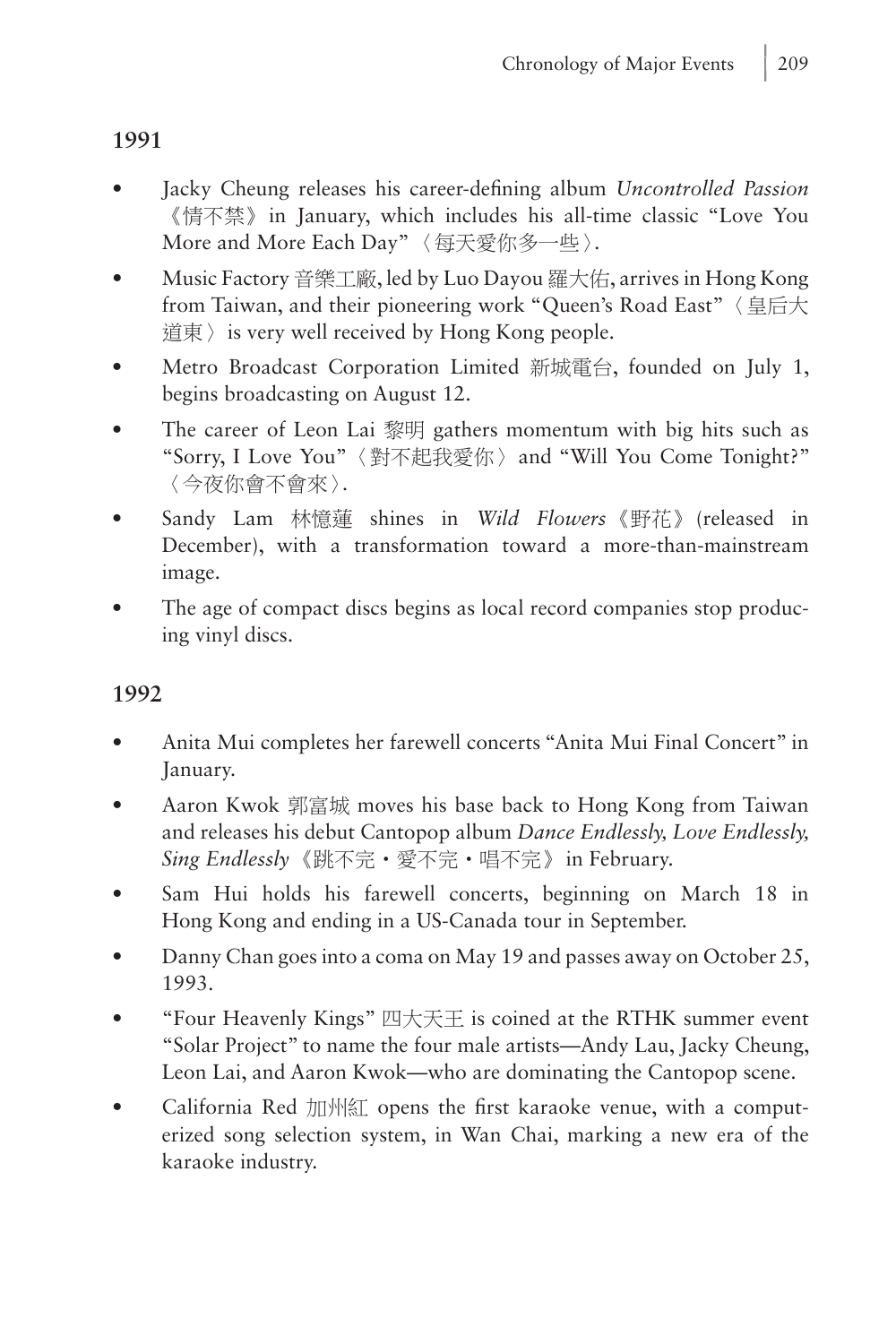- Winnie Yu publicly crowns Jacky Cheung the new "God of Cantopop" at TVB's JSG Music Awards Presentation in January.
- **Jacky Cheung's album** *Goodbye Kiss* 《吻别》, selling almost five million copies around the world, conquers the swiftly growing Mandapop market.
- Ka-Kui Wong 黃家駒, the soul of Beyond, passes away on June 30 after a stage accident during the recording of a Fuji Television game show in Tokyo.
- Cable TV enters into service with eight channels on October 31.
- Commercial Radio launches "Ultimate Global Chinese Pop Chart" 「叱吒全球華語歌曲排行榜」, an indicator of the rising popularity of Mandapop.

### **1994**

- Faye Wong releases *Random Thoughts* 《胡思亂想》, in which she uses for the first time—her Chinese name "Fei Wang" 王菲 instead of the Hong Kong–styled "Ching-Man Wong" 王靖雯.
- Jacky Cheung is named the most popular singer in Asia at the US Billboard Music Awards.
- Hutchison Telecom rolls out a new large-scale advertising campaign with Leon Lai as the leading character. The title song "Thinking of You Every Day" 〈那有一天不想你〉 generates a new wave of Cantopopcommercial crossovers.
- Alan Tam holds concerts at the Hong Kong Stadium, reopened with an increased seating capacity of 40,000, from April 22 to 24. Owing to noise complaints, subsequent restrictions on noise levels render the venue unsuitable for concerts.

- Commercial Radio initiates a campaign that only original songs can be aired on CR2 beginning March 21.
- The legendary Teresa Teng 鄧麗君 dies on May 8 from a severe asthma attack during her holiday in Chiang Mai.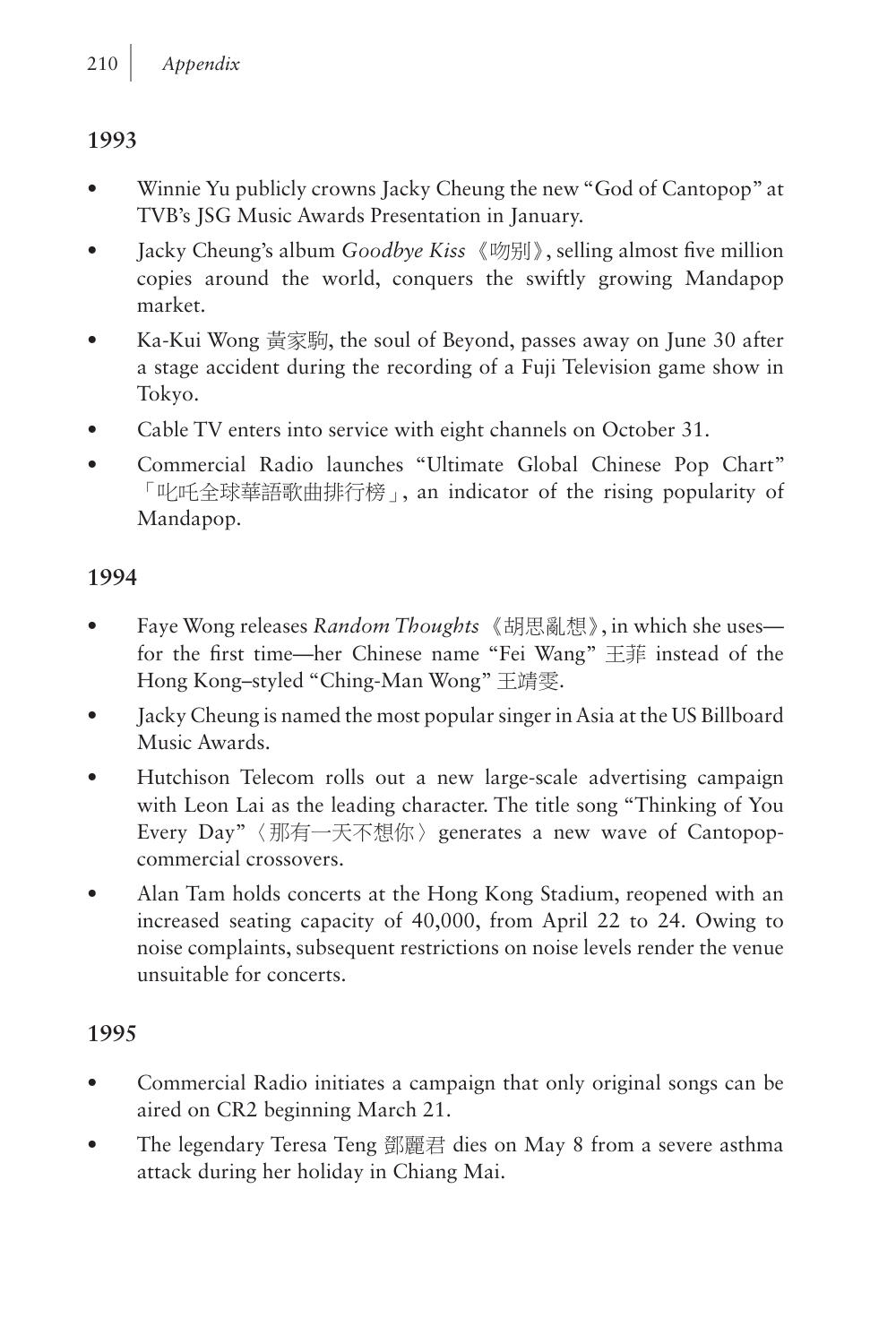- Leslie Cheung makes a comeback and releases the album *Beloved* 《寵 愛》 on July 7.
- Faye Wong releases her last Cantopop (with the exception of one song in Mandarin) album, *Di-Dar*, in December, and thereafter she records mainly in her native Mandarin.
- The four major broadcasters jointly present four pop music awards: Best Album, Best Song, Outstanding Performance, and Media Grand Award.

- Cass Phang 彭羚 reaches the apex of her career with two Most Popular Female Singer awards (TVB and CR2) won in January.
- In its October 14 issue, *Time* magazine dubs Faye Wong a songbird, joining "the chorus of women heard around the world."
- Leslie Cheung's androgynous style shines in the album *Red* 《紅》, released in November. "Grieving Man" 〈怨男〉, among others, showcases a man's unique beauty.
- Eason Chan 陳奕迅 releases his debut Cantopop album *Eason Chan* 《陳奕迅》.

### **1997**

- Aaron Kwok becomes the first Chinese pop singer to sign with a global promotion project—Pepsi Cola.
- Jacky Cheung plays a leading role in Hong Kong's first modern musical, *Snow Wolf Lake*《雪狼湖》, with over 100 performances around the world.
- Hong Kong is reverted to China on July 1.
- Andy Lau's Mandapop "Chinese" 〈中國人〉 is arguably the most remarkable composition to come out of the 1997 handover.

- Leon Lai's Korean song "After Loving You" reaches top 10 on Korean pop charts, the first time a Hong Kong singer has managed to achieve this.
- PolyGram is acquired by Universal Music 環球唱片.
- Cantopop stars go global in transnational projects, such as Andy Lau's joining forces with saxophonist Kenny G in "You're My Woman"  $\langle$  妳是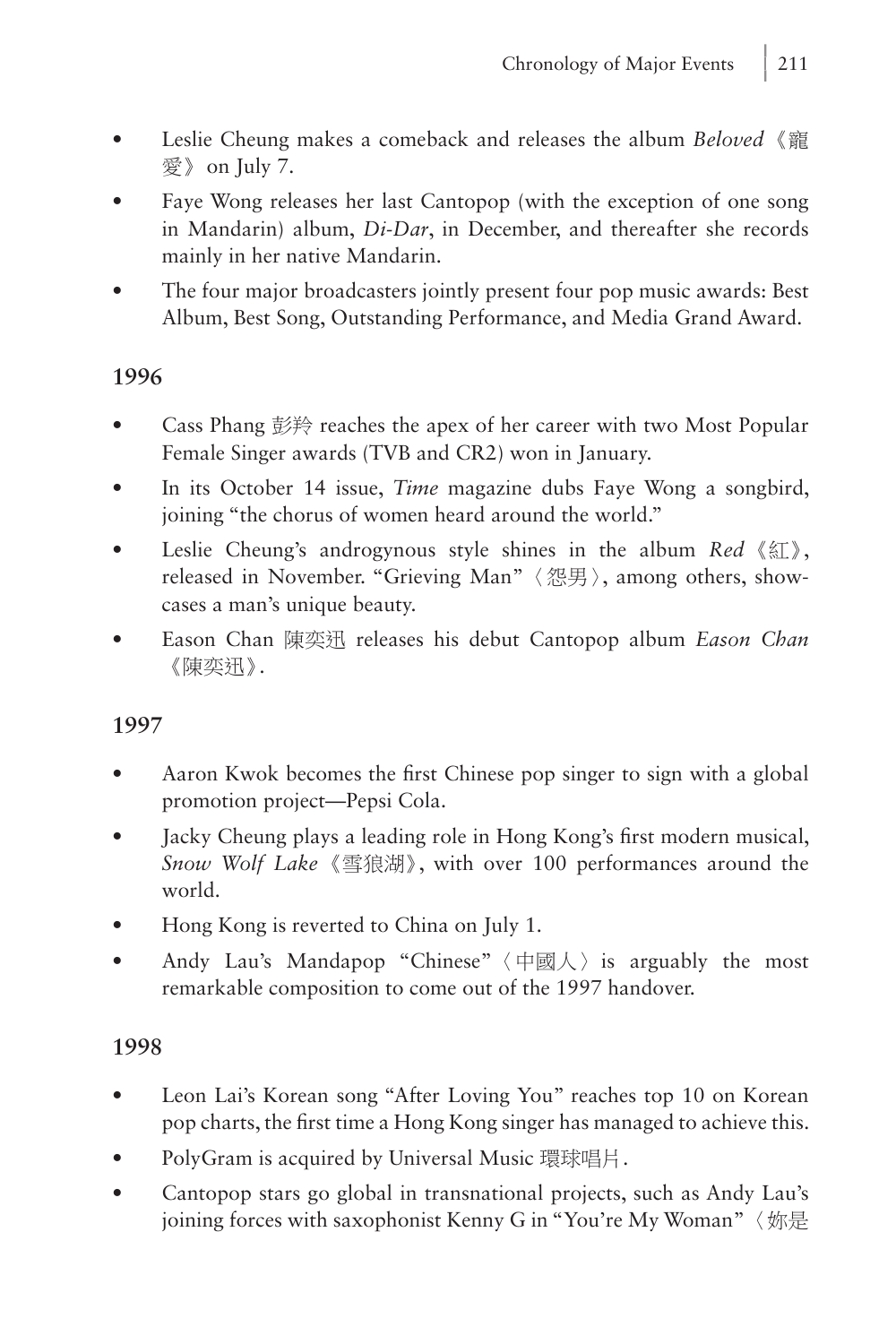我的女人〉 and Sammi Cheng's collaboration with All 4 One in "I Cross My Heart."

- LMF (a.k.a. Lazy Mutha Fucka), a hip-hop group, forms by merging underground bands Anodize, Screw, and N.T., and local hip-hop star DJ Tommy.
- Cantopop sales drop from HK\$1.853 billion in 1995 to HK\$0.916 billion in 1998.

### **1999**

- *Billboard* publishes an essay entitled "The Cantopop Drop" in its February 27 issue, advertising the fact that the golden days of Cantopop has passed.
- Leon Lai announces at his concert on December 12 that he will no longer accept music awards in Hong Kong.
- Aaron Kwok works with Janet Jackson, singing the Chinese version of the song written by Janet Jackson for Pepsi—"Ask for More" 〈渴望 無限〉.
- The three remaining members of Beyond announce that they will stop working together after their December concert, signaling the end of a glorious era.
- Emperor Entertainment Group (EEG) 英皇娛樂 is established in September.
- The era of portable MP3s for music listening begins in Hong Kong.

- Sammi Cheng's 鄭秀文 "Episode" 〈插曲〉 wins the JSG Gold Song Gold Award (1999) on January 16, becoming the second female singer to receive this prize in the decade of the Four Heavenly Kings (the first was Sally Yeh in 1990).
- Kelly Chen 陳慧琳 is crowned a Heavenly Queen with the JSG Most Popular Female Singer Award (1999).
- Andy Lau enters the Guinness World Records for "Most Awards Won by a Cantopop Male Artist," with 292 awards throughout his singing career by April.
- Karen Mok 莫文蔚 wins the Most Popular Female Singer of the Year at the China Music Chart Awards.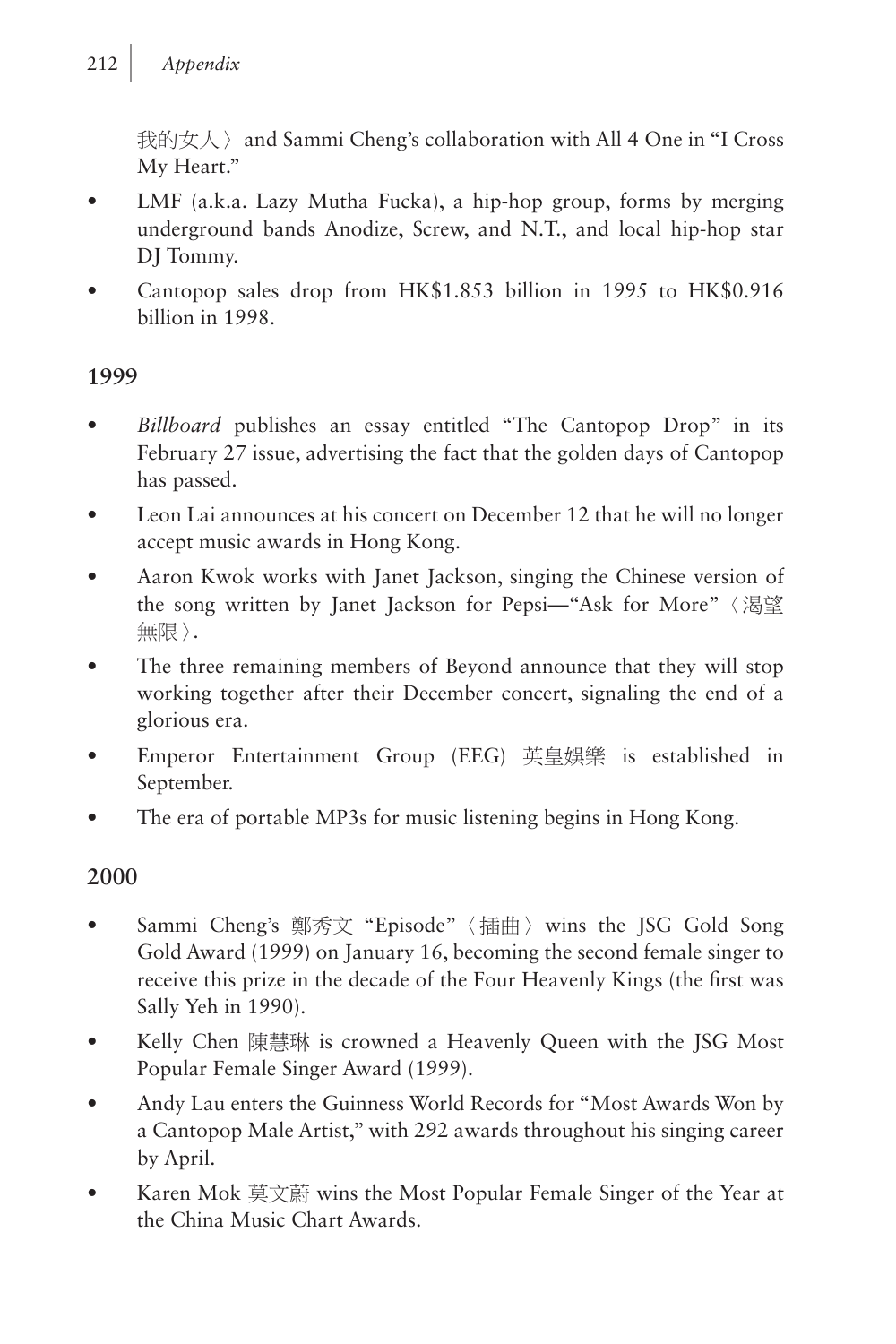• People Mountain People Sea 人山人海, a music production company established by Anthony Yiu-Ming Wong 黃耀明 with a team of artists and musicians on June 16, 1999, releases its first album, *Washing Machine Emergency Button*《入洗衣機緊急掣》.

### **2001**

- Eason Chan wins Commercial Radio's Ultimate Best Male Singer Gold Award. From 2001 to 2013, he has won this title a remarkable ten times.
- Miriam Yeung 楊千嬅 wins the JSG Gold Song Gold Award (2000) held on January 14 with "A Maiden's Prayer" 〈少女的祈禱〉, firmly establishing her status as a new Heavenly Queen.
- Joey Yung 容祖兒 turns into a Heavenly Queen with the tremendous success of albums such as *Solemn on Stage* 《隆重登場》.
- Charlene Choi 蔡卓妍 and Gillian Chung 鍾欣桐 form Twins in the summer.

### **2002**

- Andy Hui 許志安 wins the JSG Most Popular Male Singer Award (2001) held on January 13, signaling the end of the Four Heavenly Kings decade.
- Hacken Lee 李克勤 holds five "comeback" concerts at the Hong Kong Coliseum in February to signal the (re)birth of a Cantopop King.
- Twins hold their first Hong Kong Coliseum concerts in September, and Charlene Choi becomes the youngest singer at 19 to hold a concert in the temple of Cantopop.
- Roman Tam dies on October 18 after an extended battle with liver cancer.

- Hong Kong is badly hit by Severe Acute Respiratory Syndrome (SARS) from March to May.
- Leslie Cheung jumps to his death from the twenty-fourth floor of the Mandarin Oriental Hotel on April 1.
- James Wong obtains his PhD in May, with his thesis, "The Rise and Decline of Cantopop: A Study of Hong Kong Popular Music (1949–1997)" 《粵 語流行曲的發展與興衰:香港流行音樂研究 1949–1997》 (in Chinese).
- Cancer robs the lyric master Richard Lam of his life on November 16.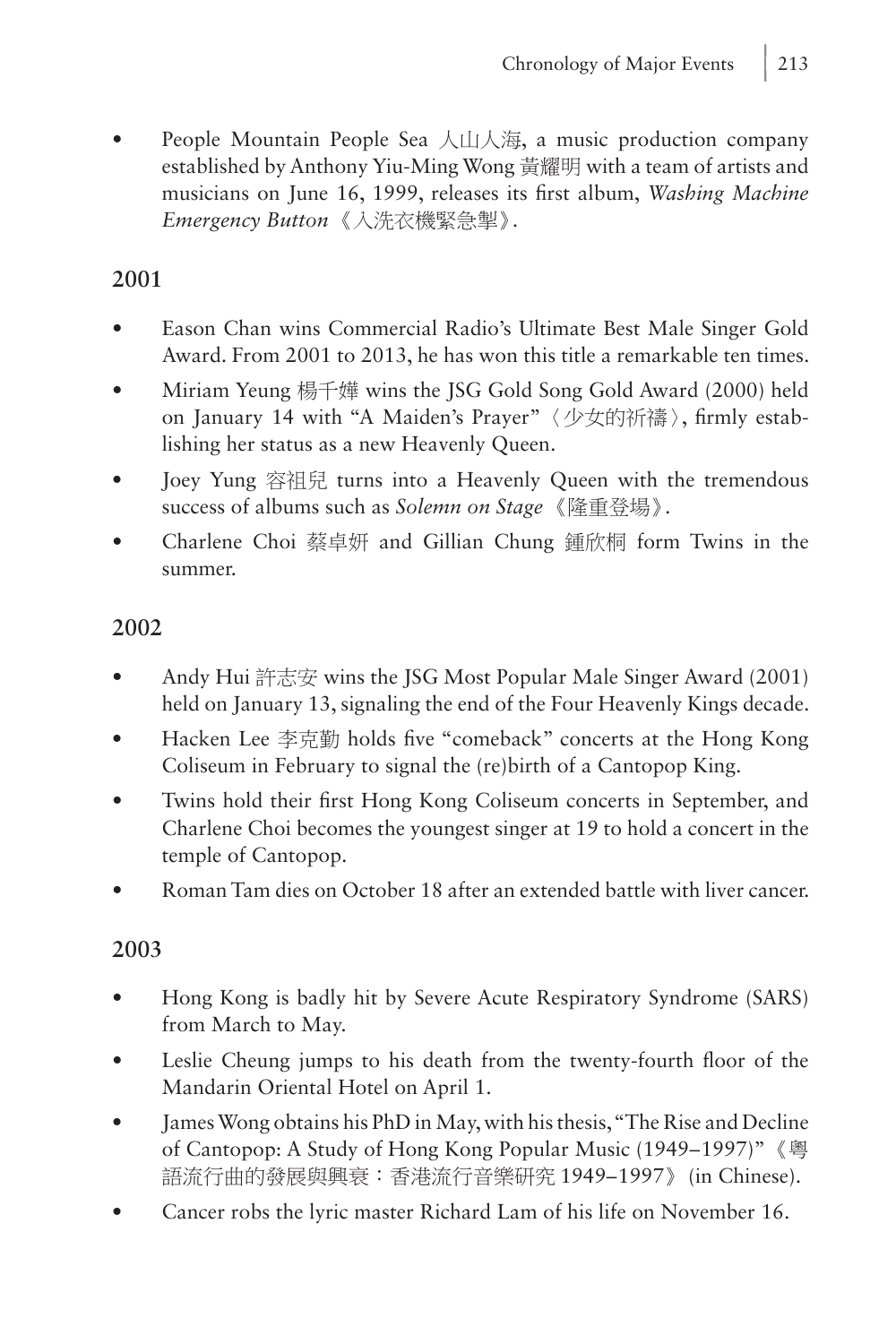### 214 *Appendix*

- Cancer-stricken Anita Mui passes away on December 30.
- LMF disbands after the album *Finalazy* to strive for further developments in different fields.

### **2004**

- Sam Hui stages a total of thirty-eight quickly sold-out "Keep on Smiling" comeback concerts at the Hong Kong Coliseum from May to August.
- James Wong dies of lung cancer on November 24.
- Gold Typhoon Group 金牌大風, incorporating Paco Wong's 黃柏高 Gold Label Entertainment in 2003, starts operating its digital music business in Greater China.
- Tat Ming Pair reunites to celebrate their twentieth anniversary, with four shows at the Hong Kong Coliseum in December.

### **2005**

- The first edition of Entertainment Expo Hong Kong is held in March, with Hong Kong Music Fair being the key event for popular music.
- Candy Lo 盧巧音 releases a truly avant-garde concept album entitled *Evolution Theory* 《天演論》 in July, but her popularity fades after this.
- The comeback concerts phenomenon continues—Paula Tsui, Sally Yeh, Sandy Lam, and George Lam, among others, stage their comeback concerts at the Hong Kong Coliseum.
- A number of singer-songwriters come onto the scene, giving fresh but short-lived impetus to the industry.

- According to figures of the Hong Kong Heritage Museum, record sales drop from HK\$17 billion in 1997 to HK\$0.56 billion in 2006.
- In February, Joey Yung, widely known as the Karaoke Queen, releases her album, *Ten Most Wanted*, in which she tries to broaden her music style.
- Denise Ho 何韻詩 is baptized into stardom with her first Hong Kong Coliseum concerts held in October.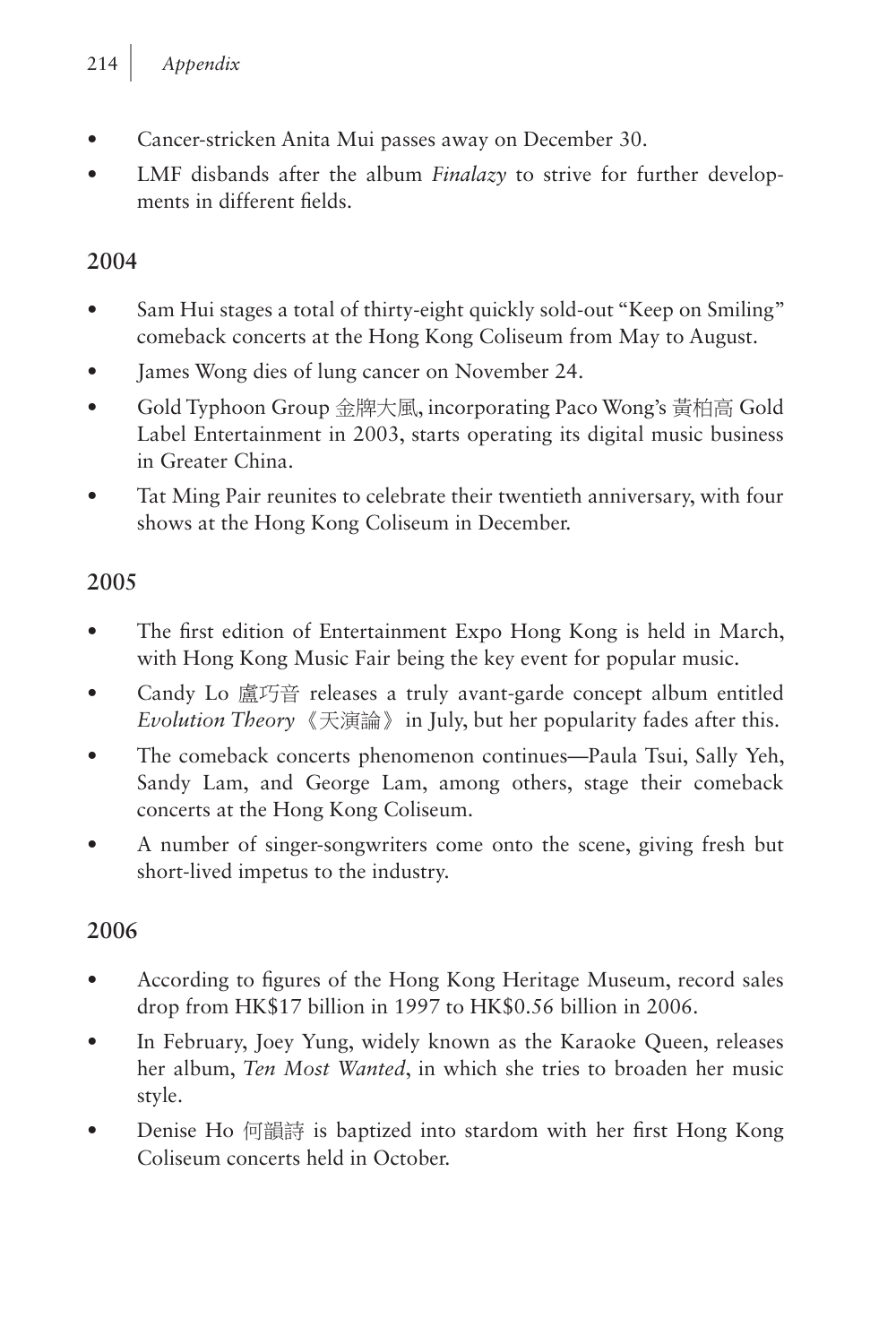With an eye toward making new stars, EEG and TVB collaborate in the launch of the new Entertainment Channel 英皇娛樂台 on December 11 (which shuts down in December 2009).

### **2007**

- Kay Tse 謝安琪 releases *The First Day* after signing with Cinepoly in January, bringing her fame from indie circles to the mainstream.
- The first local large-scale Cantopop exhibition "Riding a Melodic Tide: The Development of Cantopop in Hong Kong" is jointly held by the Leisure and Cultural Services Department, the Hong Kong Heritage Museum, Radio Television Hong Kong, and the School of Journalism and Communication at the Chinese University of Hong Kong from March to August.

### **2008**

- Leo Ku 古巨基 wins the first of his JSG Most Popular Male Singer Awards (between 2008 and 2011).
- The album *Binary* released in July turns Kay Tse into a household name. Among other hits, "Wedding Card Street" 〈囍帖街〉 truly stands out as the song of the year.
- Major labels such as Universal Music, Gold Typhoon, and BMA Records formally absorb band music into their marketing plans (e.g., Universal Music's Mr. and Gold Typhoon's RubberBand).

- Denise Ho decides to take a temporary leave from Hong Kong to tour in Taiwan and the Mainland to rekindle her music passion.
- TVB has a row with Hong Kong Recording Industry Alliance Limited (HKRIA) over copyright fees. Unable to resolve the dispute, TVB decides to ban singers in the four big companies—Universal, Warner, Sony, and EMI—from their programs.
- ATV and TVB launch the music talent programs "ATV-Asian Millionstar" 亞洲星光大道 and "The Voice" 超級巨聲 in July, respectively.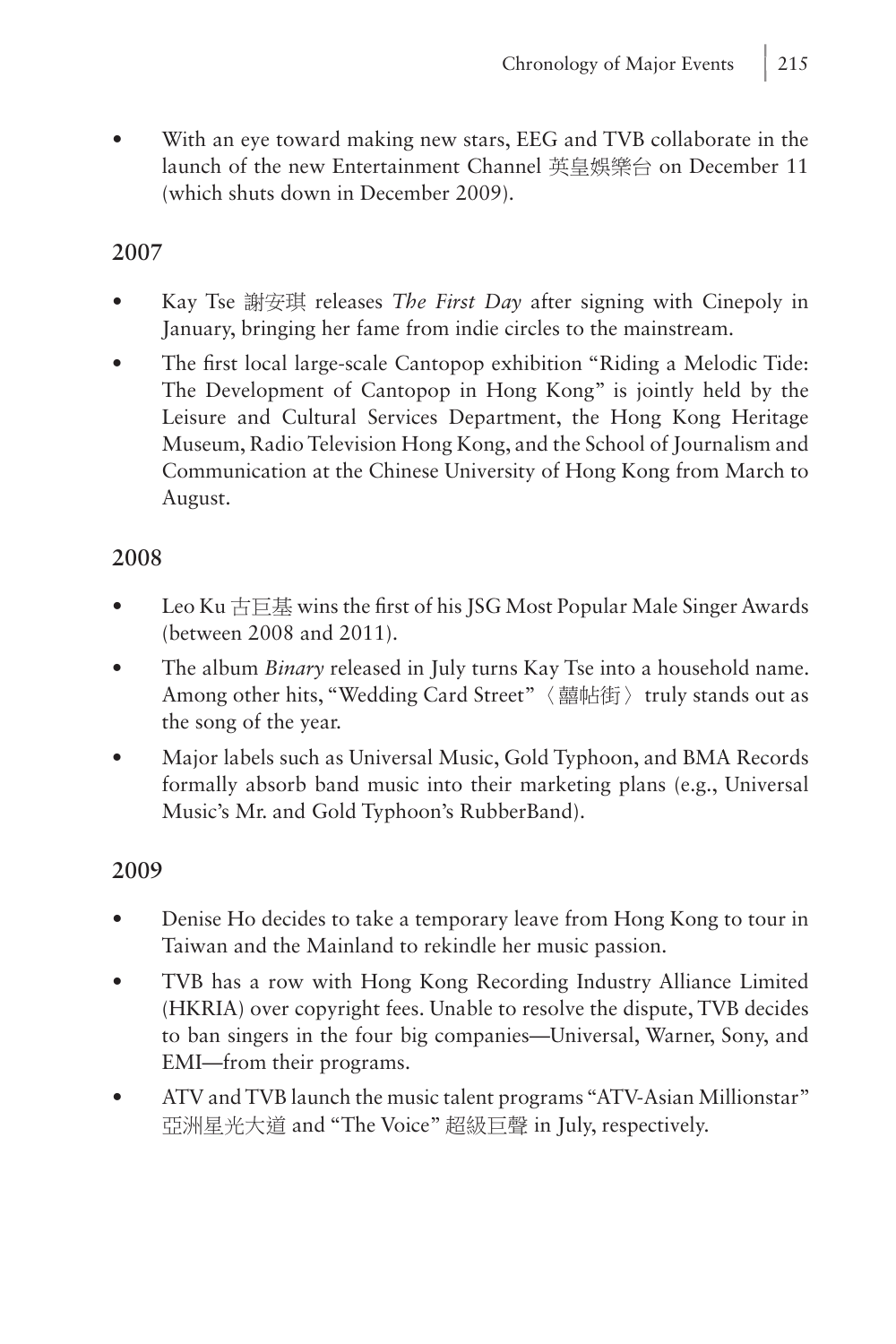- Hacken Lee becomes the only Cantopop singer to win music awards in four different decades—from the 1980s to the 2010s.
- In February, the local band Kolor launches their innovative project "Law" of 14"—uploading a song onto the Internet for free listening every month on the 14th—which is an example of using new media to disseminate Cantopop.

### **2011**

- Jacky Cheung's record-setting "1/2 Century Tour" runs from December 30, 2010 to December 29, 2011, with 105 live concerts in sixty-one cities around the world.
- The Seventh Entertainment Expo Hong Kong features the Asian Pop Music Festival in March.
- Digital Broadcasting Corporation Hong Kong 香港數碼電台 (DBC, formerly Wave Media Limited 雄濤廣播) begins to air in August.

### **2012**

- Softhard 軟硬天師 and Grasshoppers 草蜢 stage twelve full-house shows at the Hong Kong Coliseum, a sign of the extension of the comeback phenomenon into the 2010s.
- Ivana Wong 王菀之 holds her debut "Water Lily" concerts at the Hong Kong Coliseum in October, making her one of the very few singersongwriters to enter the Cantopop shrine.

- At TVB's JSG Music Awards Presentation (2012) held on January 13, the Most Popular Male Singer in the Asia-Pacific Region Award goes to the Taiwanese group Lollipop 棒棒堂, the first time in twenty years that the title has been awarded to a non-Cantopop unit.
- The TVB-HKRIA dispute is settled in January, but damage has been done.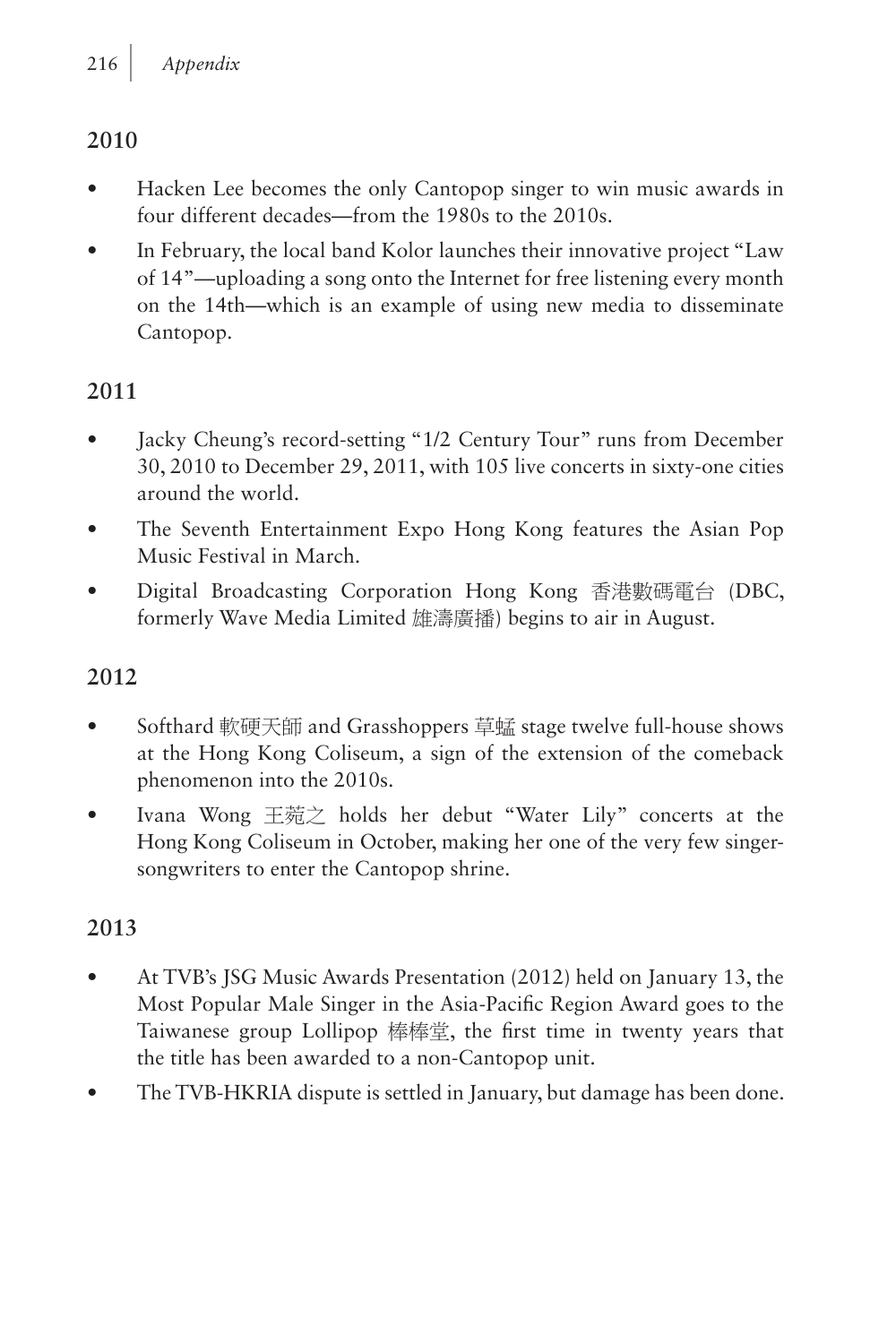- Hong Kong singers started going north to join Mainland hit reality shows and singing competitions after G.E.M. Tang's 鄧紫棋 success in Hunan Television's *I Am a Singer 2*.
- The song "Raise the Umbrella" 〈撐起雨傘〉, sung by Denise Ho, Anthony Yiu-Ming Wong, and other pop singers, becomes the anthem of the Umbrella Movement, which begins as the mass movement "Occupy Central With Love and Peace" to fight for genuine universal suffrage.

### **2015**

• In the aftermath of the Umbrella Movement, singers such as Anthony Yiu-Ming Wong and Denise Ho, who have taken a high-profile stance in support of the movement, shift from the mainstream to the independent music scene.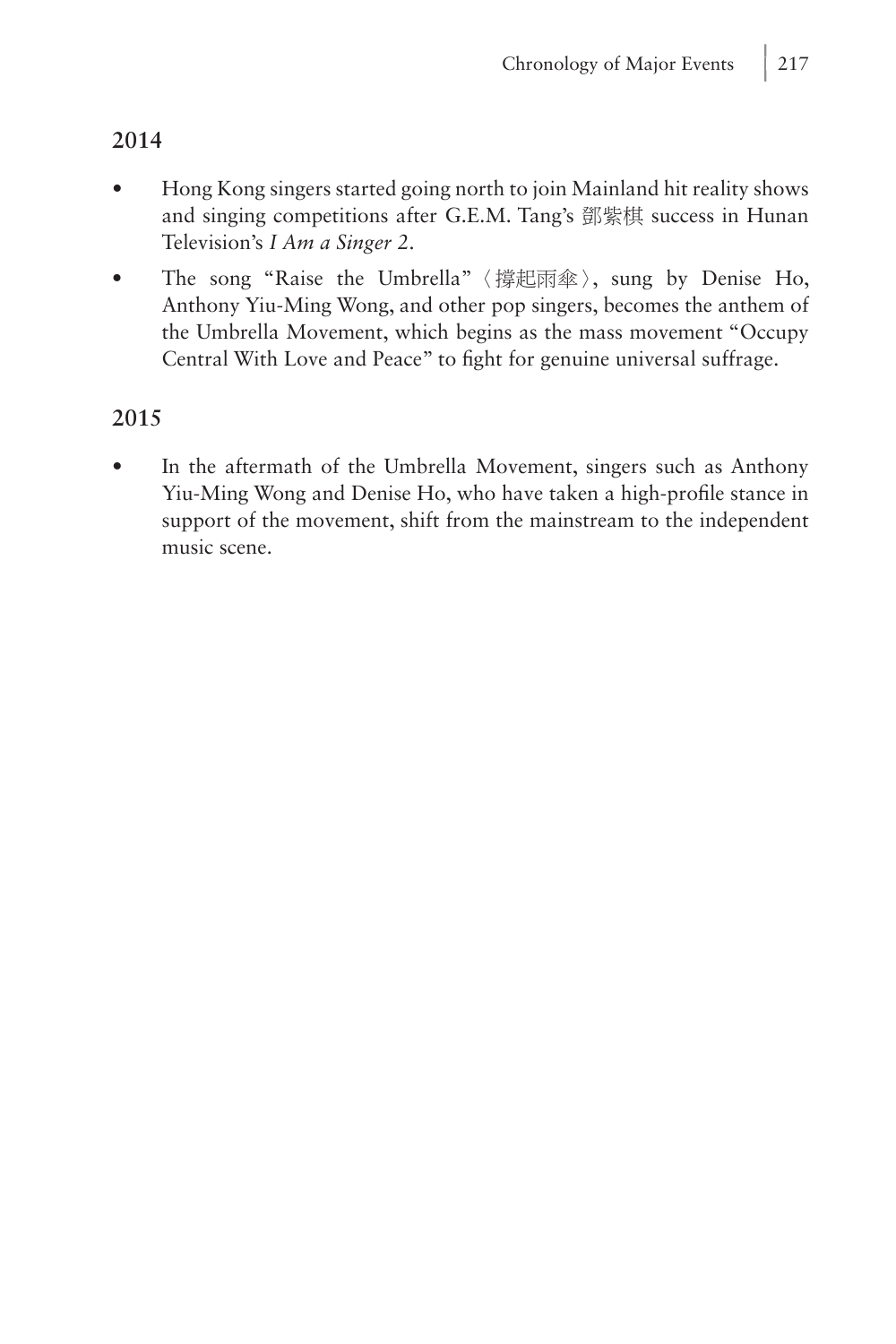## **Index**

Abbas, Ackbar, 43 Academic Community Hall, 84, 89, 204 Aces Go Places (film), 76 Adorno, Theodor, 120–21, 188 advertisements, 104, 113–18, 120, 165, 177, 210, 212; and Cantopop stars, 117, 118, 142, 161, 162, 211; and decline of Cantopop, 106, 107; visual images in, 116–17 *Age of Glory* (Y. W. Chu), 17 album covers, 81, 82, 123, 127 All 4 One (group), 212 "All Chinese Pop Music Station" format, 100–103, 207 Allen, Ray, 187 *All the Wrong Clues for the Right Solution* (film), 73, 76 All the Wrong Spies (film), 76 alternative music, 128, 156, 177; breakbeat, 123; and gender, 134–35; vs. mainstream, 5–6, 134–39, 168–75; and new media, 191; and politics, 136; underground, 5, 6n29, 12. *See also* indie music Amateur Lyric Writers' Association of Hong Kong, 15, 205 Amateur Singing Contests, 110, 148, 206 A.M.K. (band), 138, 169 Amos, Tori, 127 A Music (record company), 153 Anders Nelsson & The Inspiration (band), 32, 90, 200 Anodize (band), 138, 168, 212

- Armstrong, Louis, 25n15
- Asian financial crisis, 105, 119, 184
- Asian Music Contest, 64, 78, 203
- Asian Pop Music Festival, 183
- Asia-Pacific Broadcasting Union, 206
- Asia-Pacific Film Festival, 33, 80
- Asia-Pacific Popular Song Contest, 126, 206
- *As Tears Go Bγ* (film), 108, 110
- ATV (Asia Television), 99, 206, 207, 215
- *ATV-Asian Millionstar* (TV program), 215
- Au, Albert, 61
- Au, Michael, 119
- audience: agency of, 190; for comeback concerts, 166–68; and cover music, 94; and decline of Cantopop, 20, 106, 140, 194, 195; diversity of, 51, 85, 88, 121, 185; family, 56, 75; female, 82, 112, 120; and globalization, 106, 124; and music industry, 100, 103; for rock bands, 177; of Sam Hui, 51–52; and social issues, 51–52; studies of, 19; teen, 56, 75–76, 81, 100, 106, 112, 120, 121, 138, 140, 163–65, 167, 187, 194; and visual images, 119; working-class, 30, 51 *Autumn Begonia* (TV drama), 56 awards, popular music, 47, 62–67, 77-80, 86; Asia Pacific, 109, 128; Billboard, 111, 210; broadcasters', 211; broadening of, 207; for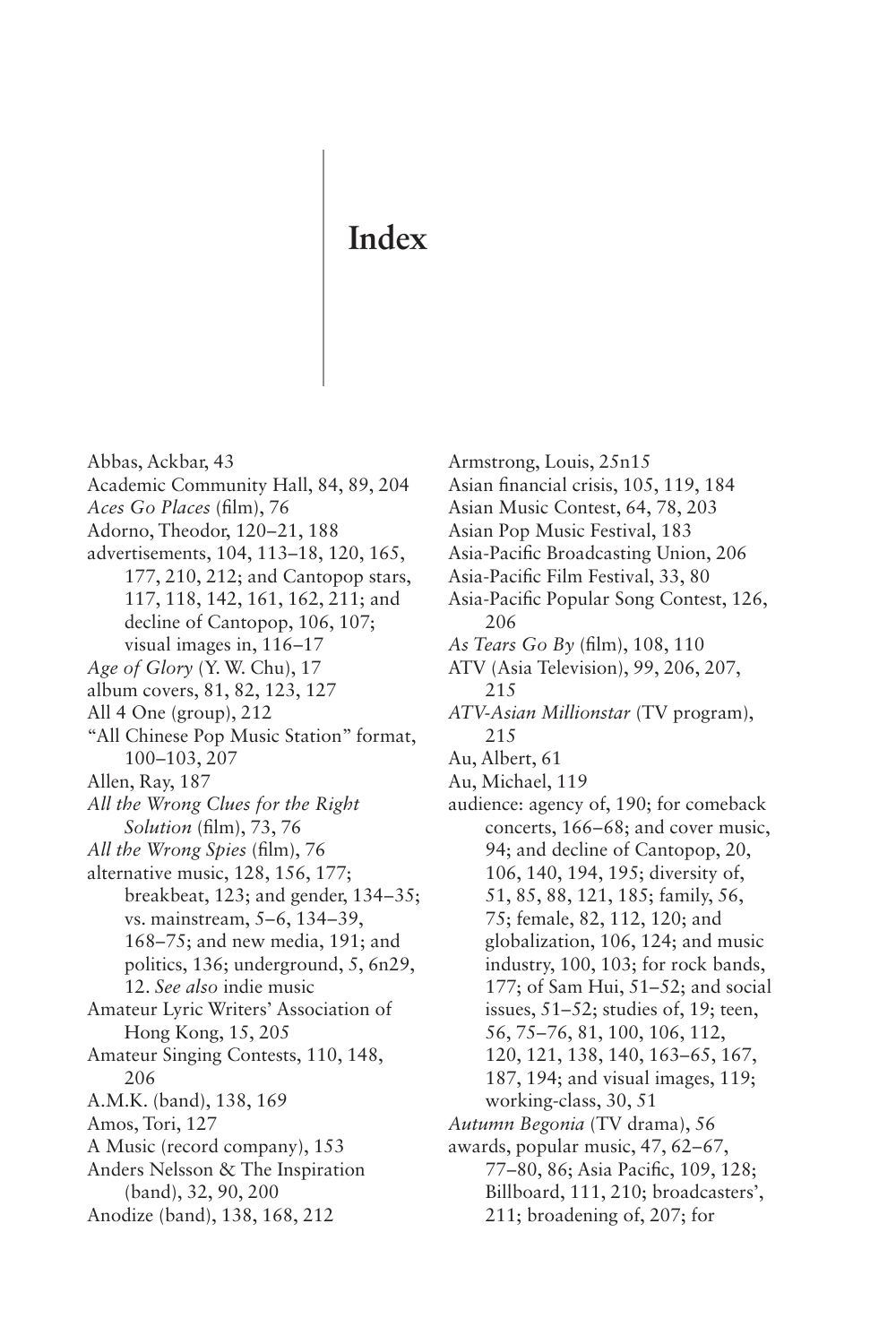Cantopop vs. Mandapop, 65–67; CASH, 53n40, 171, 175, 208; China Music Chart, 123, 212; for composition, 54, 88, 89, 206, 208; decline of, 181–82; and development of music industry, 100; for English songs, 65–67, 202; Gold Disc, 65–67, 77, 161, 203; Hong Kong Arts Development, 53n40; Metro Radio, 135; for rock bands, 176; in Taiwan, 54, 77, 80, 123, 155; for theme songs, 59, 61. *See also* Jade Solid Gold (JSG) Music Awards; New Talent Singing Contest; Top 10 Gold Songs awards; Ultimate Awards

- *Bachelor's Love Affair* (film), 34
- *Back Alley Princess* (film), 49
- *Back Alley Princess in Chinatown* (film), 49
- Ba˛darzewska-Baranowska, Tekla, 152
- Baker, Hugh, 7, 70
- Banana Cops (film), 76
- Ban Ban Music, 156
- bands, rock: as alternative music, 4, 6–7, 12, 138, 154, 172, 188n15, 191, 194; and Cantopop, 32–33, 95, 98; cross-over singers from, 63; decline of, 208; and development of music industry, 104; and English, 200; in Hong Kong, 31–32, 33n40; hybridity of, 92, 93, 96, 176; and Mainland China, 10–12, 90–92, 96–97, 126, 186; vs. Mandapop, 37; and politics, 31, 96–97, 177–78; on radio, 31, 33n40; and social issues, 136, 176–81; and technology, 170; themes of, 90–91, 97, 176; waves of, 88, 90–92, 99, 166, 172, 175–81, 200, 206, 207, 215; Western, 11, 50 "Band Time" (radio program), 138
- Bang Bang (record company), 65, 66
- Baranovitch, Nimrod, 11, 12
- *Baseline Study on Hong Kong's Creative Industries*, 9
- Beatles, the, 7, 31, 32, 200
- Bee, Kenny, 63, 77

*Behind the Yellow Line* (film), 79, 80 Beijing rock, 11, 12, 126, 186 *Belle of Penang* (film), 199 "Be Lofty Step by Step" (traditional Chinese music), 60 *Below the Lion Rock* (TV drama), 59 "Below the Lion Rock" (song), 54, 59–60, 189, 204 Bennett, Tony, 3 *Better Tomorrow, A (film), 76, 79* 

- *Between Entertainment and Revolution* (Steen), 11, 12
- Beyond (band), 7, 92, 96–98, 136–37, 175, 178, 210; and politics, 91, 97, 136, 169, 189; and record companies, 6, 98, 169, 207; retirement of, 212
- Bhabha, Homi, 13, 14, 184, 187
- Big Echo (karaoke box chain), 118
- *Billboard* (magazine), 1, 21, 105, 111, 123, 210, 212
- Blackbird (band), 90–91, 137–38
- Black & Blue (band), 138, 172
- Black Box (band), 138
- *Black Killer* (film), 55
- *Blossoming Rose* (*Forsaken Love*; film), 201
- Blue Jeans (group), 94
- BMA Records, 175, 176, 215
- BMG (music company), 137
- BoA (Korean group), 178
- *Book and the Sword* (TV drama), 56, 58, 61, 202
- Boone, Pat, 31
- Bourdieu, Pierre, 2
- Boy'z (group), 121, 165
- Brackett, David, 20
- Bragg, Billy, 190n19
- BrandHK platform, 189
- Brand Hong Kong program, 182–83
- Britain, 33n42; Hong Kong as colony of, 2, 5, 7, 15, 28, 40–42, 197; and protests, 40–41. *See also* Sino-British Joint Declaration
- *Brokeback Mountain* (film), 155
- *Bund*, *The* (TV drama), 71
- *Bund II*, *The* (TV drama), 72
- *Butterfly Murderers* (film), 61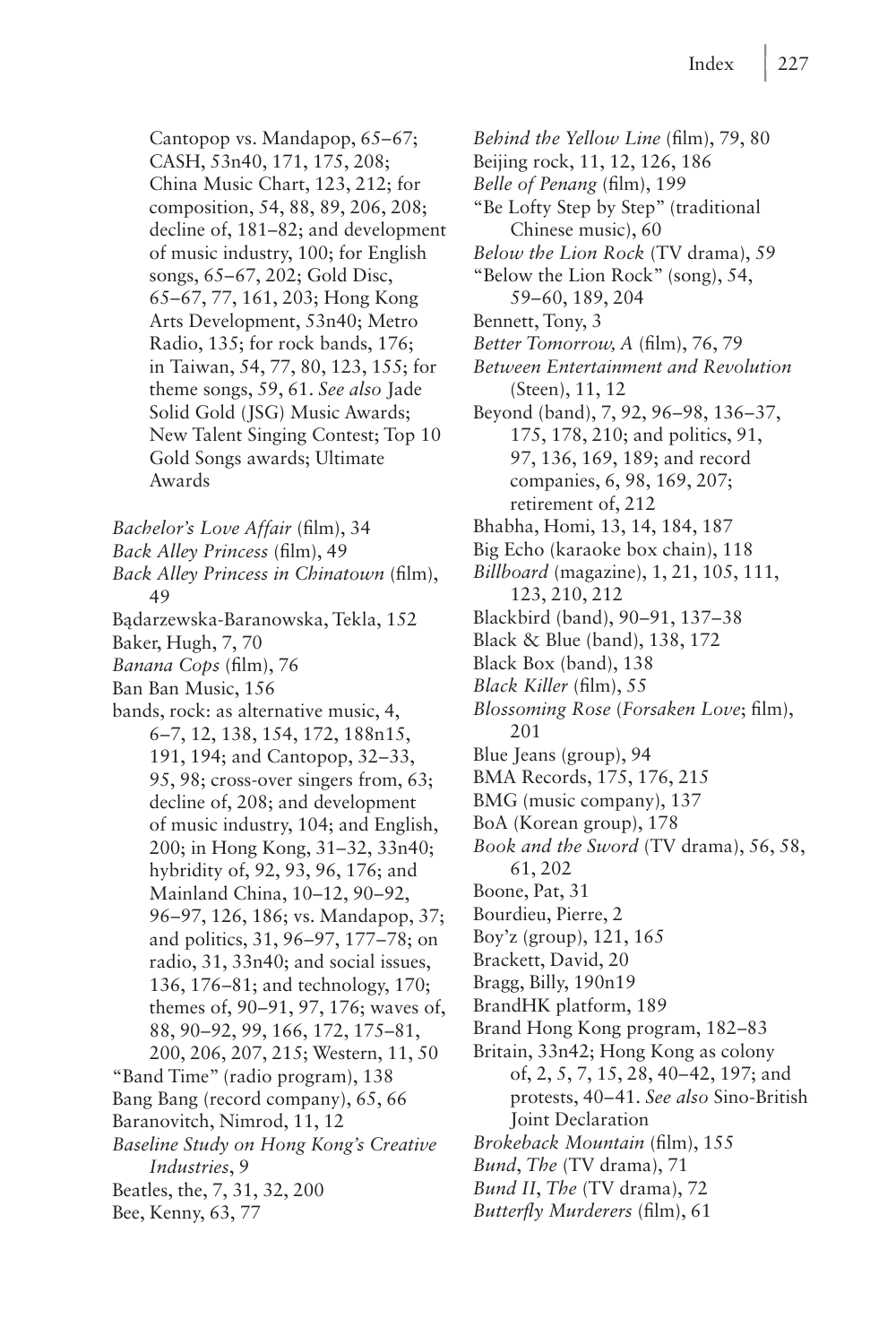Cable TV, 210

- *Calendar Girl* (film), 34
- California Red (company), 209
- C AllStar (band), 176, 177, 195
- Campbell, Jonathan, 11–12
- Canclini, Néstor García, 14
- Cantonese language: and Cantopop stars, 44, 115, 126, 204; in cover music, 94–95; and culture, 8, 28, 42, 43, 44, 45; and English, 60; in films, 8, 9, 27, 33-36, 39, 43, 44, 56, 201; and Hong Kong identity, 1–3, 9, 21; hybridity of, 13, 68, 93; lyrics in, 26, 29, 30, 36, 50, 54, 173; on radio, 29, 47, 199; and rock bands, 176, 181n54; slang in, 30, 52; and success of Cantopop, 35, 173, 193; and Taiwanese Mandapop, 38; on TV, 8, 42–43, 44, 71, 202
- Cantonese opera, 33n42, 103, 199; and Cantopop, 22, 23, 27, 38–39, 56; and dance, 27; ditties from, 25–26,  $36, 45$ ; in films,  $34$ ; and hybridity, 50, 52; language of, 30, 45–46
- Cantopop (Cantonese popular songs): vs. Chinese pop, 13; decline of, 9, 14–15, 20, 104, 105–44, 145, 146, 162, 165, 168, 180, 181, 184–95, 212, 214; diversification of, 59–60, 85–92, 98, 102, 185; dominance of, 8, 69–104; early period of, 21–39; English term for, 1, 21, 198; experimental styles in, 172, 173; growth of, 40–68, 142; history of, 7, 10, 14–15, 22; homogenization of, 119–23, 187, 188, 193–94; marginalization of, 21–39, 44; quality of, 35–36, 101, 102, 103, 117, 119, 141, 188; standardization of, 106, 107, 117, 119, 124, 140, 187, 188, 194; stereotypes of, 11, 20, 119, 174; studies of, 10–21; styles in, 27, 96, 118, 119, 121, 123, 127, 142, 146, 159, 161, 168, 185, 188; themes of, 59–60, 88, 115, 159, 173, 174, 177; Western styles in, 53, 54, 56
- "Cantopop Drop, The" (Tsang and Campbell; *Billboard*), 105
- Capital Artists, 72, 78, 98, 205; and Four Heavenly Kings, 108, 112; and new Cantopop stars, 147, 148, 151–52, 153, 158, 160; and New Talent contest, 80, 121–22, 131, 132
- Caribbean music, 187
- Carlsberg, 91, 206
- Carlsberg Pop Music Festival, 91, 206
- Carpio, Teresa, 65, 66, 85
- Carroll, John, 2
- CASH (Composers and Authors Society of Hong Kong), 15, 67, 100, 171, 175, 208
- *Casino Raiders 2 (film)*, 109
- Caves, Richard, 140
- CBS Sony, 86, 98
- CD format, 93, 140, 206, 209
- *Certain Romance, A (film), 75*
- *C'est la vie, Mon Cheri* (film), 33n42
- Cha, Louis (Jin Yong), 58
- Chambers, Iain, 190
- Chan, Abrahim, 189
- Chan, Bill, 61
- Chan, Chelsia, 47, 65, 66, 77, 202
- Chan, Connie, 34–35, 36, 55, 200
- Chan, Danny, 61, 64, 78, 83, 204; audience of, 75, 85, 165; death of, 209; in films, 73, 76
- Chan, Eason, 83, 152, 158–61, 211; in 2000s, 174, 175, 183, 186, 193; awards of, 150, 158, 159, 160, 181, 213
- Chan, Elisa, 32, 63, 85, 90
- Chan, Grace, 54, 66
- Chan, Ho-Tak, 38
- Chan, Jackie, 208
- Chan, Joe, 98
- Chan, Jolland, 74, 117, 118
- Chan, Katie, 83, 127, 160
- Chan, Keith, 96–97, 98, 119, 159, 208
- Chan, Kwong-Wing, 98
- Chan, Luk-Ping, 24
- Chan, Natalia Sui-Hung, 135–36
- Chan, Priscilla, 61, 85–86, 94, 129
- Chan, Stephen C. K., 16
- Chang, Jeff, 125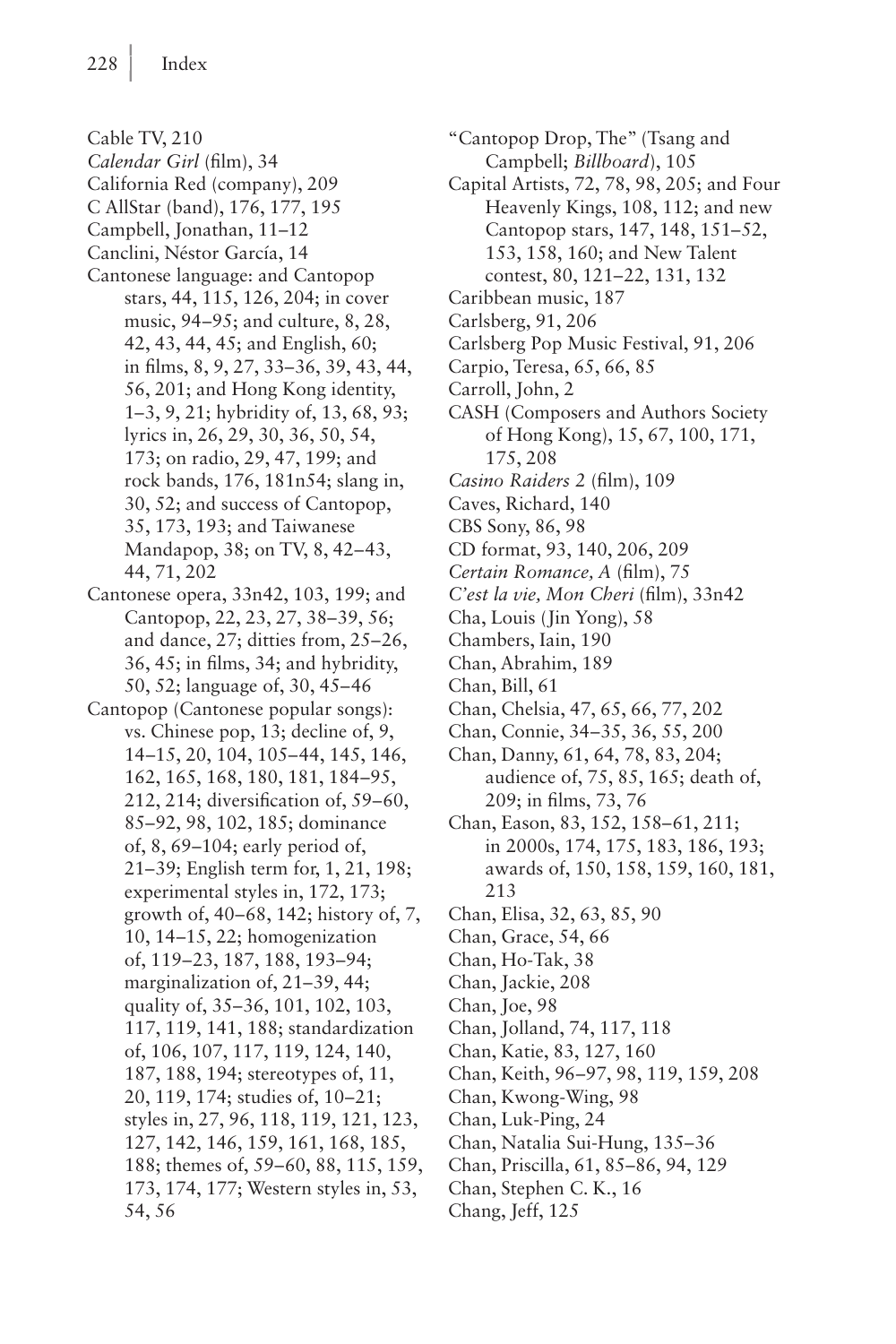*Characteristics of Joseph Koo's Music* (Kwong-Chiu Mui), 54 *Chelsia My Love* (film and album; Chelsia Chan), 66, 77 Chen, Edison, 163 Chen, Kelly, 132–33, 151, 152, 170, 212 Cheng, Adam, 38, 46, 65, 66, 71, 82; stardom of, 61–62, 63, 67, 74; on TV, 44, 55–56, 58, 73, 201, 202 Cheng, Carol (Dodo Cheng), 77 Cheng, Ekin, 99 Cheng, Kam-Cheong (Kim-Chong Tay), 38, 201 Cheng, Kwan-Min, 24, 199 Cheng, Kwok-Kong, 26, 54, 61, 74, 76, 88 Cheng, Norman, 33n40, 50 Cheng, Pik-Ying, 30 Cheng, Sammi, 87, 126, 131–32, 170, 212; and new Cantopop stars, 147, 148, 151, 152 Chen Kaige, 130 Cheung, Al, 66 Cheung, Alex, 61 Cheung, Donald, 167 Cheung, Jacky, 206, 209, 210, 211, 216; in advertising, 116; and Four Heavenly Kings, 84, 107, 110–12, 113, 114, 142, 171; and new Cantopop stars, 148, 149 Cheung, Leslie, 177, 204; and Alan Tam, 79, 121, 206–7; and Anita Mui, 80, 82; audience of, 85, 165; awards of, 203, 206–7, 208; comeback of, 135–36, 168, 211; concerts of, 80, 83, 85, 208; and cover music, 94; and cross-media synergy, 82, 108; death of, 10, 145, 146, 213; in films, 73, 76; and gender, 135–36; and music videos, 74; and new Cantopop stars, 147, 150; and record companies, 98; retirement of, 80, 107, 110, 208; as singer-songwriter, 87; stardom of, 64–65, 70, 72–79, 108 Cheung, Maggie, 79, 80

Chang, Jeremy, 208

- Cheung, Man-Sun, 107
- Cheung, Norman, 99
- Cheung, Sandy, 131
- Cheung, Teresa, 61
- Cheung, Yiu-Wing, 83–84
- China, Mainland (People's Republic of China; PRC): and Cantopop stars, 109, 113, 123, 128, 137, 147, 150, 153, 155, 158, 183, 215; creative industries in, 11, 142, 182, 193; and decline of Cantopop, 145, 146, 184–95; economic growth of, 184–85; and folk music, 95, 96; and Hong Kong economy, 42, 69–70, 96–97, 143, 184, 187, 205; and Hong Kong music industry, 24, 104, 142–43, 183, 186; Hong Kong's 1997 reversion to, 15, 96–97, 142–43, 184, 185–86, 187, 195, 205, 211; immigrants from, 24, 27, 28, 42; June Fourth Incident in, 97–98, 104, 136, 137, 208; and Mandapop, 106, 125, 145, 147, 211; music in, 9, 11, 12, 191; music market in, 125, 137, 144; Open Door Policy of, 71, 204; and rock bands, 10–12, 90–92, 96–97, 126, 186; and Sino-British Joint Declaration, 28, 69–70, 90, 142, 206; studies of music in, 13, 16; TV in, 217
- *China's New Voices* (Baranovitch), 11, 12
- *China with a Cut* (De Kloet), 11, 12
- "Chinese" (song; Andy Lau), 143
- *Chinese Folklores* (TV series), 44, 202
- *Chinese Ghost Story* (film), 76, 79

Chinese language. *See* Cantonese language; Mandarin language *Chinese Odyssey* (film), 122

*Chinese Pop Chart* (radio program), 47, 202

- "Chinese Songs Campaign," 17
- Chiung Yao, 37, 150
- Chochukmo (band), 181n54
- Choi, Charlene, 163, 164, 213
- Choi, Clifford, 75
- Choi, Ken, 61, 75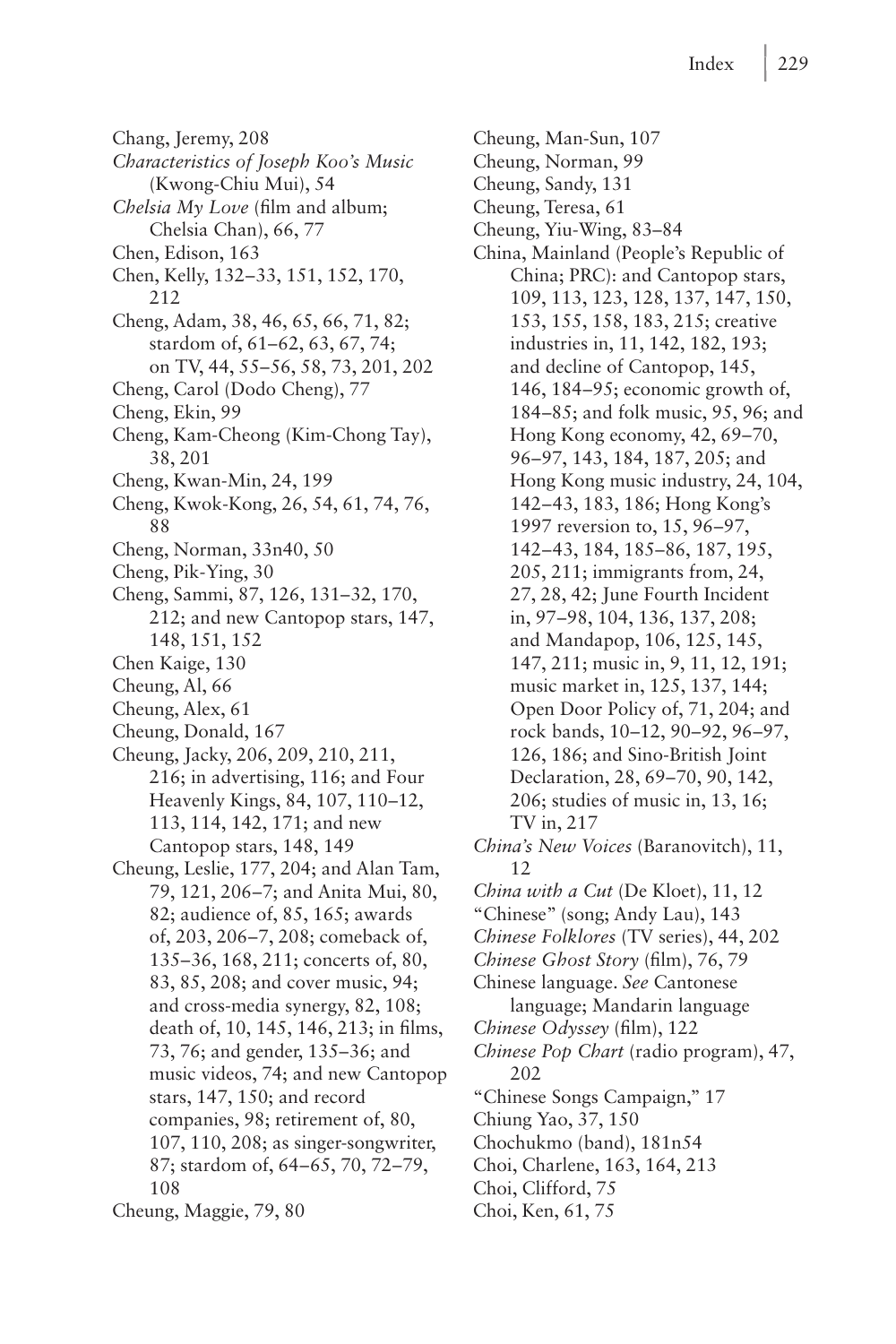"Chopsticks Sisters" (group), 46 Chou, Jay, 46, 126, 151, 186 Chow, Adrian, 156 Chow, Chung, 199 Chow, Rey, 5 Chow, Stephen, 122 Chow, Thomas, 134 Chow, Vivian, 99, 134, 166 Chow, Yiu-Fai, 13, 84, 97, 98, 146, 161, 174–75, 189 Chow, Yun-Fat, 131, 208 Chu, Yiu-Wai, 16, 17, 18 Chun, Allen, 10, 18 Chung Chow, 29, 30 Chung, Gillian, 163, 164, 213 Chung, Paul, 75 Cinema City & Films, 73, 76, 77, 79, 98 Cinepoly Records Company, 6, 79, 98, 126, 129, 207, 215; and new Cantopop stars, 152, 156, 160 Clarke, Gary, 190 class, social, 2, 4, 21, 26, 30, 51 Clayton, Buck, 25n15 Coca-Cola, 177 Cocteau Twins (group), 128 colonialism, 2, 5, 7, 15, 40–42, 67 *Colorful Youth* (film), 35, 200 commercialism: of Cantopop, 4, 59, 104, 187, 188; and folk music, 89, 95; of Hong Kong, 5, 27; and hybridity, 92; and local identity, 102–3; and music industry, 3, 100, 141; and rock bands, 92, 177, 178; and standardization, 121 Commercial Radio Hong Kong, 182, 207, 208; and alternative music, 138; Annual Awards of, 113, 116, 120, 126, 130, 131, 135, 150, 160, 161, 213; and development of music industry, 99–100; dramas on, 30, 38; first broadcast of, 29, 199; and local music, 103, 139; and new Cantopop stars, 149, 150, 152, 155, 156, 157, 159, 160, 161; "Original Songs Campaign" of, 17, 139–42, 210; and RTHK, 75; and Twins, 164. *See also* CR2

Commercial Television (CTV), 58, 59, 72, 182, 202, 203 concerts, 206, 207; for alternative music, 171, 172; comeback, 166–68, 213, 214, 216; farewell, 80, 83, 208, 209; and folk music, 89; of Four Heavenly Kings, 109, 110, 112, 115, 120, 142, 167; international, 84, 216; and music industry, 70, 83–85, 104; and new Cantopop stars, 150, 152, 155, 157, 161, 162, 164; and stardom, 82–85. *See also* Hong Kong Coliseum consumerism, 95, 104, 138 Contec Sound Media, 98 contests, singing, 62, 64, 78; Amateur, 110, 148, 206; and ATV, 99, 206, 207; and development of music industry, 99; for folk songs, 89, 204; and new Cantopop stars, 87, 148, 160. *See also* New Talent Singing Contest Cookies (group), 121, 165 *Cops and Robbers* (film), 61 copyrights, 67, 101, 178, 193; disputes over, 181, 182, 215 Cortes, Rowena, 65, 75 *Court Attendant Like Spring Day Wind* (*Her Tender Love*; film), 35 cover music: awards for, 139; Cantonese in, 94–95; and Cantopop stars, 37, 148, 149, 161, 167; of Filipino songs, 27; and hybridity, 64, 68, 93–94; of Japanese songs, 64, 77, 81, 86, 94, 127; of Korean songs, 64, 86; vs. local music, 94n33, 139–41; of Mandapop, 36, 112; and music industry, 64, 94, 95, 100; of Taiwanese songs, 64, 85, 207;

126, 200 CR2 (Channel 2, Commercial Radio), 99–100; and Aaron Kwok, 115; and Amanda Lee, 133; awards of, 102, 130, 161, 181, 211; "Original Songs Campaign" of, 17, 139–42, 210; pop chart of, 130–31. *See also* Ultimate Awards

of Western songs, 27, 52, 64, 90,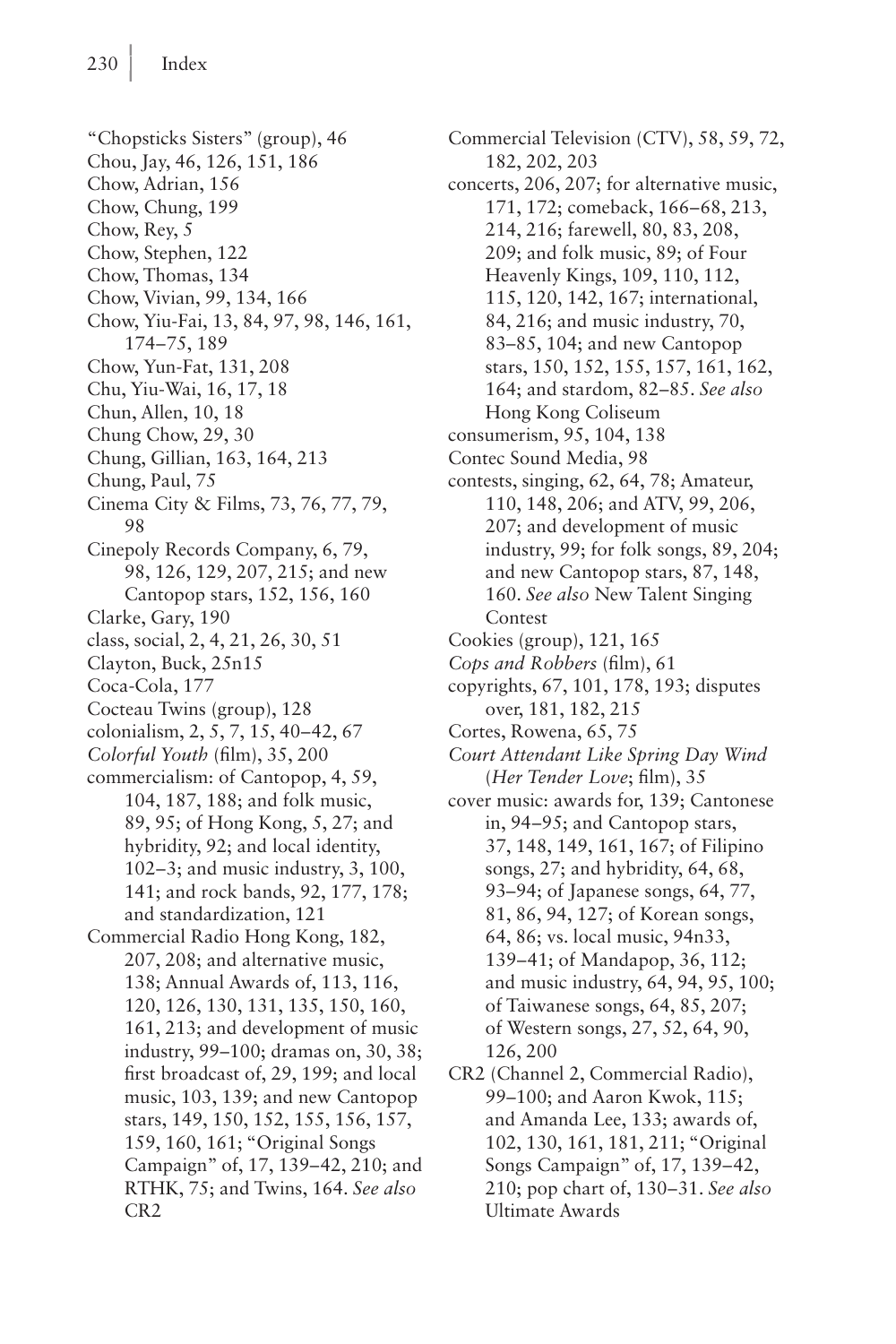- Craven, Beverley, 130
- *Cries of Joy, Songs of Sorrow*
- (Moskowitz), 12–13
- *Crimson Doubt* (TV drama), 81
- *Crimson Shock* (TV drama), 81
- *Crimson Street* (film), 84
- Crown Records, 46, 66, 98, 207
- cultural industries, 42–44; and creative industries, 140, 192–93; and cross-media synergy, 116, 182; in Hong Kong, 27, 43, 68, 70; in Mainland China, 11, 104, 142
- culture: Cantonese, 8, 28, 42, 43, 44, 45; of celebrity, 5; Chinese, 27, 28; colonial, 2, 15, 40–42, 67; global, 184–88, 190; of Hong Kong, 13, 14–15, 35, 39, 168, 177, 194–95; local, 27, 68, 95, 100–103, 166, 170, 184–88, 190; minority, 188–89; and music industry, 146; Nanyan, 39; studies of, 15–18, 166, 192; youth, 35, 40–41, 75
- culture, popular: and 1997 handover, 142–43; and Cantopop, 142, 184, 195; and concert venues, 84; and creative industries, 192–93; and films, 67, 68; in Hong Kong, 13, 14–15, 39, 194; and Hong Kong economy, 69–71; and hybridity, 46, 92; idols in, 17, 56, 61, 64, 71, 74, 82, 86, 106, 121, 163; Mandarin, 36, 109; national, 186; and popular music, 16, 18, 67, 182; and TV, 67, 68
- D-22 (nightclub), 12
- Daijiman Brothers Band, 149
- Dai Wangshu, 89
- dancing: and bands, 31, 32; in Cantonese opera, 27; Cantopop for, 10, 79, 81, 121, 164, 166; and comeback concerts, 166; coupons for, 163; in films,  $27$ ,  $199$ ; kings and queens of, 85, 86, 114, 115, 130, 132
- *Dancing Millionairess* (film), 34, 54
- Dear Jane (band), 176
- de Certeau, Michel, 190, 191
- De Kloet, Jeroen, 11, 12, 13, 84, 146

democracy, 3n10, 43, 155, 178, 189, 208 Deng Xiaoping, 69, 96

- 
- Diamond Music (record company), 32, 33n40, 200
- Dickens, Charles, 9, 142
- Digital Broadcasting Corporation, 182, 216
- disc jockeys, 32, 37, 96, 98, 102, 111;
	- as stars, 61, 75, 86, 100, 131, 133
- *Disco Bumpkins* (film), 73
- Disney (company), 192
- DIY (record company), 138
- D.N.A. (Warner Music label), 139, 169
- *Doraemon* (manga series), 150
- Dream Theatre (group), 102
- *Dr. Slump* (manga), 80
- *Drummer, The* (film), 78
- *Dry Wood Fierce Fire* (film), 153
- D'Topnotes (band), 32, 200
- *Eagle Hunter* (TV drama), 108
- East Asia Music Publishing Limited, 180
- East Asia Records, 154, 171
- Ebert, Hans, 1, 21
- Echo (group), 133
- economy, Hong Kong: and Cantopop, 105, 119, 184, 187; and decline of Cantopop, 105, 119, 184, 187; and globalization, 101; growth of, 34, 37, 39, 67, 145, 183, 195; and Mainland China, 42, 69–70, 96–97, 143, 184, 187, 205; and market mentality, 42; and politics, 5, 67–68; and popular culture, 67–71; recession in, 43, 95–96, 176, 187, 201, 205; and Sino-British negotiations, 69–70
- education, 50, 54, 103, 142, 193; Anglicized, 8n37, 28; and cultural identity, 41, 185
- EEG (Emperor Entertainment Group), 151, 159, 160, 161, 163, 164, 212, 215
- "Eiffel Tower above the Clouds" ("Here and Now"; song), 48–49, 95, 189, 201
- 89268 Music (record company), 169
- electronic music, 96, 123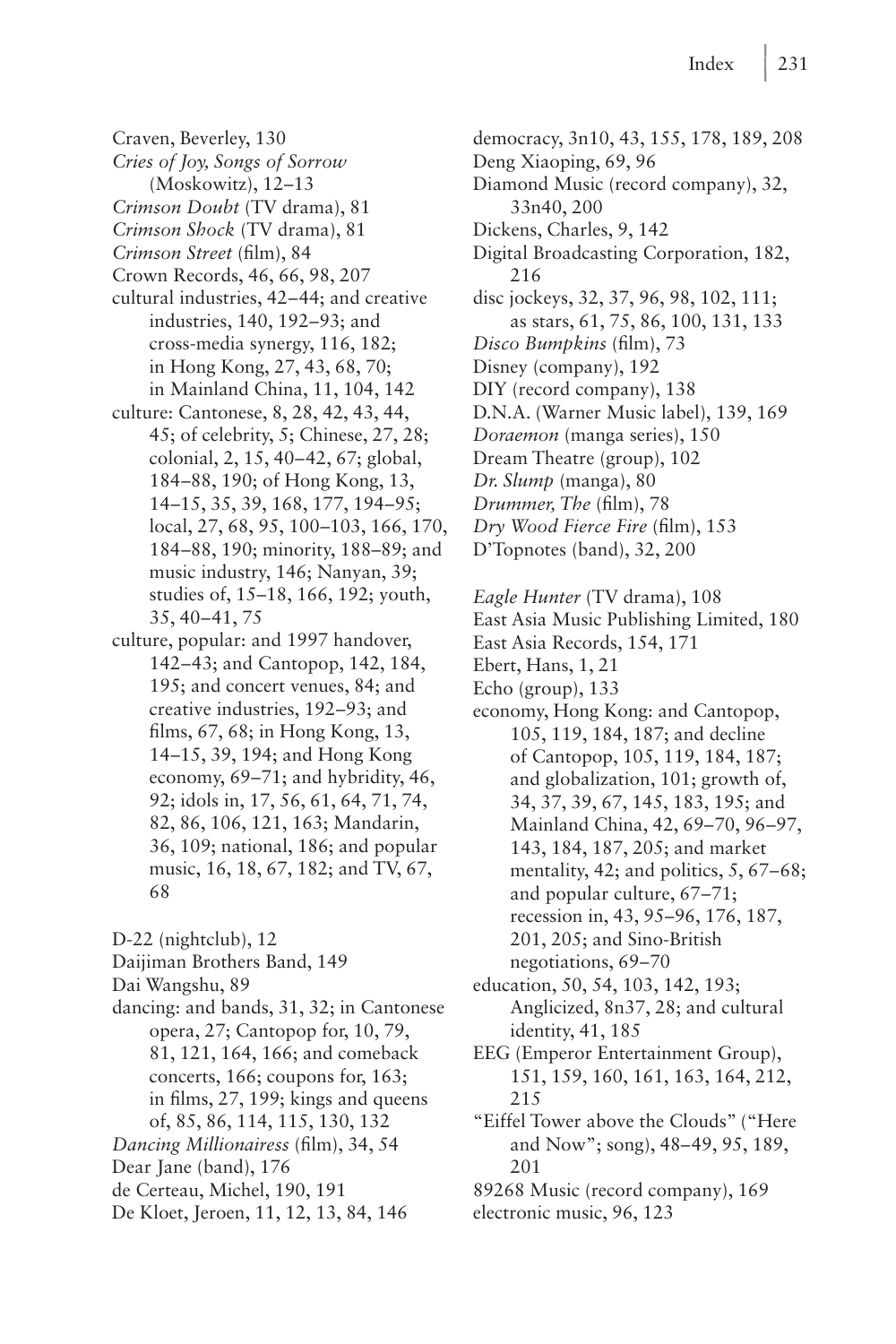- EMI Music, 24, 47, 64–66, 181, 198, 215; and awards, 67; and Cantopop stars, 64, 98, 108, 129, 131, 154; and karaoke, 118
- EMI-Pathé, 25n15
- "Emotional Energies and Subcultural Politics" (E. Ma), 18
- *Encore* (film), 75, 78
- English language: vs. Cantonese, 2; in Cantopop, 60–61; in education, 41; in films, 49; and hybridity, 39, 68, 93, 104; on radio, 29, 31, 198; on TV, 29n29, 30, 31
- English language songs, 31–33; awards for, 65–67, 202; borrowing from, 29, 104; vs. Cantopop, 26–30, 35, 37, 39; and Cantopop stars, 45–48, 55, 57, 62–64, 78, 123, 127, 129, 201, 204; and music industry, 98, 99–100; and rock bands, 33n40, 90, 181n54, 200 *Enjoy Yourself Tonight* (*EYT*;
- TV program), 30, 37, 42, 54 Entertainment Channel, 215 Entertainment Expo Hong Kong, 183,
- 214, 216 Entertainment Impact, 108, 208
- EPO (group), 126
- Ericsson mobile phones, 116
- Erni, John, 164
- *Esprit d'amour* (film), 76
- EXO (Korean group), 178 *Extra, The* (film), 60, 203
- F4 (group), 126 Fan, Mavis, 161 Fang, Vincent, 46 *Farewell My Concubine* (film), 130, 135 Farooqi, Riz, 187 Fat, Chow Yun, 71 *Fate of the Clairvoyant* (TV drama), 131 *Fatherland* (TV drama), 72 Faure, David, 68 Feng Fei Fei, 37 *Fig* (*Fruit without Flowers*; TV drama), 57, 58 file sharing, 105, 140. See also piracy
- Filipino music, 27, 31, 122
- film industry: in Hong Kong,  $8-9$ ,  $27$ , 144, 195; and music industry, 75–82, 109, 110
- films: vs. advertising, 116; awards for, 78, 80, 110; in Cantonese, 8, 9, 27, 33–36, 39, 43, 44, 56, 201; Cantonese opera in, 34; Cantopop stars in, 50, 73, 75–82, 84, 108, 110, 116, 120, 129, 130, 135, 142, 153, 164, 165; as creative industry, 192; cross-media synergy with, 39, 60, 63, 70, 82, 104; dancing in, 27, 199; English language in, 49; government promotion of, 183; in Japan, 34, 51; and local identity, 4, 27, 124; in Mandarin, 8, 33, 36, 49, 201; musical, 25, 34–35; and popular culture, 67, 68; for teenagers, 75–76; theme songs of, 22–25, 33, 50–52, 61, 73–76, 87–88, 198, 200–201; *wuxia* dramas as, 61 *Final Encounter* (album and concert; Leslie Cheung), 80, 83, 208 Fiske, John, 190 *Fist of Fury* (film), 54 *Five Easy Pieces* (TV drama), 72 *Flower Princess* (Cantonese opera), 199 *Flowing Melody* (E. Wong), 17 folk song movement, 88–90, 96, 97, 104, 186, 204; and hybridity, 92, 93; in Taiwan, 88–89, 95, 126 Fong, Kenneth, 98 Fong, Khalil, 150 Fong, Mona, 30 *Forsaken Love* (film), 36 *Forty Years of Cantopop* (Wong), 15 *For Your Heart Only* (album and concerts; Leslie Cheung), 83 *For Your Heart Only* (film), 79 "Fragrant Water Lily" ("Blooming Beauty by the Silver Pond"; song), 23 Francis, Connie, 31 Frith, Simon, 146, 177, 178, 182, 190 *Fruit without Flowers* (*Fig*; TV drama), 57, 58 Fu, Alexander, 62 Fung, Anthony, 17, 163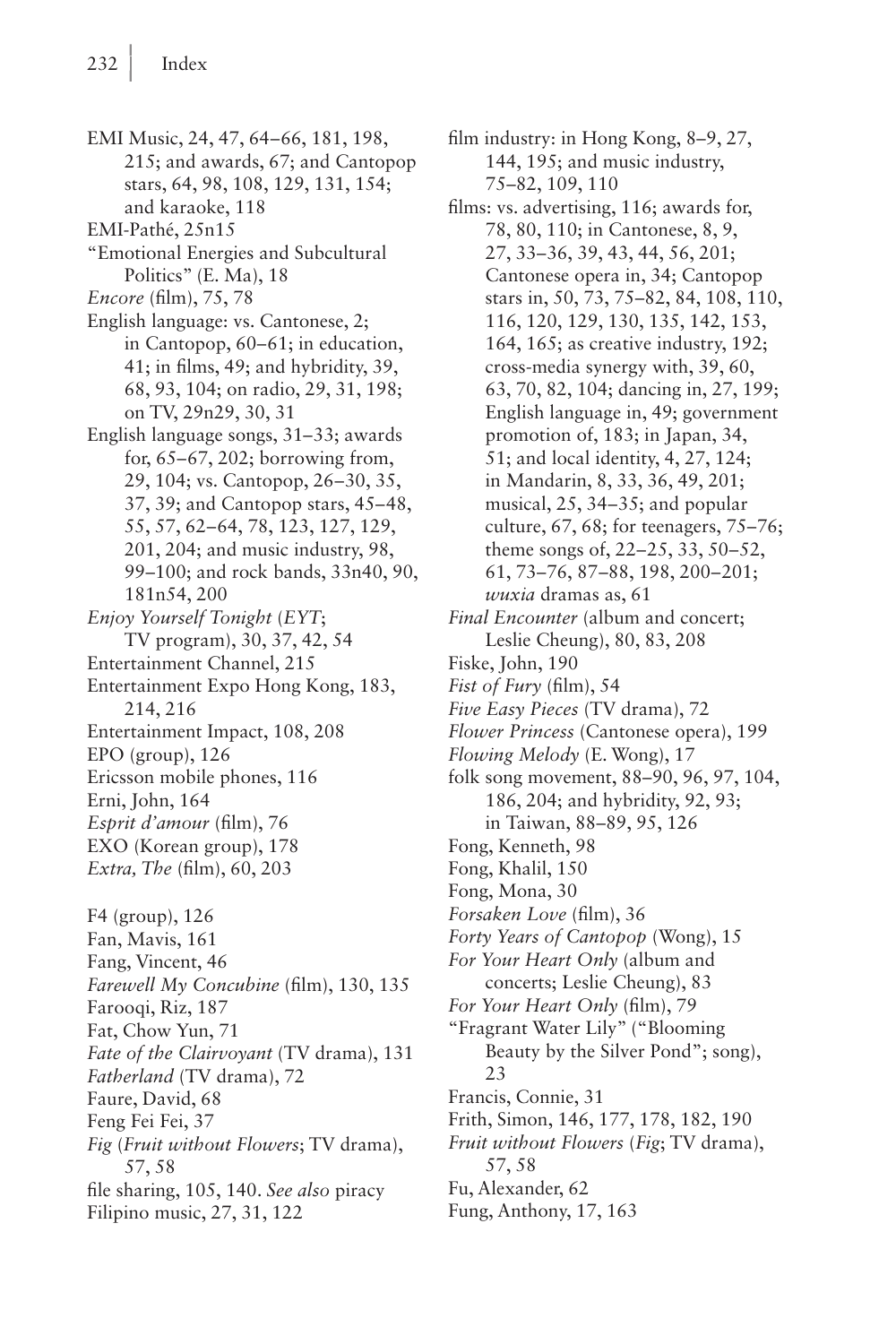- Fung, Fanny, 66
- Fung, James, 66
- Fung, Lai-Chi, 5
- Fung, Ricky, 61, 91
- Fung, Vicky, 170–71
- Fung Hang (record company), 65
- Future Idol Contest (ATV), 99, 206, 207
- f(x) (Korean group), 178
- games, electronic, 150, 163
- *Games Gamblers Play* (film and TV program), 9, 38, 43, 48, 49–50, 202
- García Márquez, Gabriel, 97
- gender, 12, 13, 16, 97, 130–36, 175, 211. *See also* homosexuality
- *Genius and Idiot* (*The Last Message*; film),  $50$
- genres, musical, 4–7, 11; crossover between, 46–47, 62, 63, 68; experimental, 61, 88, 172, 191; new Cantopop, 151, 168, 187
- Gerry and the Pacemakers, 31
- *Get out on a Journey* (TV drama), 53
- G.I.G. (Global Independent Generation), 138
- *Girl without Sorrow* (film), 77
- globalization: and Cantopop stars, 116, 123, 211–12; and decline of Cantopop, 106–7, 124, 142; and Hong Kong economy, 101; and hybridity, 14; vs. local culture, 184–88, 190; and Mainland China, 12; and music industry, 104, 124, 140
- *G-Men 1975* (TV drama and album; Paula Tsui), 53, 58, 65, 66
- Go East Entertainment, 147, 160, 161
- Gold Disc Awards (IFPIHK), 65–67, 77, 161, 203
- Golden Harvest (film company), 49, 54, 75
- Golden Horse Awards (Taiwan), 54, 77, 80
- Golden Melody Awards (Taiwan), 123, 155
- Golden Needle Awards (RTHK), 53n40, 136
- Gold Label, 150, 151, 153
- Gold Music Limited, 98–99
- Gold Song Gold Awards (TVB), 79, 111, 129, 132, 171, 206–7, 212, 213; and
	- new Cantopop stars, 147, 149, 150, 152, 157, 158, 160, 161
- Gold Typhoon Group, 175, 176, 214, 215
- *Gonna Get You* (film), 63
- Grasshoppers (group), 99, 134–35, 166, 216
- Groenewegen, Jeroen, 11, 12
- Grossberg, Lawrence, 3n14, 177, 190
- Guangzhou (Mainland China), 26, 42, 55, 207
- Hai, Sau-Lan, 30, 46
- Haley, Bill, 52
- *Half Catty Eight Taels* (*The Private Eyes*; film),  $50-51$ ,  $52$ ,  $203$
- Hall, Stuart, 190
- Hall of Fame Award (CASH), 53n40
- *Happy Together* (film), 135
- Harbor Records, 169, 179, 180
- Harmony Records, 198, 199
- *Heart with Thousands of Knots* (TV drama), 57
- Heavenly Kings, Four, 84, 104, 107–16, 186, 193, 209; in advertising, 116, 117, 118; and alternative music, 138; concerts of, 109, 110, 112, 115, 120, 142, 167; decline of, 126; and gender, 134, 135; and homogenization of Cantopop, 119, 120, 121, 122, 141; and Mandapop, 111–12, 114, 125, 151; new, 147–51; and new Cantopop stars, 158, 159, 160; on TV, 108, 112. *See also* Cheung, Jacky;
- Kwok, Aaron; Lai, Leon; Lau, Andy Heavenly Queens, 129–34, 152, 155–56,
- 161, 212, 213
- *Heaven Sword and Dragon Saber* (TV drama), 61
- Hebdige, Dick, 189
- "Here and Now" ("Eiffel Tower above the Clouds"; song), 48–49, 95, 189, 201
- *Her Tender Love* (*Court Attendant Like Spring Day Wind*; film), 35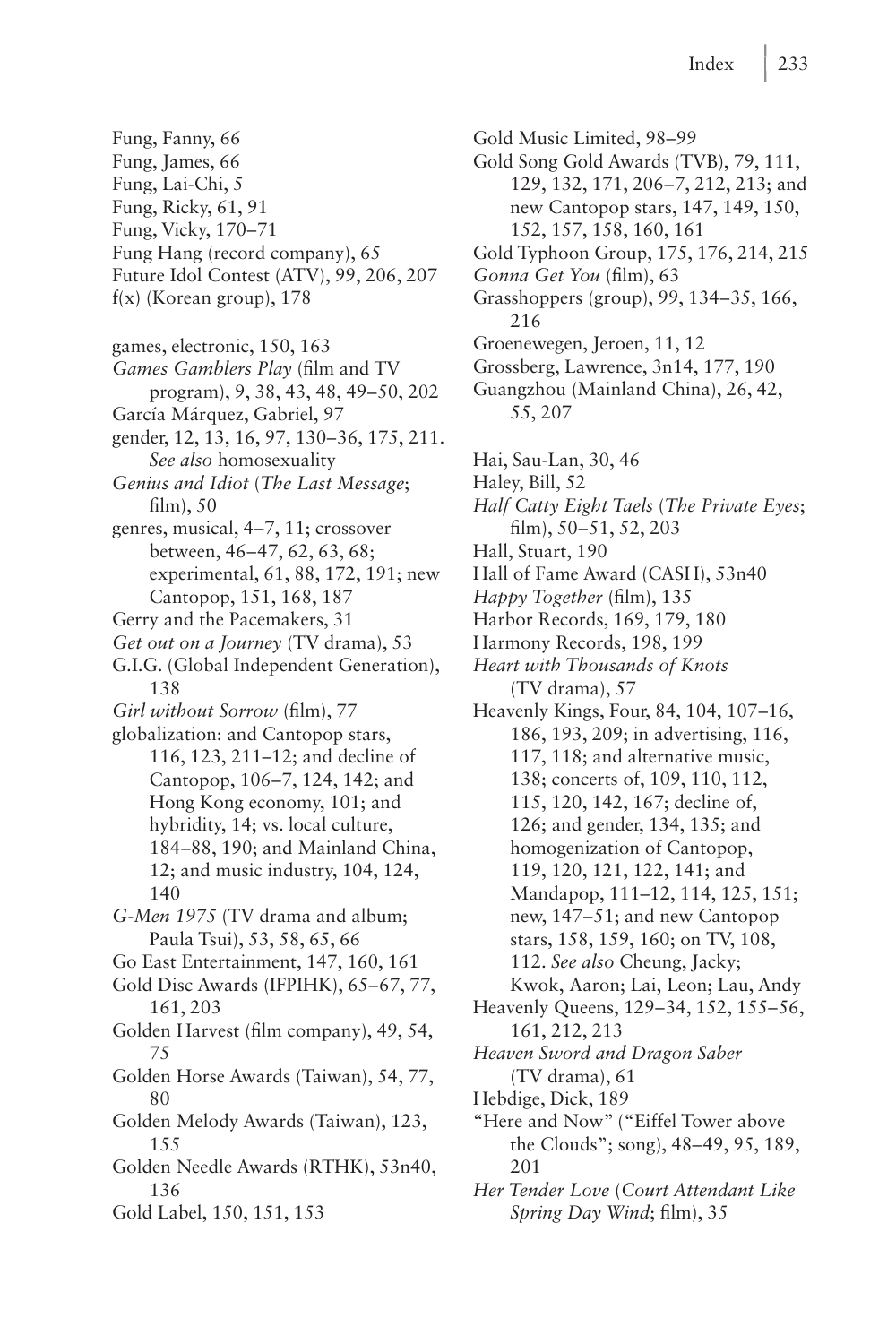- Hesmondalgh, David, 4, 6
- hip-hop music, 139, 168–69, 170, 172, 212
- *History of Hong Kong Music* (C. C. Liu), 18
- HitRadio, 122
- HKRIA (Hong Kong Recording Industry Alliance Limited), 181, 182, 215, 216
- Ho, Denise, 153–54, 214, 215, 217
- Ho, Yim, 81
- Holt, Fabian, 7
- *Homecoming* (*Years Flowing Like Water*; film),  $74$
- homosexuality, 97, 134–35, 154–55
- Hong Kong: 1997 reversion to China of, 15, 96–97, 142–43, 184–87, 195, 205, 211; anthem of, 54, 59–60, 189, 204; as British colony, 2, 5, 7, 15, 28, 40–42, 197; Cantonese language in, 1–3, 9, 21; Central Policy Unit of, 193; commercialism of, 5, 27; Culture and Heritage Commission of, 193; culture of, 13, 14–16, 27, 35, 39, 43, 68, 70, 168, 177, 194–95; demographics of, 28, 41, 42; education in, 185; emigrants from, 48–49, 70, 96; government of, 170, 182–83, 187, 189, 192–93, 195; identity in, 1–4, 7–9, 21, 28, 40–42, 46, 49, 60, 67, 68, 93, 185–86, 188, 190; immigrants to, 24, 26, 27, 28, 42; Japanese occupation of, 23, 197; Mandapop in, 24–26, 34, 37; postwar generation in, 40–41, 48; refugee mentality in, 7, 26–27, 28, 40, 41, 42, 68; riots in, 40–41, 48–49, 70, 200. *See also* economy, Hong Kong
- Hong Kong Arts Development Awards, 53n40
- Hong Kong Coliseum, 80, 82–85, 132, 133, 206, 207, 208; alternative music in, 138, 171, 172; comeback concerts in, 166–68, 213, 214, 216; Four Heavenly Kings at, 109, 110, 112, 115; new Cantopop stars
- at, 149, 152, 155, 157, 161, 164; opening of, 70, 205 Hong Kong Dome Festival (2013), 178 Hong Kong Festival, 41 Hong Kong Film Awards, 78, 80, 110 *Hong Kong Gentlemen* (TV drama), 73 "Hong Kong Literature and Culture in the 1950s" series, 26–27 Hong Kong Music Fair, 183, 214 *Hong Kong Nocturne* (film), 34 Hong Kong Policy Viewers, 16 "Hong Kong Popular Song Contest" (TVB), 47, 202 *Hong Kong Rhapsody* (film), 34 "Hong Kong Spidie" (protest group), 189 Hong Kong Stadium, 210 *Hongling's Blood* (*Mysterious Murder*; film), 23, 198 Hotcha (group), 165 *Hotel, The* (*Raging Tide*; TV drama), 53, 203 *House Is Not a Home, A* (TV drama and album; Roman Tam), 61, 63, 66, 203 *House of 72 Tenants* (film), 8, 43, 44, 45, 50, 201 . . . Huh!? (band), 138 Hui, Andy, 87, 99, 132, 147, 148, 160, 213 Hui, Anna, 60 Hui, Hing-Hing, 29 Hui, Michael, 48, 201, 202, 203 Hui, Ricky, 50 Hui, Sam, 8, 33, 48–52, 67, 79, 98; awards of, 65, 66; comeback of, 165–66, 168, 214; concerts of, 83, 205, 209; and English songs, 47, 49; in films, 48, 49-50, 73, 76, 202, 203; and folk music, 95; and hybridity, 23, 51, 92; and Lotus, 6, 31, 32, 48, 50; and new Cantopop stars, 74, 111; as singer-songwriter, 87, 170; and social issues, 48–49,
	- 51, 91, 169, 189; social parodies
	- by, 51–52, 68, 95, 138, 143, 167; studies of, 18; theme songs by, 50,
	- 73, 202; in Tokyo, 204; TV shows
	- of, 31, 33n40, 42, 48, 49, 201
	- Hui brothers, 9, 43, 50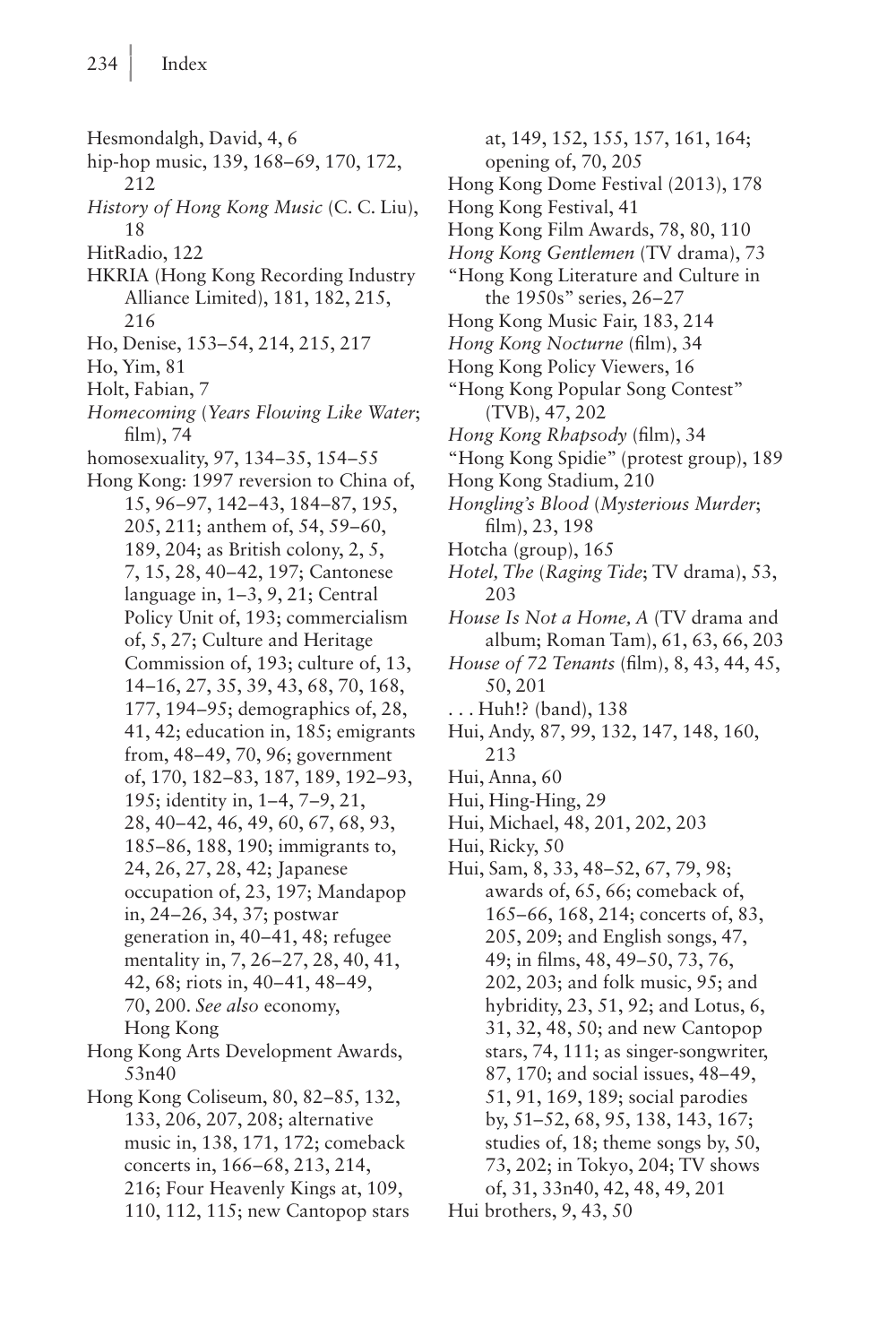*Hui Brothers Show* (TV program), 42, 48, 49, 201

Hutchison Telecom, 113, 115, 210

*Hybrid Cultures* (Canclini), 14

- hybridity: of Cantonese language, 13, 68, 93; of Cantopop, 3, 4, 7, 20, 23, 39, 92–98, 104, 107, 141, 142, 146, 183, 184–88, 194; and cover music, 64, 68, 93–94; vs. diversity, 14, 19; in film, 27; and Hong Kong identity, 41, 46, 67, 68, 93; in lyrics, 50, 53, 68, 93, 96, 173–74; of rock bands, 92, 93, 96, 176; in urban culture, 27; and Western music, 53, 58, 68
- *I Am a Singer 2* (TV program), 217
- "I Came from Beijing" (song; Leon Lai), 112–13
- IC Records, 99
- identity, cultural: Chinese, 185–86; and concert venues, 84; and cultural industries, 43–44; and folk music, 95, 96; of Hong Kong, 1–4, 7–9, 21, 28, 40–42, 46, 49, 60, 67, 68, 93, 185–86, 188, 190; hybrid, 41, 93; local, 4, 27, 43, 95, 100–103, 124; national, 138; and politics, 16; and popular music, 19; and rock bands, 90, 97
- *If I Were for Real* (film), 77
- IFPIHK. *See* International Federation of Phonographic Industry Hong Kong
- In-Co Music Publishing, 108, 208
- Indie Era (record company), 191
- indie music, 6, 169–70, 175, 217; and Cantopop stars, 155, 156, 158; future of, 190–91; and hybridity, 93; record companies for, 169, 180, 191; and technology, 168
- Inoue Umetsugu, 34
- International Federation of Phonographic Industry Hong Kong (IFPIHK), 65–67, 77, 161, 203
- Internet, 179, 216
- *Interpreting Popular Music* (Brackett), 20
- Ip, Deanie, 85
- $It$  Takes Two (film), 76
- Itsuwa, Mayumi, 77
- Jackson, Janet, 115, 116, 212
- Jackson, Michael, 116
- Jade (band), 32, 57, 63, 90
- Jade channel, 53
- *Jade Solid Gold* (TV program), 75n8, 99, 205
- Jade Solid Gold (JSG) Music Awards (TVB): in 1980s, 78, 79, 85, 205, 206; in 1990s, 108, 111, 113, 116, 119, 128–33, 210; in 2000s, 181, 182, 212, 215, 216; for alternative music, 171; and JSG pop chart, 206; and music videos, 74; and new Cantopop stars, 147, 149, 150, 152, 153, 157, 160–62, 164, 171, 181, 182
- Jade Solid Gold pop chart, 206
- *Jade Theatre* (TV series), 44, 53, 55–58, 77, 201, 203; theme songs on, 62, 63, 73
- Jao Li, 25
- Jao Min, 25
- Japan, 82, 84, 111, 136, 204; films in, 34, 51; occupation of Hong Kong by, 23, 197; TV from, 53, 58, 71, 81
- Japanese language, 68
- jazz, American, 25n15, 176
- Jim, Judi, 201
- Jin Yong (Louis Cha), 58
- Joe Junior and the Side Effects (band), 32, 90, 200
- Jones, Andrew, 11
- Jones, Steve, 124
- Jordan, Robert, 144
- J-Pop (Japanese popular songs), 14, 95, 104, 129, 162; covers of, 64, 77, 81, 86, 94, 127
- *Jumping Ash* (film and album), 60, 65, 203
- June Fourth Incident (Tiananmen Square; 1989), 97–98, 104, 136, 137, 208
- karaoke, 116, 127, 209, 214; copyrights for, 106, 118; and decline of Cantopop, 106, 124, 141, 194; and music industry, 118–19; and new Cantopop stars, 159, 160–61, 162 Kawai, Naoko, 148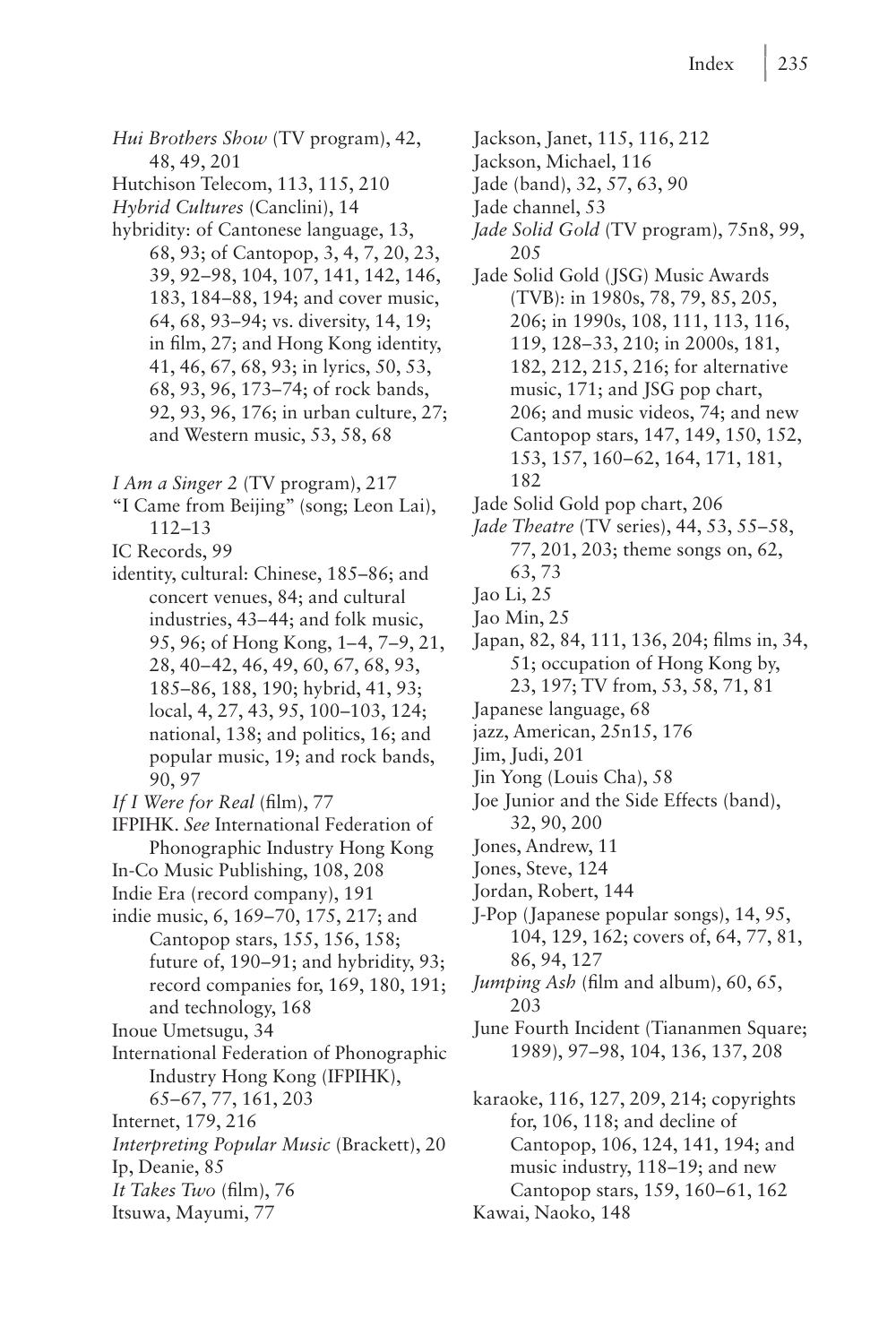Kenny G, 211 Kikkawa, Kōji, 79 King, Martin Luther, Jr., 158 King Ly Chee (band), 169, 187 *King of Gambler* (TV drama), 72 Kinn's Music Ltd., 6 Kin Shing Film Company, 55 Kitarō, 81 Kolor (band), 178–79, 180, 191, 216 Kondō, Masahiko, 86, 94 Kontinentals (band), 32, 200 Koo, Joseph, 23, 33, 80; awards of, 54, 202, 205; and James Wong, 53–59, 60, 72, 200, 203; melodies by, 22, 44, 61, 71; and "Romance between Tears and Smiles," 44, 46, 47; theme songs by, 44–45, 53–54, 201, 203 Koo, Josephine, 74 Koo, Mei, 33 Koon, Low-Won Seong, 200 Korean language, 114 K-Pop (Korean popular songs), 10, 14, 64, 104, 141, 178, 211. *See also* South Korea Ku, Leo, 148, 149–50, 215 *Kung Hei Fat Choy* (film), 76 Kuomintang, 37 Kwan, Kelvin, 169 Kwan, Michael, 60, 61, 71–73, 85, 98, 121, 165, 203 Kwan, Shirley, 99, 134, 166, 168 Kwan, Stanley, 80 Kwan, Susanna, 53, 63 Kwan, William, 33n40, 91 Kwok, Aaron, 84, 120, 132, 133; in advertising, 116, 211, 212; and Four Heavenly Kings, 107, 114–16, 142, 209; and new Cantopop stars, 148, 149 Kwok, Eric, 157 Kwok, Tat-Nin, 138 Kwong, Tin-Pui, 30 *La Cage Aux Folles*, 135 *Lady Bond* (film), 200 Lai, Armando, 89 Lai, Leon, 84, 99, 126, 211; in advertising, 115, 116, 117, 210;

and awards, 114, 212; and Four Heavenly Kings, 87, 107, 112–14, 142, 209; and new Cantopop stars, 147, 149 Lai, Michael, 54, 72–74, 189 Lai, Peter, 52 Lai, Vivian, 134 Lam, Andrew, 78, 87–88 Lam, Chet, 170 Lam, Eman, 175 Lam, George, 61–63, 83, 85, 88, 121, 204; comeback of, 166, 214; in films, 73, 76; and Jade, 32, 57, 90 Lam, Kitty, 30, 199 Lam, Patricia, 27, 34, 199 Lam, Raymond, 181, 182 Lam, Richard, 10, 88, 146, 206, 213 Lam, Samantha, 75, 89 Lam, Sandy, 74, 85–87, 129, 130, 131, 209; comeback of, 166, 168, 214 Lam, Violet, 87–88, 206 Lam, Wong Tin, 44, 45 Lamb, Jan, 131, 151 Lan, Chi-Pat, 52 Lang, Sandra, 22, 45, 46, 47, 202 *Last Message, The* (*Genius and Idiot*; film),  $50$ Lau, Andy, 81, 87, 149, 208; and 1997, 143, 211; in advertising, 116; awards of, 108–9, 111, 160, 212; concerts of, 84, 109; and folk songs, 89; and Four Heavenly Kings, 84, 107, 108–9, 110, 113, 114, 142, 209 Lau, Eddie, 81 Lau, Gene, 97, 98, 113 Lau, Pancy, 47 Lau, Siu-Kai, 185 Lau, Tats, 137 "Law of 14," 179, 191, 216 Lead Harmony Limited, 178 Lee, Amanda, 133 Lee, Ang, 155 Lee, Bruce, 8, 43, 54, 201 Lee, Dick, 130 Lee, Hacken, 87, 99, 148–49, 160, 174,

181, 213, 216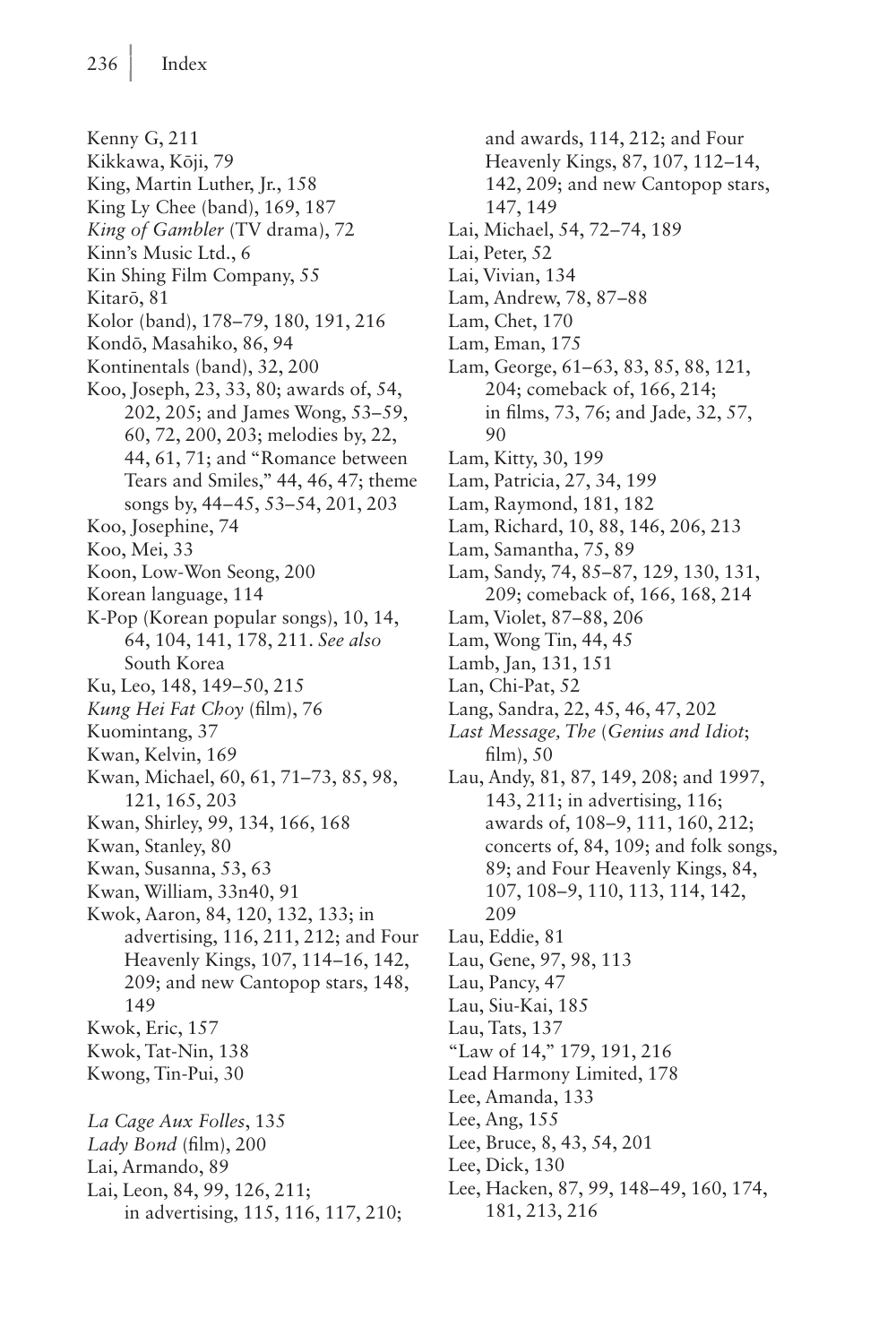Lee, Jonathan, 130 Lee, Yee-Nin, 22 *Legend of the Condor Heroes* (TV drama), 58, 108 Lennon, John, 1, 177 Leong, Po-Chih, 60 Les Belles (film), 34 Let's Rock (album and film; Wynners), 47, 63, 202 Leung, Albert. *See* Lin Xi Leung, Canny, 119 Leung, Edmond, 132, 147–48, 152 Leung, Edwin, 99 Leung, Eve, 18 Leung, Kubert, 172 Leung, May May, 115 Leung, Pak-Kin, 179 Leung, Ping-Kwan (Ye Si), 7, 26–27, 33n42 Leung, Sing-Por, 30, 34 Leung, Tin, 44 Leung, Tony (Chiu-Wai), 81 Li, Rain, 173 Liew, Prudence, 86, 167 *Lifeline* (film), 22, 197 Life Records, 47 Li Jinhui, 24 Lin, Brigitte, 78 Lin Dai, 34 Lin, *II*, 151 Lin Xi (Albert Leung), 57, 89, 98, 119, 143, 173; in advertising, 117; and alternative music, 171; and Faye Wong, 126, 127, 128, 129; and gender, 134, 135; and new Cantopop stars, 151, 152, 153, 159, 160; and "non-love songs movement," 174, 206 Little Tigers (boy band), 80 Liu, Ching-Chih, 18 Liu, Jiachang, 60 Liu, Tina, 121 Li Xianglan (Yoshiko Yamaguchi), 25 LMF (Lazy Mutha Fucka; band), 138–39, 168–69, 175, 212, 214 Lo, Candy, 172, 214 Lo, Jimmy, 54, 61, 79; and Michael Lai, 72–73; non-love songs of, 88, 174,

205, 206; and TV, 44; and *wuxia* dramas, 59 Lo, Lowell, 87, 96 Lollipop (band), 182, 216 Loo, Ellen, 175 *Lost in Transition* (Chu), 195 Lotus (band), 6, 31, 32, 48, 50, 90, 200  $Love$  (film),  $75$ *Love of Rose* (radio drama), 30, 199 *Love Parade* (film), 34 *Love Story* (TV drama), 42, 72 *Love Undercover* (film), 153 *Love without End* (film), 33, 54 Lu, Hung, 30, 199 Lu Jin, 22 Lu Wencheng, 25, 30 Lui, Annabelle, 71 Lui, David, 87, 99, 132, 166 Lui, Mark, 119, 133, 172 Lui, Tai-Lok, 42 Lun, Anthony, 87 Luo Dayou, 143, 209 Luo, Show, 151 Lyotard, Jean-François, 180 lyrics: in advertising, 117; in Cantonese, 26, 29, 30, 36, 50, 54, 173; in Cantonese opera, 26, 30; of cover music, 64, 94; and films, 36; of folk music, 95; and gender, 134; hybridity in, 50, 53, 68, 93, 96, 173–74; of James Wong, 36, 49, 53–55, 57–58, 60, 71; of Kwok-Kong Cheng, 61, 74, 76, 88; lack of diversity of, 185; in Mandarin, 1–2, 71; in mixed languages, 60–61; social issues in, 97, 176–77; studies of, 16, 17, 19; unconventional, 174–75

Ma, Eric, 18, 28, 42, 53 Macau, 207 MacLehose, Crawford Murray, 69 *Madame Butterfly* (film), 24, 198 *Madame White Snake* (film), 55 Mak, Juno, 174, 175 Mak, Kit-Man, 208 Maka, Karl, 76 *Making It* (film), 63, 203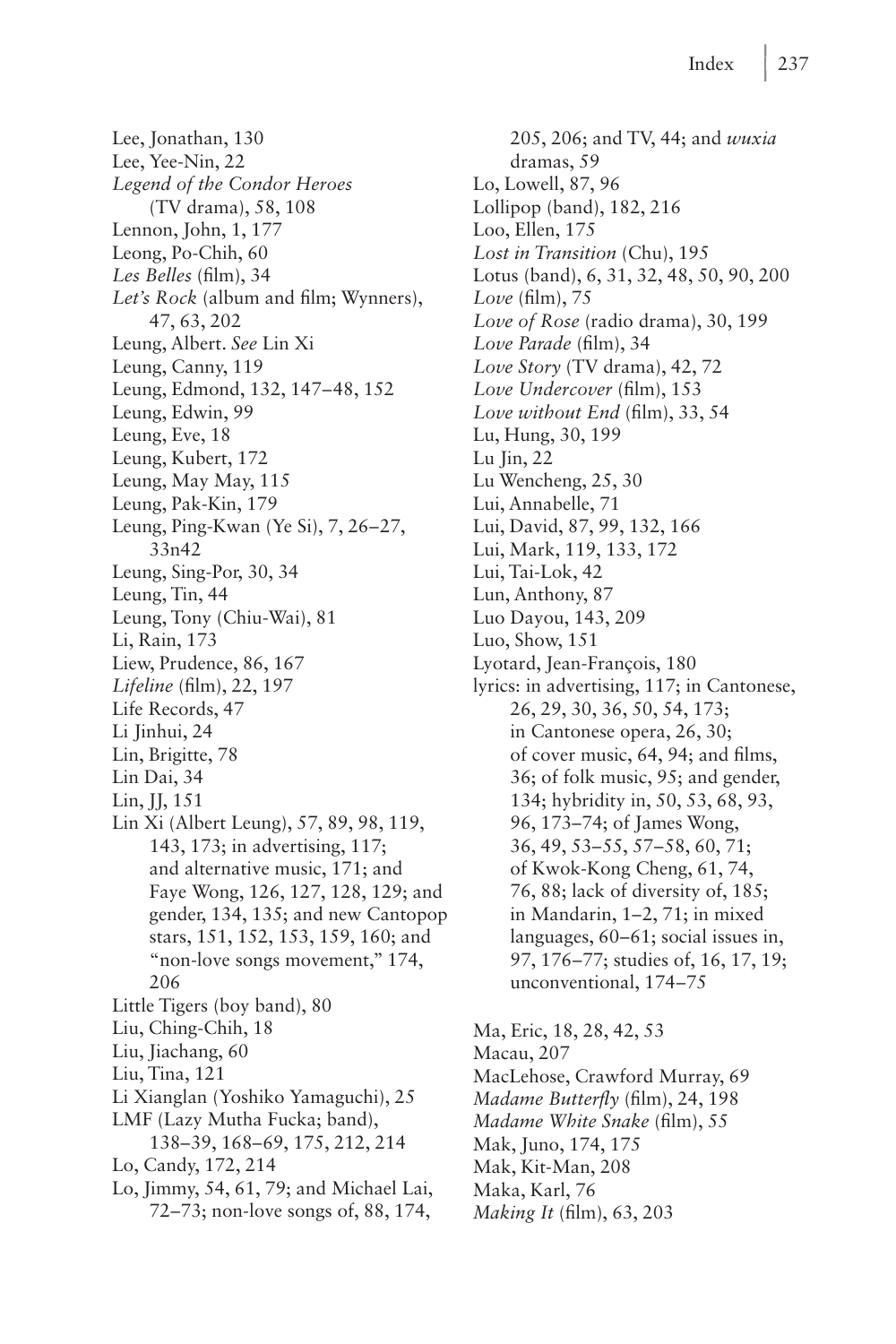- Malaysia, 106, 125
- Mandapop (Mandarin popular songs), 10–13; in advertising, 118; vs. Cantopop, 25, 37, 65–67, 104, 113, 115, 124, 129, 140, 142, 183; and Cantopop stars, 55, 84, 109, 122, 123, 125, 126–30, 132, 145, 151, 155, 157, 158, 160, 164; cross-over singers from, 46–47, 57, 62, 63; diversity of, 93n27; dominance of, 33, 36–37, 39, 184–86, 188; and Four Heavenly Kings, 111–12, 114, 125, 151; and globalization, 106, 124–25; growth of, 113, 115, 119, 145, 162, 183, 210; in Hong Kong, 24–26, 34, 37; and Mainland China, 106, 125, 145, 147, 211; and music industry, 100, 101; in nightclubs, 31; quality of, 35; on radio, 29–30, 125; revival of, 105, 107, 112; from Singapore, 106, 125; and Taiwan, 12–13, 33n42, 37–38, 46, 85, 106, 125, 145, 147, 201; on TV, 30, 37, 45
- Mandarin language (Putonghua): and alternative music, 172; Cantopop lyrics in, 1–2, 71; and Cantopop's popularity, 173, 194; and Cantopop stars, 127, 204, 211; classical, 54, 68; dominance of, 185–86; and English,  $33n40$ ; in films,  $8, 33$ , 36, 49, 201; and Four Heavenly Kings, 115; and globalization, 106, 124–25; and hybridity, 68, 93; and popular culture, 36, 109; on radio, 29, 199; in Taiwan, 37
- Mandela, Nelson, 136
- manga, 80, 81, 150
- MAO Livehouse (nightclub), 12
- *Marianna* (film), 84
- Martin, George, 151
- *Match, A* (film), 84
- Mathews, Gordon, 3n10, 40, 42
- Maya Entertainment, 158
- Mayer, John, 180
- media, mass: cross-over synergy in, 60–62, 63, 70, 71–74, 82, 116, 182; digital, 93, 140, 179, 183, 206, 209,
- 212, 214, 216; growth of, 67; and
	- identity, 41, 67; local, 41, 42–44,
	- 124; new, 190, 191, 192; theme
	- songs in, 71–74. *See also* films;
- radio; TV Media Awards, 159
- *Melodic Memories* (Fung), 17
- *Merry Christmas* (film), 76
- Mersey Beat band music, 31
- Metro Broadcast Corporation Limited, 209
- Metro Radio, 135, 182
- Michael, George, 81
- Michael Learns to Rock (band), 112
- Middleton, Richard, 3
- *Midnight Beauties* (film), 86
- *Millionaire Chase* (film), 34
- Mini Cookies (group), 121, 165
- Miu, Michael, 81
- Mok, Karen (Karen Joy Morris), 121, 122–23, 155, 212
- *Money Trip* (film), 62, 73
- Moskowitz, Marc, 12–13
- Most Beloved Song Award, 111
- Motion Picture and General Investment Co. Ltd., 34
- *Move On* (TV drama), 53, 58
- MP3 format, 140, 212
- Mr. (band), 175, 177, 178, 180, 215
- MTV, 74. *See also* music videos
- Mui, Anita, 72, 132; audience of, 85; awards of, 62, 87, 205, 208; collaborations with, 87; concerts of, 83, 85, 207; and cover music, 94, 167; and cross-media synergy, 70, 82, 108, 142; death of, 10, 145, 146, 214; in films, 79; image of, 130; and music videos, 74; and new Cantopop stars, 147, 153, 154; retirement of, 82, 129, 209; and singing contests, 99; stardom of, 77, 80–83, 85–86
- Mui, Kwong-Chiu, 54
- *Mummy Dearest* (film), 76
- musical instruments, 91, 95, 123, 133, 206
- musicals, 111, 211
- Music Communication, 138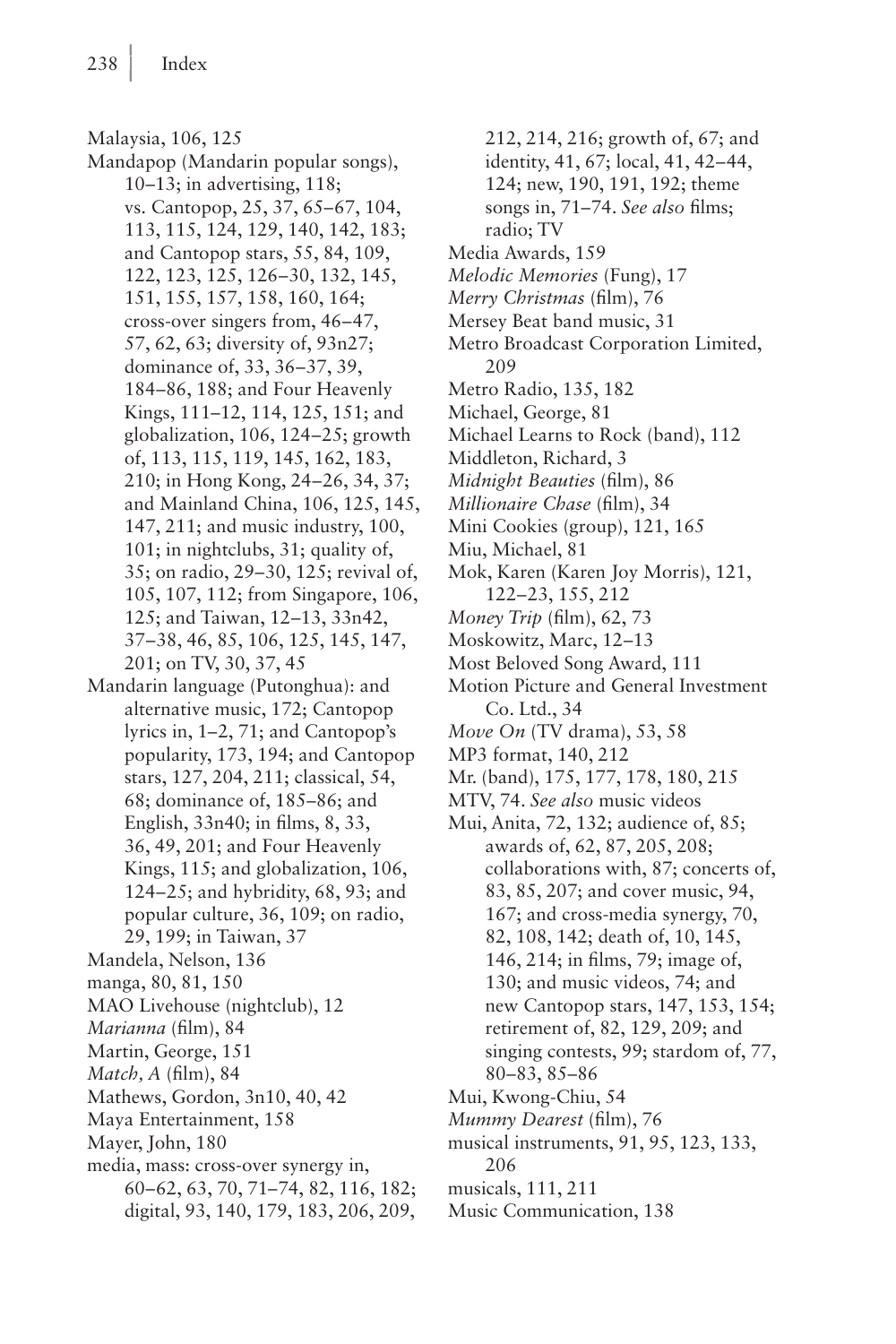music criticism, 191–92 Music Factory (group), 125, 136–37, 143–44, 209 Music Impact Entertainment, 109, 149 music industry: and advertising industry, 113, 116–18; and alternative music, 137–38, 168, 169; Asian, 9, 64, 141, 163, 207; and Cantonese language, 173; changes in, 112, 117–18; and comebacks, 167–68; commercialism of, 3, 92, 100, 121, 141; and concerts, 70, 83–85, 104; and cover music, 64, 94, 95, 100; and culture, 121, 146; decline of, 104; and decline of Cantopop, 14, 106, 107, 146; deterritorialization of, 124–25; development of, 98–103; diversity in, 92, 155; and English songs,  $98, 99-100$ ; and film industry, 75–82, 109, 110; and folk music, 89–90; and genres, 4–5, 88; and globalization, 101, 104, 124, 140; growth of, 34, 64, 67, 98, 99; illegal, 178; indie, 169, 180, 191; international, 63, 207; and karaoke, 118–19; and local music, 139–42; and Mainland China, 24, 104, 142–43, 183, 186; and Mandapop, 124, 125, 145; marketing by, 6, 62, 102–3, 118, 141, 164; multimedia, 70–71, 107; and music criticism, 192; and politics, 5, 97–98; and rock bands, 90, 92; sales in, 82, 103, 117; semi-commercial, 178; and singer-songwriters, 170; small companies in, 117–18, 119; star system in, 61–65, 74–82, 98, 120, 155, 163, 182, 186, 193; studies of, 17, 19; and TV, 74–75; and Twins, 164, 165; and visual images, 74, 82, 84, 116–19, 120, 163. *See also particular companies* Music Nation Group, 176 Music Plus, 159, 160, 161 music videos, 74, 113, 117, 118–19, 163

*My Darling, My Goddess (film and* album; Alan Tam), 76, 77

- *My Fair Princess 3* (TV drama), 150 My Little Airport (MLA), 179–80, 181n54, 191 *My Love Comes too Late* (*Never Too*  Late to Come Home; film), 23-24 *Mysterious Murder* (*Hongling's Blood*; film),  $23$ Mystics (band), 32, 91, 200 Nakashima, Miyuki, 127 Nan, Pong, 170 *Nancy and Michael* (TV program), 72 Nanyan culture, 39 *Naughty! Naughty!* (film), 49 Negus, Keith, 101 Nelsson, Anders, 32 *Net of Justice* (TV program), 42 *Never Too Late to Come Home* (*My Love Comes too Late*; film), 23-24 "New Cantonese Songs Campaign," 173 New Crescent Record Company, 22 New Melody Production, 109n7 "New Songs of Illusion," 23, 197 New Talent Singing Championship, International Chinese, 153 New Talent Singing Contest (TVB), 205, 206, 215; in 1980s, 80, 81, 87, 88, 99; in 1990s, 112, 121, 132; and new Cantopop stars, 147, 152, 153, 158 New Territories, 69 New Topnotes (band), 32, 66, 90 New Wave Cinema, 60–61, 73, 75, 76, 81, 203 *New World* (*Chinese Pop Chart*; TV program), 47, 202 New Youth Barbershop (group), 189 New Zealand, 101
- Ng, Cho-Fan, 22
- Ng, Chun-Hung, 18
- Ng, Lawrence, 61
- Ng, Richard, 76
- Ng, Ronald, 173
- Ng, Yat-Siu, 24
- Ngai, Ping-Long, 37, 96
- Niederhauser, Matthew, 11, 12
- nightclubs, 12, 31, 32
- *Nomad* (film), 78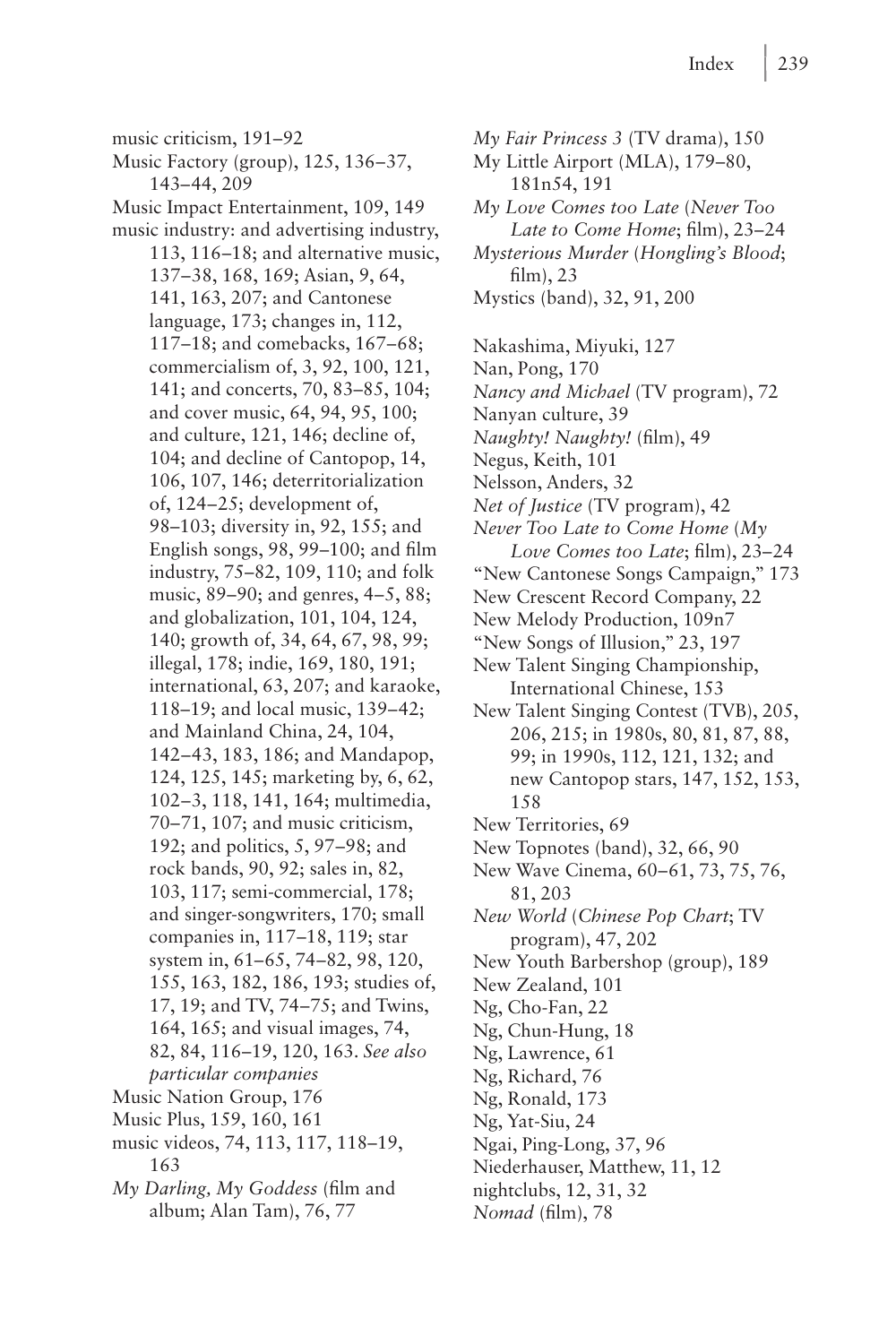"non-love songs movement," 88, 174, 205, 206 N.T. (band), 138, 168, 212

Oberholzer-Gee, Felix, 105 Occupy Central with Love and Peace movement, 189, 217 *Once upon an Ordinary Girl* (TV drama), 79 One2Free Mobile Service, 115, 116 "one country, two systems," 69, 142 Ong, Judy, 88 *On Trial* (film), 75, 78 *Opposite Love* (film), 36 "Original Songs Campaign" (Commercial Radio), 17, 139–42, 210 *Other Side of a Gentleman* (film), 78 *Over the Rainbow* (TV series), 77

Paige, Jennifer, 161 Pancakes, The (band), 169 Peace Hotel (film), 131 People Mountain People Sea (record company), 169, 213 Pepsi Cola, 115, 116, 211, 212 Performing Rights Society (PRS), 67 Peri M (band), 180 Phang, Cass, 130–31, 151, 211 Philippines, 27, 31, 122 piracy, 9, 12, 105, 106, 140, 187 Playboys (band), 33n40 *Play Catch* (film), 76 Po, Alan, 175 Polydor Records, 33, 47, 50, 65, 66, 67, 98 PolyGram, 6, 47, 63, 86, 126, 136, 211; and Four Heavenly Kings, 108, 110, 112, 208; and new Cantopop stars, 148, 149 Polystar, 65 Poon, Calvin, 88, 117, 120, 128 Poon, Rebecca, 30, 55 Pop Charts of Chinese Original Music, 122 *Popular Culture under Hegemony* (Hong Kong Policy Viewers), 16n69

popular music: alternatives to, 134–39; Asian, 9–11, 32, 94; banning of, 37; as creative industry, 192; and cross-media synergy, 63, 82, 182; and culture, 16, 18, 19, 67, 182; definitions of,  $3$ ; in films,  $33-36$ ; genres of, 4–7, 11; hybridity in, 92; lack of diversity in, 141–42, 193–94; local, 19, 94n33, 103, 139–42, 175, 183; love songs in, 88, 120, 133, 134, 174, 205, 206; marginalization of, 146; on radio, 29; and sociopolitical issues, 11, 12, 19, 188–89, 190n19; studies of, 10, 11–20, 121, 146, 182, 186–87; in Taiwan, 9, 10, 16, 32, 94; Western, 7, 10, 31, 32, 124, 200. *See also* awards, popular music; Cantopop; English language songs; J-Pop; K-Pop; Mandapop *Popular Music* (magazine), 10 Popular Song Writing Contest, 208 *Practice of Affect, The* (Chan), 16 Presley, Elvis, 7, 31, 48, 50, 51 Primary Shades (band), 169 *Private Eyes* (*Half Catty Eight Taels*; film),  $50-51$ ,  $203$ Prod'n Hse (record company), 65 *Purple Hairpin* (TV drama), 52 Putonghua. *See* Mandarin language Qing Shan, 37 Queen Elizabeth Stadium, 82, 83, 84, 167, 204

*Queen Millenia* (TV series), 81

Queen's Pier, 168

"Queen's Road East" (song; Lin Xi), 143

radio: Cantonese language on, 29, 47, 199; Cantopop on, 29, 38, 44, 199; cross-media synergy with, 60, 61, 182; and decline of Cantopop, 107; dramas on, 30, 38, 199; English language on, 29, 31, 198; and globalization, 106; in Hong Kong, 28–30, 124; and local music, 139, 141; Mandapop on, 29–30, 125; rock bands on, 31, 33n40; theme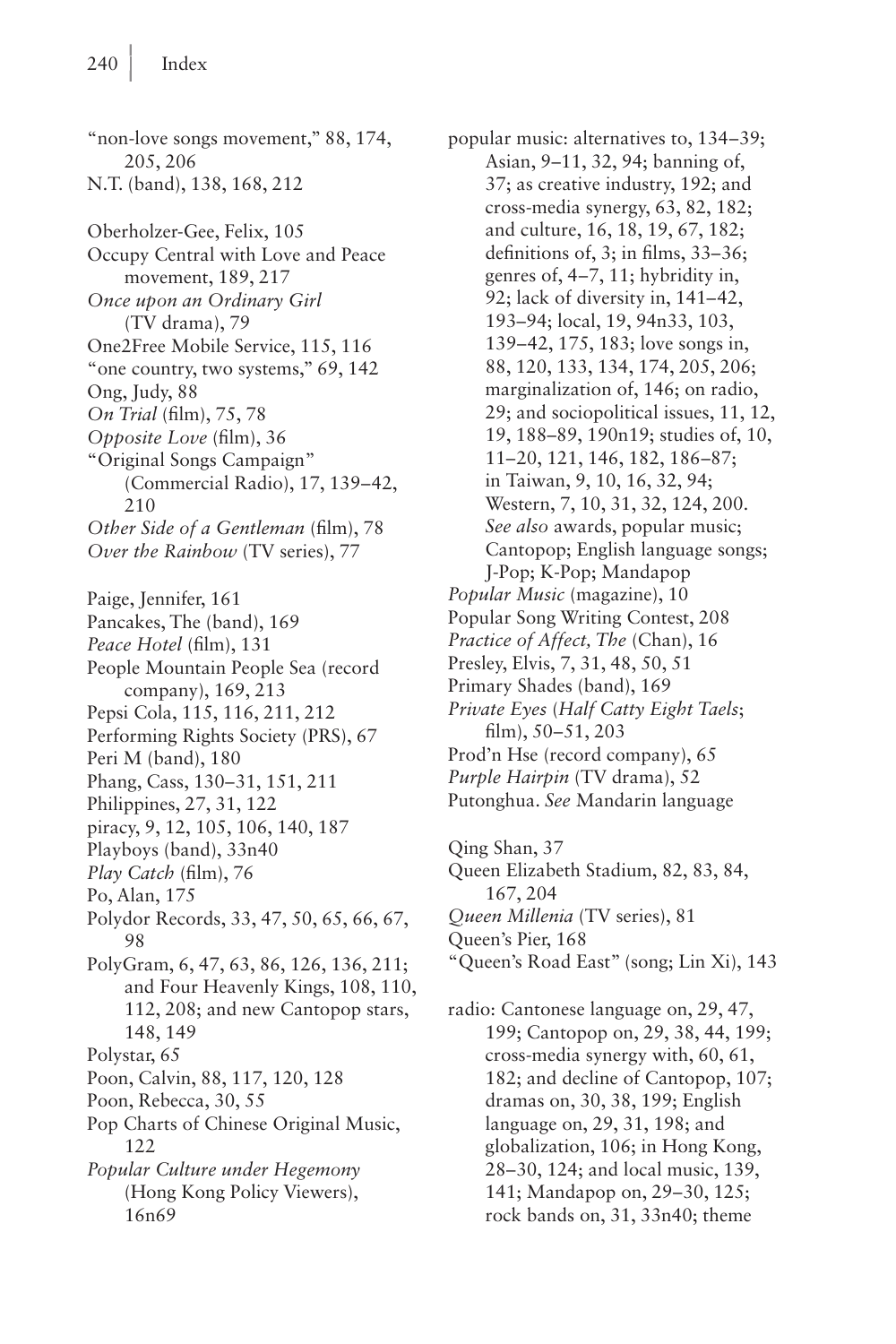songs on, 30, 61, 199. *See also* Commercial Radio Hong Kong; RTHK Radio Hong Kong (RHK), 31, 198 Radio Rediffusion, 29, 198, 199, 202. *See also* RTV *Raging Tide* (*The Hotel*; TV drama), 53 Raidas (group), 98, 174 *Rainbow Man* (TV series), 58 "Raise the Umbrella" (song), 155, 217 R&B music, 122, 126, 127, 130, 176 *Reading Cantonese Songs* (Yang and Yu), 18 Redline Music, 180 *Red Rock* (Campbell), 11, 12 *Refashioning Pop Music in Asia* (Chun, Rossiter and Shoesmith), 10 refugee mentality, 7, 27, 28, 40, 41, 42, 68 "Remapping Hong Kong Popular Music" (Chu and Leung), 18 Richard, Cliff, 31 *Riding a Melodic Tide* (Fung), 17 "Riding a Melodic Tide: The Development of Cantopop in Hong Kong" (exhibition), 215 Riesman, David, 188n15 "Rise and Decline of Cantopop 1949–1997" (thesis; James Wong). *See under* Wong, James *Rise & Fall of a Stand-In* (TV drama), 81 Rivera, Gracie, 66 Robin, Teddy, 32, 33n40, 87, 96 rock and roll. *See* bands, rock Rock-In (record company), 131 Rock Records (record company), 122, 125, 137, 138, 143–44, 191 Rogers, Greg, 125 *Romance between Tears and Smiles* (TV series and album), 38, 202; theme song of, 21–22, 44–47, 48, 49, 52–54, 56, 62 *Romance in the Rain* (TV drama), 44, 53, 150, 201 Ross, Diana, 126 Rossiter, Ned, 10, 18 *Rouge* (film), 80 Royal Albert Hall (London), 162

royalties, 64, 67, 94 RTHK (Radio Television Hong Kong), 182; awards from, 53n40, 54, 73, 136; Cantonese programs on, 47; and Cantopop stars, 79, 107, 152, 209; and development of music industry, 99, 100; disc jockeys on, 29, 75; and folk music, 89; "Non-Love Lyrics Writing Contest" of, 206; pop chart of, 122, 202, 207; theme songs on, 59, 60, 71. *See also* Top 10 Gold Songs awards RTV (Rediffusion Television), 182, 202, 204; Cantopop on, 46, 199; and Cantopop stars, 56, 78; contests on, 64, 206; English language on, 30, 31, 198; theme songs on, 73; and *wuxia* dramas, 58 RubberBand (band), 176, 177, 178, 215 Rutherford, Lachlan, 140 "Sail On" (song), 189 SARS (Severe Acute Repiratory Syndrome), 145, 165, 189, 213 *Savior of the Soul* (film), 109 Screw (band), 138, 168, 212 Searchers (band), 31 2nd Floor Rear Block (record company), 169 *Secret of the Linked Cities* (TV drama), 132 *Security Unlimited* (film), 73 See Music Ltd., 176 *Seventy-Three* (TV program), 42 *Seventy-Two Tenants* (film), 36 Shanghai, 26, 27, 33; and Mandapop, 25, 34; music industry in, 12, 24 Shaw Brothers, 8, 33, 54, 55, 73, 75; Cantonese Division of, 34 Shek, Dean, 76 *Shepherd Girl* (film), 55 *shidaiqu* (songs of the era), 24–25, 33 Shine (group), 121, 165 Shinee (Korean group), 178 Shoesmith, Brian, 10, 18 Shuker, Roy, 3, 4, 5 Shum, Lydia, 30, 55

Siao, Josephine, 34–35, 200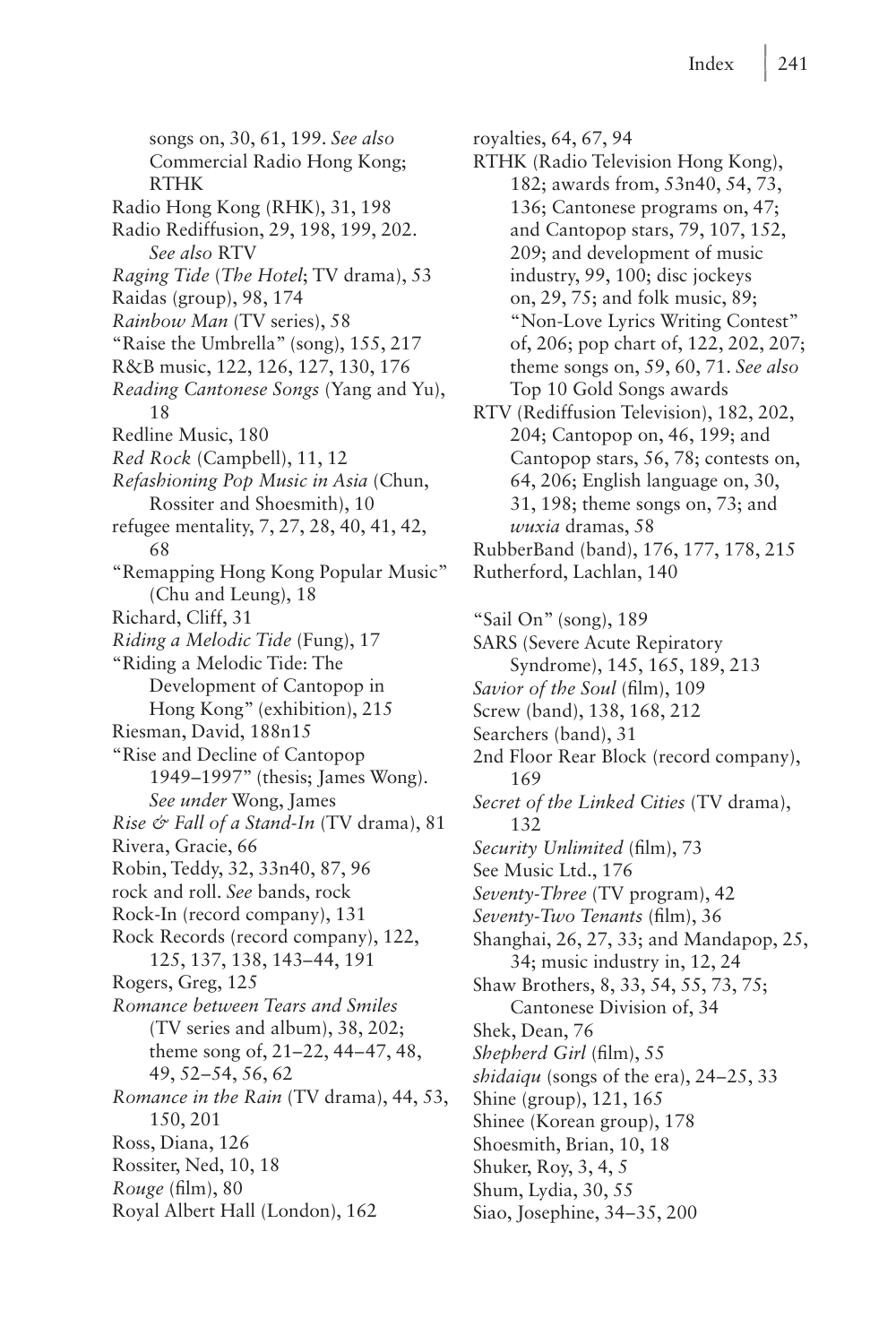Singapore, 9, 10, 38, 126, 186; Mandapop from, 106, 125 *Sing & Dance* (TV program), 46 singer-songwriters, 87–88, 148, 170–71, 172, 194, 214, 216 Sino-British Joint Declaration (1984), 28, 69–70, 90, 142, 206 Sit, Nancy, 72 Site Access (band), 169 Siu, Tit-Hung, 23, 24 Small Island (band), 91, 99 Smartone Telecommunications Limited, 116 *Snow Wolf Lake* (musical), 111, 211 So, Yung, 38, 44 sociopolitical issues: and Beyond, 91, 97, 136, 169, 189; and comebacks, 167–68; and decline of Cantopop, 14–15; and democracy movement, 208; and demonstrations, 40–41, 48–49, 70, 136, 146, 155, 189, 200, 217; and entertainment industry, 5, 67–68, 97–98; and folk music, 95, 96; and globalization, 101, 183; local, 179; and new Cantopop stars, 155–56, 157, 158; and Occupy Central movement, 189, 217; parodies of, 51–52, 68, 95, 138, 143, 167; and popular music, 11, 12, 19, 188–89, 190n19; and rock bands, 31, 90–91, 96–97, 136, 138, 176–81; Tat Ming Pair on, 6, 134–37; and Umbrella Movement, 136, 155, 189, 217. *See also* China, Mainland Softhard (group), 138, 167, 216 *Soldier of Fortune* (TV drama), 80 Soler (duo), 176 *Songs of the Peach Blossom River* (film), 27n20 *Sonic Multiplicities* (Chow and De Kloet), 13, 146 Sony Music, 172, 181, 215 soul music, 122 *Soundbeat* (TV program), 31 Sound Factory, 138 *Sound Kapital* (Niederhauser), 11, 12 *Sound of Bang Bang* (TV program), 77

*Sound of Sau Lan* (TV program), 46 Southeast Asia, 24 Southern All Stars (group), 111 South Korea, 10, 114, 182 *Stage Lights* (film), 23 *Star Club* (TV program), 37 Star Ferry's Pier, 167–68 Star Records, 149 *Star River* (TV drama), 45, 54, 201 stars, Cantopop: in advertisements, 117, 118, 142, 161, 162, 211; and Cantonese language, 44, 115, 126, 204; comebacks of, 135–36, 165–68, 211, 213, 214, 216; and cover music, 37, 148, 149, 161, 167; and cross-media synergy, 70, 82, 108, 116, 142; decline of, 182, 185; and decline of Cantopop, 106, 107, 162, 186; disc jockeys as, 61, 75, 86, 100, 131, 133; and English language songs, 45–48, 55, 57, 62–64, 78, 123, 127, 129, 201, 204; female, 129–34, 151–58; in films, 50, 73, 75–82, 84, 108, 110, 116, 120, 129, 130, 135, 142, 153, 164, 165; and globalization, 116, 123, 211–12; in Hong Kong, 147, 183; as idols, 56, 61, 64, 71, 74, 82, 86, 106, 121, 163; and karaoke, 159, 160–61, 162; and Mainland China, 109, 113, 123, 128, 137, 147, 150, 153, 155, 158, 183, 215; and Mandapop, 55, 84, 109, 122, 123, 125, 126–30, 132, 145, 151, 155, 157, 158, 160, 164; new, 74–82, 147–58; production team as, 119; and scandal, 163, 164; and standardization, 121; and star system, 61–65, 74–82, 98, 120, 155, 163, 182, 186, 193; and Taiwan, 62, 77, 84, 101, 121–23, 128, 130, 132, 143, 147, 155, 205, 208, 209, 215; on TV, 55, 74–75, 78, 149, 150; visual images of, 74, 82, 84, 116–19, 120, 163 *Star Show* (TV program), 31, 33n40 *Star Wars* (films), 150 Steen, Andreas, 11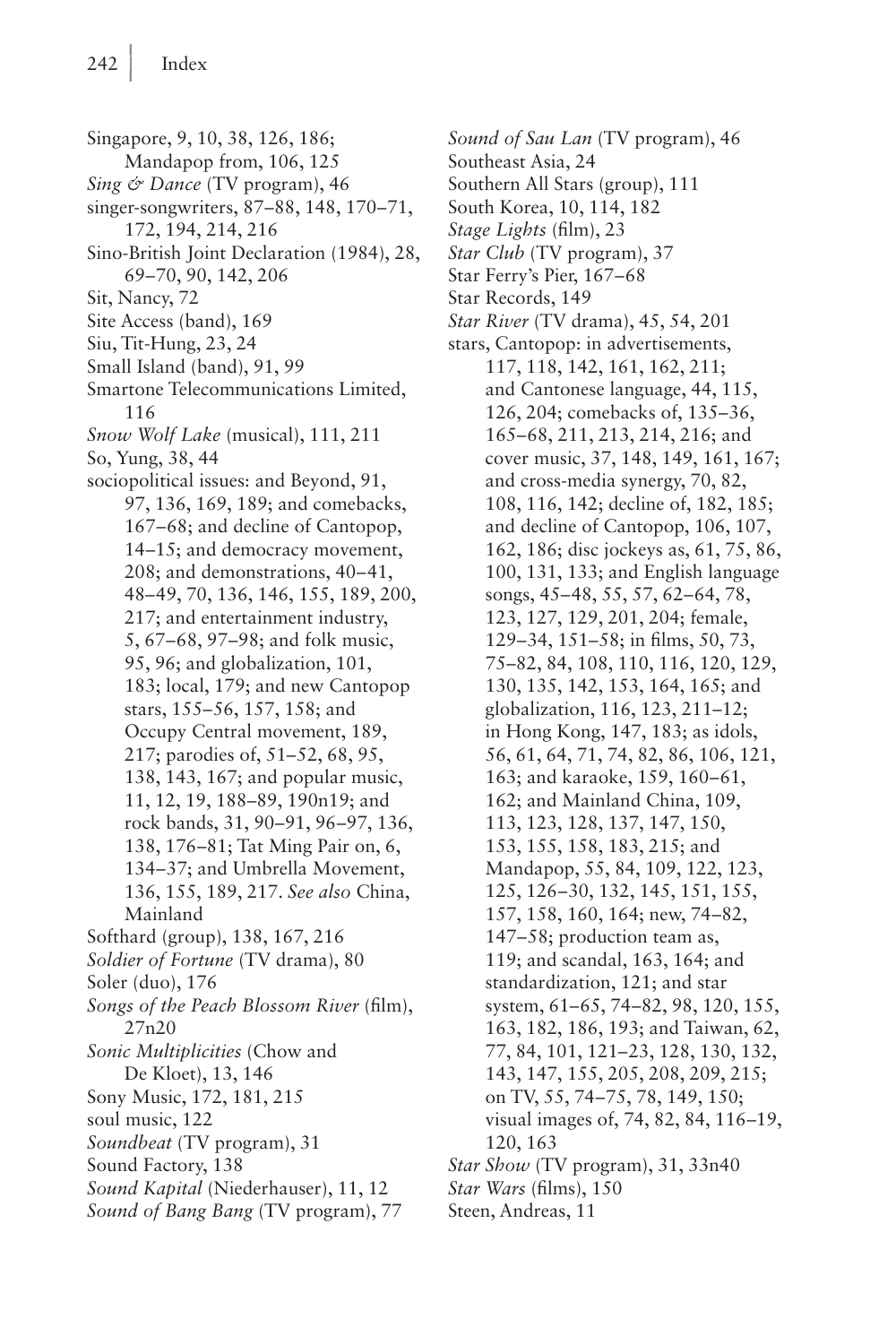*Stories on Canton 3 Days Massacre in 1650* (film), 23, 197

*Story between Hong Kong and Macao (World of Water Apart; film), 36, 200* 

- Strumpf, Koleman, 105
- "Studio Dance Hall" (radio program), 199
- Sue, Julie, 88
- Summer, Danny, 88, 96, 99, 206
- *Summer Kisses Winter Tears* (TV drama), 81
- Sun, Stefanie, 126
- Sung, Tsushou, 77
- Super Junior M (Korean group), 178
- Super Live Awards Taiwan, 123
- Supper Moment (band), 180, 191
- Supreme Pop Chart, 101, 102
- Taichi (band), 91, 207
- Taiwan: awards in, 54, 77, 80, 123, 155; banning of songs in, 37; Cantopop in, 125, 183; and Cantopop stars, 62, 77, 84, 101, 121–23, 128, 130, 132, 143, 147, 155, 205, 208, 209, 215; closed political environment of, 183, 186; cover music from, 64, 85, 207; culture of, 28; and decline of Cantopop, 186; folk song movement in, 88–89, 95, 126; and Four Heavenly Kings, 107, 109, 112, 114, 115; and Mandapop, 12–13, 33n42, 37–38, 46, 85, 106, 125, 145, 147, 201; music industry in, 10, 141, 209; popular music in, 9, 10, 16, 32, 94; rock bands from, 182; TV in, 37, 71; *wuxia* dramas in, 58
- Taiwan Television Enterprise, 37
- Tam, Alan, 175, 204, 205; audience of, 85; and awards, 78, 79, 107, 206, 207, 208; concerts of, 83, 85, 210; and cover music, 94; dominance of, 108; and Leslie Cheung, 78, 79, 136, 206; and music videos, 74; and new Cantopop stars, 147, 148, 149, 150; retirement of, 78, 110; as singer-songwriter, 87; and standardization, 121; stardom of, 63, 70, 76–78; and Wynners, 32, 90
- Tam, Roman, 62–63, 66–67, 74, 85, 162; death of, 213; and theme songs, 55, 58, 59, 71, 202, 203; and *wuxia*
- dramas, 58
- Tang, Blance, 61
- Tang, G.E.M., 217
- Tang, Henry, 179
- Tang, Kee-Chan, 30
- Tang, Wai Hung, 57, 58
- Tao Qin, 34
- Tat Ming Pair (band), 91, 92, 96–98, 169, 207, 208, 214; comeback of, 166–67, 168; and gender, 134–35; and social issues, 6, 136–37
- **Tattooed Dragon** (film), 49
- Tay, Kim-Chong (Kam-Cheong Cheng), 38, 201
- *Tears in a Sandstorm* (TV drama), 72
- technology: and alternative music, 168; and band music, 170; digital, 93, 140, 163, 179, 183, 206, 209, 212, 214, 216
- techno music, 123
- "Teddy Boy in the Gutter" ("Three Coins in the Fountain"; song), 27, 199
- Teddy Robin and the Playboys (band), 32, 90, 91, 200
- *Teenage Dreamers* (film), 75, 78
- television: vs. advertising, 116; cable, 124; Cantonese language on, 8, 42–43, 44, 71, 202; Cantopop on, 21, 39, 70, 107; Cantopop stars on, 44, 50, 55–56, 58, 73, 74–75, 78, 108, 112, 149, 150, 201, 202; as creative industry, 192; and cross-media synergy, 60, 63, 82, 182; and culture, 41, 67, 68; English language on, 29n29, 30, 31; and globalization, 106; government promotion of, 183; in Hong Kong, 4, 30–31, 124, 195; and hybridity, 92; and identity, 4, 41; from Japan, 53, 58, 71, 81; locally-produced, 42–43, 124; Mandapop on, 30, 37, 45; and music industry, 74–75, 99; soap operas on, 50, 53, 57, 59, 63, 73, 77; theme songs on, 44–46, 50, 52–61, 63, 71–73, 74, 78–79, 92, 201,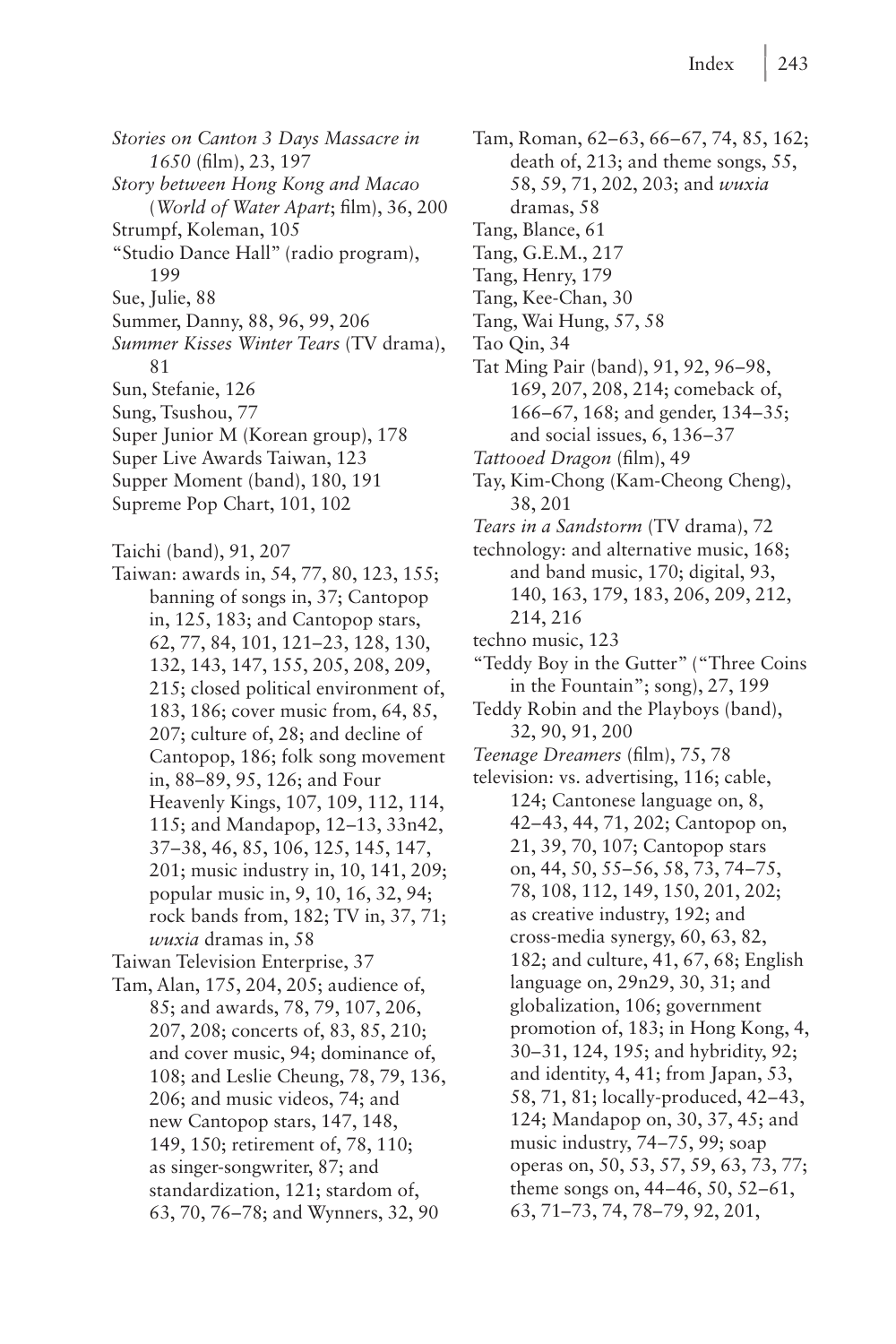202, 203, 204. *See also particular networks and programs* Television Broadcasting Company (TVB), 42, 43 *Television Theatre* (TV program), 42 Teng, Teresa, 37, 65, 66, 73, 83, 84, 126; death of, 210 Thai language, 71 Thatcher, Margaret, 69, 95, 205 *Those Were the Days* (film), 161 3P (band), 169 *Till Death Do We Scare* (film), 76 *Time for Reunion* (*Auld Lang Syne*; film), 200–201 To, Alex (Alejandro Delfino), 87, 99, 121–22, 123 Tokyo Music Festival, 204 Tom Lee Music, 91, 206 Tommy, DJ, 138–39, 168, 212 Tong, Kent, 81 Tong, Tik-Sang, 23 *Tongue* (Groenewegen), 11, 12 Top 10 Gold Songs awards (RTHK): in 1970s, 54, 59, 61, 65, 204; in 1980s, 71, 73, 75, 77–79, 86, 205, 207; in 1990s, 110, 111, 114, 120, 135, 136, 139, 208; in 2000s, 171, 172, 181 *Top Ten Chinese Gold Songs* (TV program), 37, 59 Top Ten Hong Kong Entertainers awards, 208 "Transformation of Local Identity in Hong Kong Cantopop" (Y. W. Chu), 18 Tsang, Donald, 70, 179 Tsang, John, 179n50 Tsang, Ruth, 72 Tse, Kay, 155–56, 181, 215 Tseng, Jenny, 73, 85, 96; and record companies, 98–99; stardom of, 63, 67; and Taiwan, 37, 84, 147; on TV, 62, 203 Tsui, Hark, 60, 61 Tsui, Paula: and album covers, 82; and Anita Mui, 81; audience of, 85, 165;

awards of, 65, 66, 208; comeback of, 166, 214; concerts of, 83, 207; in films, 76; and record companies, 98; stardom of, 63, 67, 74; theme songs by, 38, 62, 203

- *Turbulent Era* (TV drama), 112
- Turner, Matthew, 28
- Turner, Tina, 116
- TVB (Television Broadcasts Limited), 200; awards from, 74, 87, 152, 162, 181, 210, 211; and Cantopop stars, 54, 56, 62, 77, 78, 79, 80, 108, 112, 114; and development of music industry, 30, 99, 100; dramas on, 44–47, 50, 202; and HKRIA, 181, 182, 215, 216; and manga, 81; and new Cantopop stars, 147, 149, 152, 153, 157, 162; and New Wave Cinema, 60; pop chart of, 122; and rise of Cantopop, 39, 207; and rock bands, 179; vs. RTV, 72, 73, 204; theme songs on, 44, 45, 46, 52, 58, 61, 62, 63, 92, 201, 203, 204; and *wuxia* dramas, 58. *See also* Jade Solid Gold (JSG) Music Awards; New Talent Singing Contest
- TVB Jade (Cantonese channel), 42–43, 71
- Twins (duo), 162–65, 213
- Twins (group), 121
- 2R (group), 121, 165
- *Two Fools in Hell* (film), 199
- UFO Limited by Share Ltd., 85 Ultimate Awards (CR2), 208, 210, 213; in 2000s, 147, 149–52, 155–57, 160, 161, 164, 171, 181 Umbrella Movement, 136, 155, 189, 217 "Under a Vast Sky" (song; Beyond), 136, 189 United States (U.S.), 33n42, 127, 191 Universal Music Group, 136, 149, 175, 181, 211, 215
- Virus (band), 138
- "Voice, The" (TV program), 215
- Wang, Leehom, 151, 172
- Wang, Liza, awards of, 65, 208; in films, 82; stardom of, 61–62, 63, 67, 74;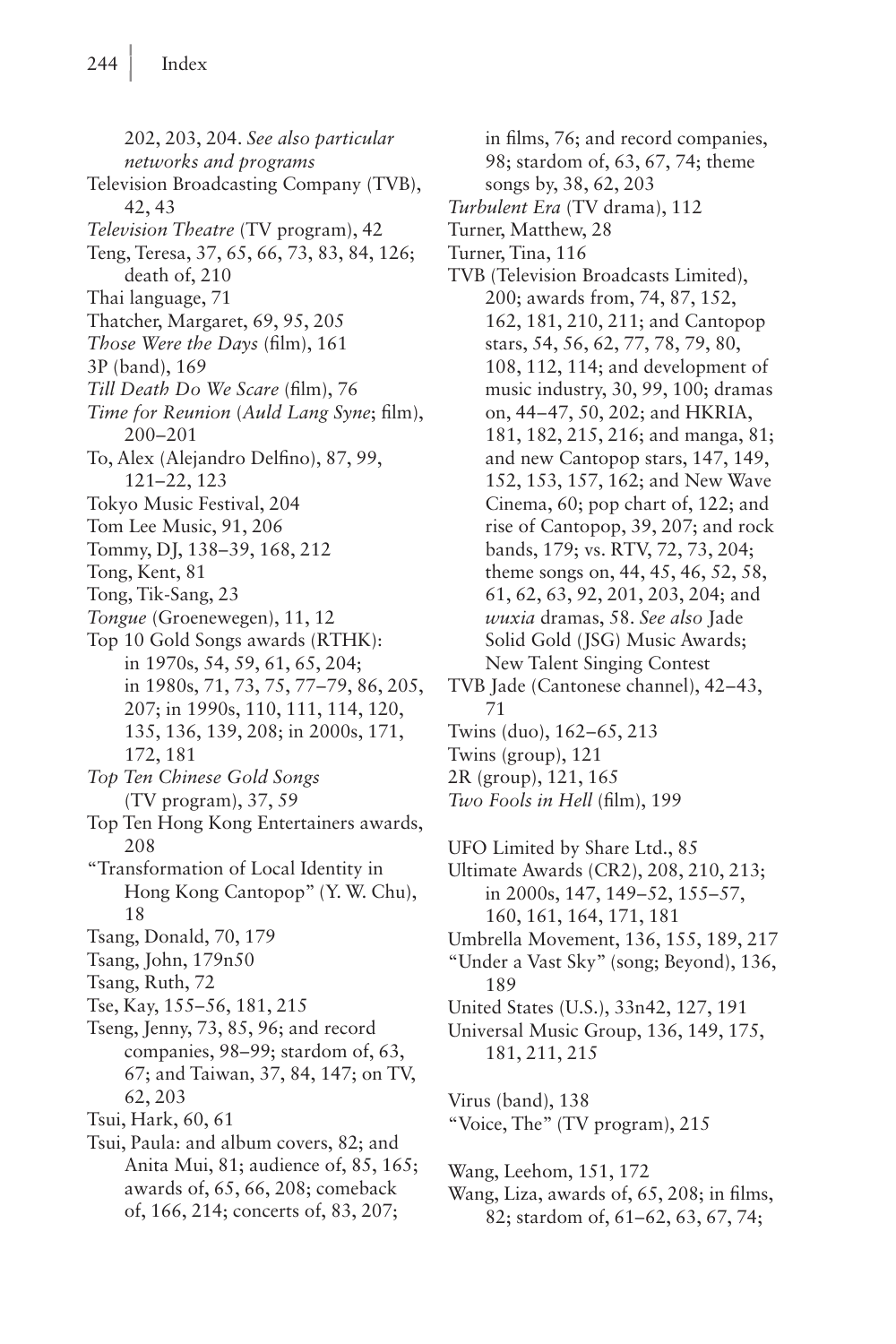theme songs by, 46, 71; on TV, 55, 56, 72 Wang Guowei, 1 Warner Music, 98, 131, 139, 140, 176, 181, 215 Was, David, 122 Was, Don, 122 Wave Media Limited, 216 *Way of the Dragon* (film), 8, 43, 54 WEA (record company), 63 Wei, Winnie Sau-Han, 36, 200 Wei Dao, 128 *Wen Wei Po* (periodical), 15 *wenyi pian* (romantic melodrama), 37 Western music: vs. Cantonese, 23; in Cantopop, 53, 54, 56; covers of, 27, 52, 64, 90, 126, 200; and hybridity, 53, 58, 68; and K-Pop, 14; popular, 7, 10, 31, 32, 200; rock, 11, 50; as source, 71; in theme songs, 199 Wham! (group), 122 *Whatever Will Be, Will Be (film), 133 When Heaven Burns* (TV drama), 179 White, Karyn, 126 White Noise (band), 175 *Who Isn't Romantic?* (film), 25 Wilcken, Lois, 187 Willie & The City Band, 117 Wing Hang (record company), 65, 66, 98 Witzleben, Lawrence, 93, 187 *Woman on the Beat* (TV drama), 81 Wong, Anthony Chau-San, 137–38 Wong, Anthony Yiu-Ming, 57, 121, 136–37, 141, 155, 169, 213, 217 Wong, Carl, 159 Wong, Chi-Chung, 102, 103 Wong, Ching-Yue, 208 Wong, Chi-Wah, 29, 46, 49, 102, 143; and Cantopop studies, 15–16, 17; on early Cantopop, 22, 23, 24, 38; on image of Cantopop, 36, 44; on music criticism, 191–92; on music industry, 38, 207 Wong, Dave, 84, 85 Wong, Elvin, 17

Wong, Faye (Shirley Wong, Ching-Man Wong), 113, 126–29, 130, 210; in advertising, 116;

- awards of, 131; image of, 126–27; international reputation of, 129; and Katie Chan, 83, 127; last Cantopop album of, 211; and Mainland, 126, 147, 195; and new Cantopop stars, 151, 152, 160; and standardization, 121
- Wong, Felix, 81
- Wong, Fook-Ling, 33
- Wong, Grace, 66
- Wong, Ivana, 170, 171, 216
- Wong, James: on advertising, 116; awards of, 54, 205; on Cantopop stars, 29, 30, 48; on cover music, 35–36, 94n33; death of, 146, 214; on decline of Cantopop, 105–6, 121, 124, 168; doctoral thesis of, 1, 9–10, 22, 25, 48, 55, 56, 105–6, 146, 165, 168, 183, 213; and films, 63, 202; and Hong Kong anthem, 59; and Joseph Koo, 53–59, 60, 72, 200, 203; on karaoke, 119; lyrics by, 36, 47, 49, 53–55, 57–58, 60, 71; on Mandapop, 25, 35; theme songs by, 50; website on, 18; and *wuxia* dramas, 58–59
- Wong, Ka-Ho, 32
- Wong, Ka-Keung, 178
- Wong, Ka-Kui, 92, 136, 178, 210
- Wong Kar Fai, 110
- Wong Kar-Wai, 135
- Wong, Lisa, 38, 201
- Wong, Paco, 147, 148, 150, 214
- Wong, Tin-Lam, 46
- Wong, Wyman, 142; and Cantonese language, 173; and gender, 134; lyrics by, 119, 133, 164, 172, 195; and new Cantopop stars, 154, 157, 159, 160
- Wong, Yuet-Sang, 23, 199
- *World of Water Apart* (*Story between Hong Kong and Macao*; film), 36
- WOW Music, 172
- Wu, Man-Sum, 24
- Wu, Nicky, 125
- Wu, Sky, 208
- Wu, Wen-Jie, 179n50